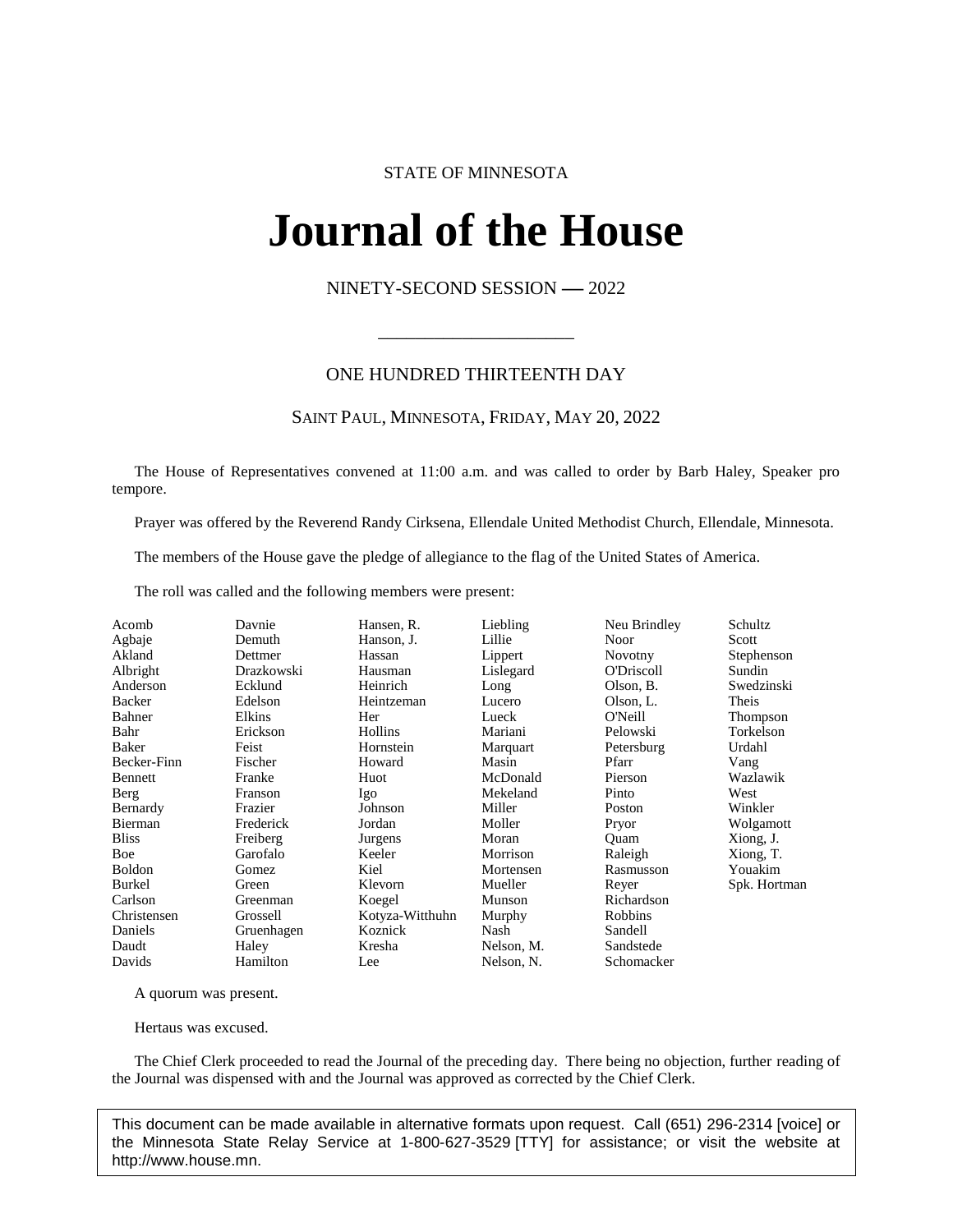### REPORTS OF CHIEF CLERK

S. F. No. 4318 and H. F. No. 3454, which had been referred to the Chief Clerk for comparison, were examined and found to be identical.

Scott moved that S. F. No. 4318 be substituted for H. F. No. 3454 and that the House File be indefinitely postponed. The motion prevailed.

### **PETITIONS AND COMMUNICATIONS**

The following communications were received:

# STATE OF MINNESOTA OFFICE OF THE GOVERNOR SAINT PAUL 55155

May 19, 2022

The Honorable Melissa Hortman Speaker of the House of Representatives The State of Minnesota

Dear Speaker Hortman:

I have received, approved, signed, and deposited in the Office of the Secretary of State the following House Files:

H. F. No. 3216, A bill for an act relating to transportation; amending membership of the local road improvement program advisory committee.

H. F. No. 3296, A bill for an act relating to motor vehicles; amending various requirements governing motor vehicle titles and disclosure; making technical and clarifying changes.

H. F. No. 3989, A bill for an act relating to health; adding physician assistants to certain statutes; modifying references to advanced practice registered nurses.

H. F. No. 2945, A bill for an act relating to data practices; modifying criminal history checks done by cities and counties.

H. F. No. 3834, A bill for an act relating to local government; clarifying the statutory authority that applies to the Bloomington Housing and Redevelopment Authority.

H. F. No. 3682, A bill for an act relating to local government; expanding certain requirements regarding qualified newspapers.

H. F. No. 3768, A bill for an act relating to civil law; amending process for and approval of transfer of structured settlement payment rights; requiring structured settlement purchase companies to register and provide a surety bond; requiring disclosures to payees; prohibiting certain practices; authorizing enforcement of prohibited practices and judicial sanctions; requiring judicial consideration of best interest factors; authorizing appointment of attorney evaluator; appropriating money.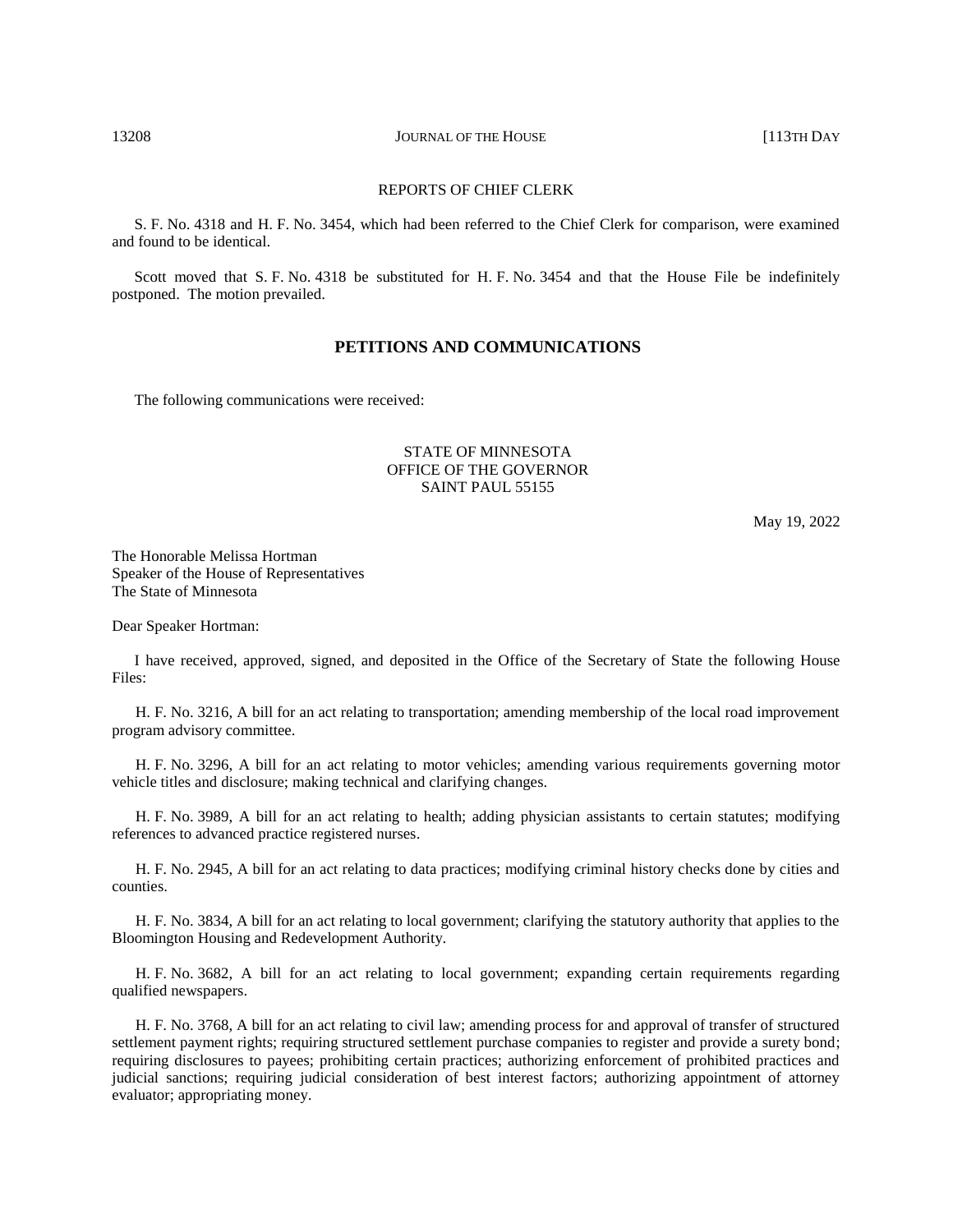H. F. No. 3845, A bill for an act relating to children and families; establishing the Office of the Foster Youth Ombudsperson and Board of the Foster Youth Ombudsperson; appropriating money for the Office of the Foster Youth Ombudsperson and Board of the Foster Youth Ombudsperson.

Sincerely,

TIM WALZ Governor

### STATE OF MINNESOTA OFFICE OF THE SECRETARY OF STATE ST. PAUL 55155

The Honorable Melissa Hortman Speaker of the House of Representatives

The Honorable David J. Osmek President of the Senate

I have the honor to inform you that the following enrolled Acts of the 2022 Session of the State Legislature have been received from the Office of the Governor and are deposited in the Office of the Secretary of State for preservation, pursuant to the State Constitution, Article IV, Section 23:

|       |      |                     | Time and         |            |
|-------|------|---------------------|------------------|------------|
| S. F. | H.F. | <b>Session Laws</b> | Date Approved    | Date Filed |
| No.   | No.  | Chapter No.         | 2022             | 2022       |
|       | 3216 | 56                  | 1:45 p.m. May 19 | May 19     |
|       | 3296 | 57                  | 1:45 p.m. May 19 | May 19     |
|       | 3989 | 58                  | 1:45 p.m. May 19 | May 19     |
|       | 2945 | 59                  | 1:45 p.m. May 19 | May 19     |
|       | 3834 | 60                  | 1:45 p.m. May 19 | May 19     |
|       | 3682 | 61                  | 1:45 p.m. May 19 | May 19     |
|       | 3768 | 62                  | 1:45 p.m. May 19 | May 19     |
|       | 3845 | 63                  | 1:45 p.m. May 19 | May 19     |

Sincerely,

STEVE SIMON Secretary of State

### **REPORTS OF STANDING COMMITTEES AND DIVISIONS**

Winkler from the Committee on Rules and Legislative Administration to which was referred:

H. F. No. 4649, A bill for an act relating to state government; proposing an amendment to the Minnesota Constitution, article XI, section 14; providing for renewal and modification of environment and natural resources trust fund; providing for housing fund and Housing Fund Council; modifying lottery provisions; appropriating money; amending Minnesota Statutes 2020, sections 349A.08, subdivision 5; 349A.10, subdivision 5; proposing coding for new law in Minnesota Statutes, chapter 462A.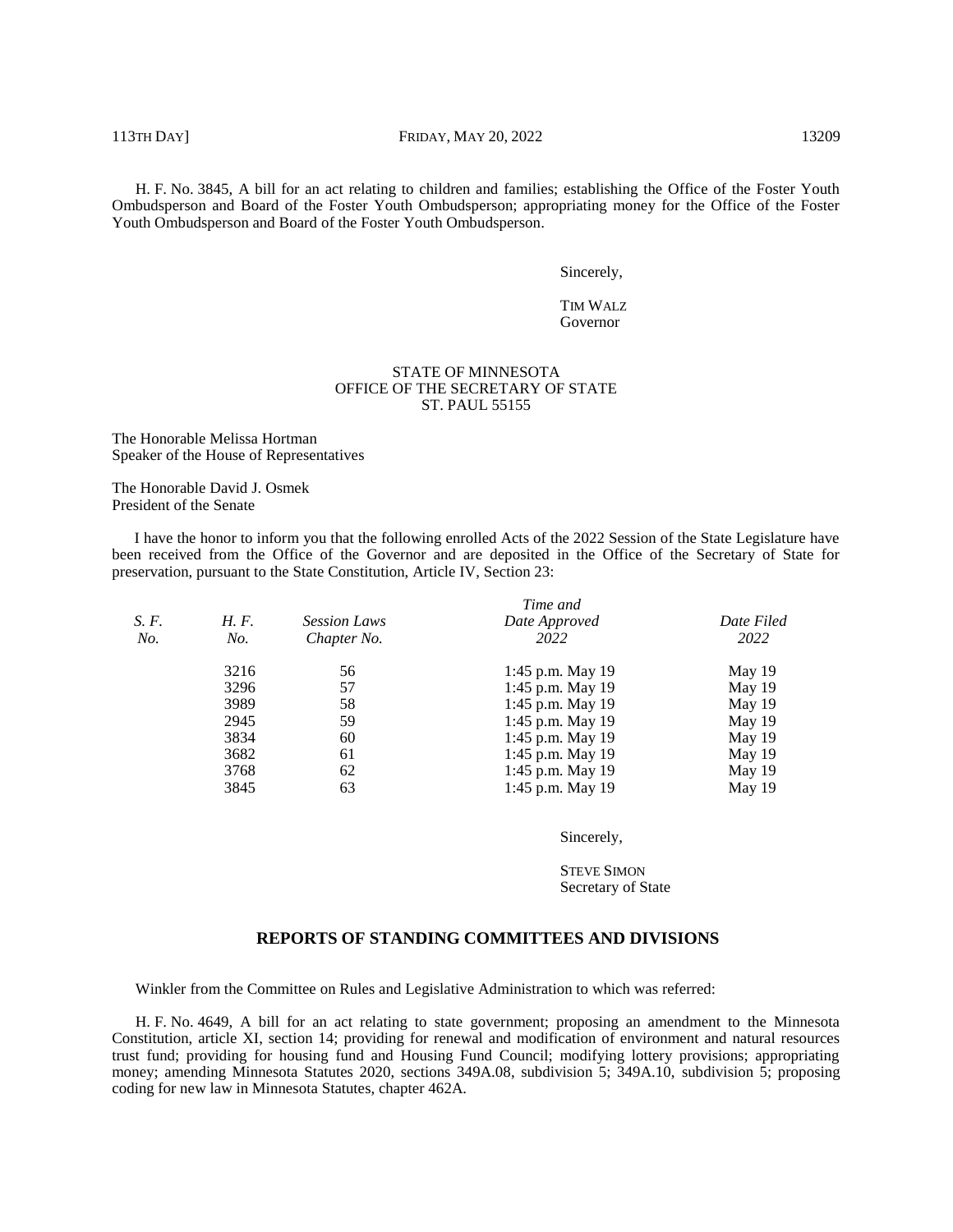Reported the same back with the recommendation that the bill be placed on the General Register.

The report was adopted.

Winkler from the Committee on Rules and Legislative Administration to which was referred:

S. F. No. 1354, A bill for an act relating to public safety; establishing a law enforcement operations account and aid program to reimburse local governments for expenses incurred in responding to unplanned or extraordinary public safety events; delaying the effective date for enacted changes related to police use of deadly force; restricting the definition of state-declared disasters to exclude civil disorder; transferring money; appropriating money; amending Minnesota Statutes 2020, section 12B.15, subdivision 5; Laws 2020, Second Special Session chapter 1, sections 9; 10; proposing coding for new law in Minnesota Statutes, chapter 299A.

Reported the same back with the following amendments:

Page 1, delete sections 1 to 3

Page 3, delete sections 4 and 5

Page 4, delete sections 6 and 7

Page 6, delete section 8

Page 7, delete section 9

Page 9, delete section 10

Page 10, delete sections 11 to 13

Page 11, delete section 14

Page 12, delete sections 15, 16, and 18

Page 12, after line 18, insert:

# "**EFFECTIVE DATE.** This section is effective January 16, 2023."

Renumber the sections in sequence

Amend the title as follows:

Page 1, line 2, delete everything after the semicolon and insert "repealing prohibition on rulemaking regarding identification and information requirements for drivers' licenses and identification cards;"

Page 1, delete lines 3 to 6

Page 1, line 7, delete "money;"

Correct the title numbers accordingly

With the recommendation that when so amended the bill be placed on the General Register.

The report was adopted.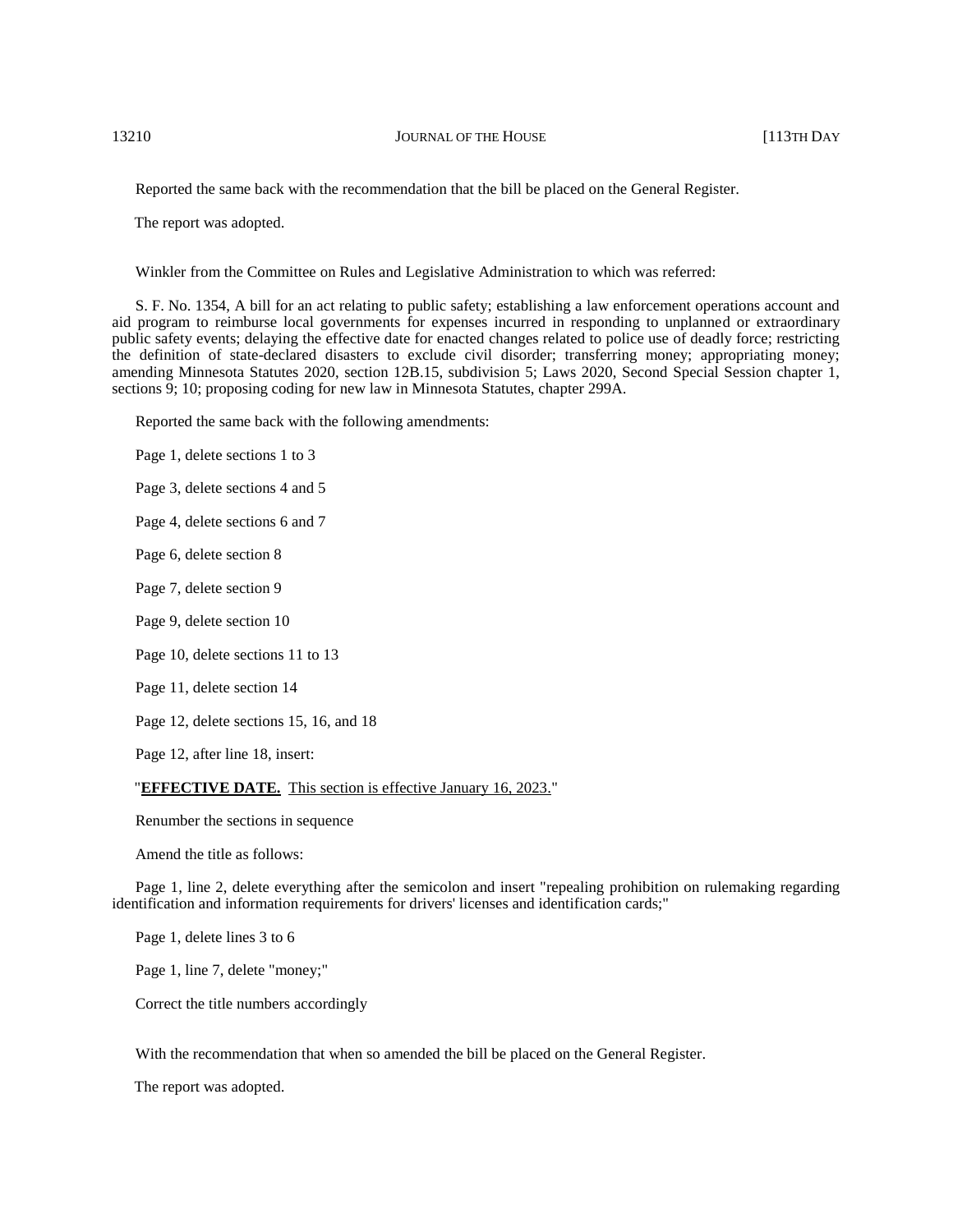# **SECOND READING OF HOUSE BILLS**

H. F. No. 4649 was read for the second time.

# **SECOND READING OF SENATE BILLS**

S. F. Nos. 4318 and 1354 were read for the second time.

# **INTRODUCTION AND FIRST READING OF HOUSE BILLS**

The following House Files were introduced:

Reyer introduced:

H. F. No. 4899, A bill for an act relating to insurance; requiring health plans to provide coverage for biomarker testing; amending Minnesota Statutes 2020, section 256B.0625, by adding a subdivision; proposing coding for new law in Minnesota Statutes, chapter 62Q.

The bill was read for the first time and referred to the Committee on Health Finance and Policy.

Morrison introduced:

H. F. No. 4900, A bill for an act relating to health; limiting the application of certain out-of-state laws or actions regarding the provision or receipt of reproductive health care services; establishing a civil action; proposing coding for new law in Minnesota Statutes, chapters 145; 604.

The bill was read for the first time and referred to the Committee on Health Finance and Policy.

Bahr, Drazkowski, Miller, Sandstede, Lucero, Mekeland, Theis, Gruenhagen, Mueller, Scott, Swedzinski, Pfarr, Franke, McDonald, Baker, Garofalo, Nash, Akland, Grossell, Erickson, Urdahl, Jurgens, Boe, Burkel, Heintzeman, Novotny, Heinrich, Bliss, Quam, Bennett, Daniels, Lueck, Petersburg, Davids and Albright introduced:

H. F. No. 4901, A bill for an act relating to education; allowing public silent prayer at student athletic activities; proposing coding for new law in Minnesota Statutes, chapter 121A.

The bill was read for the first time and referred to the Committee on Education Policy.

Winkler moved that the House recess subject to the call of the Chair. The motion prevailed.

### RECESS

### RECONVENED

The House reconvened and was called to order by Speaker pro tempore Wolgamott.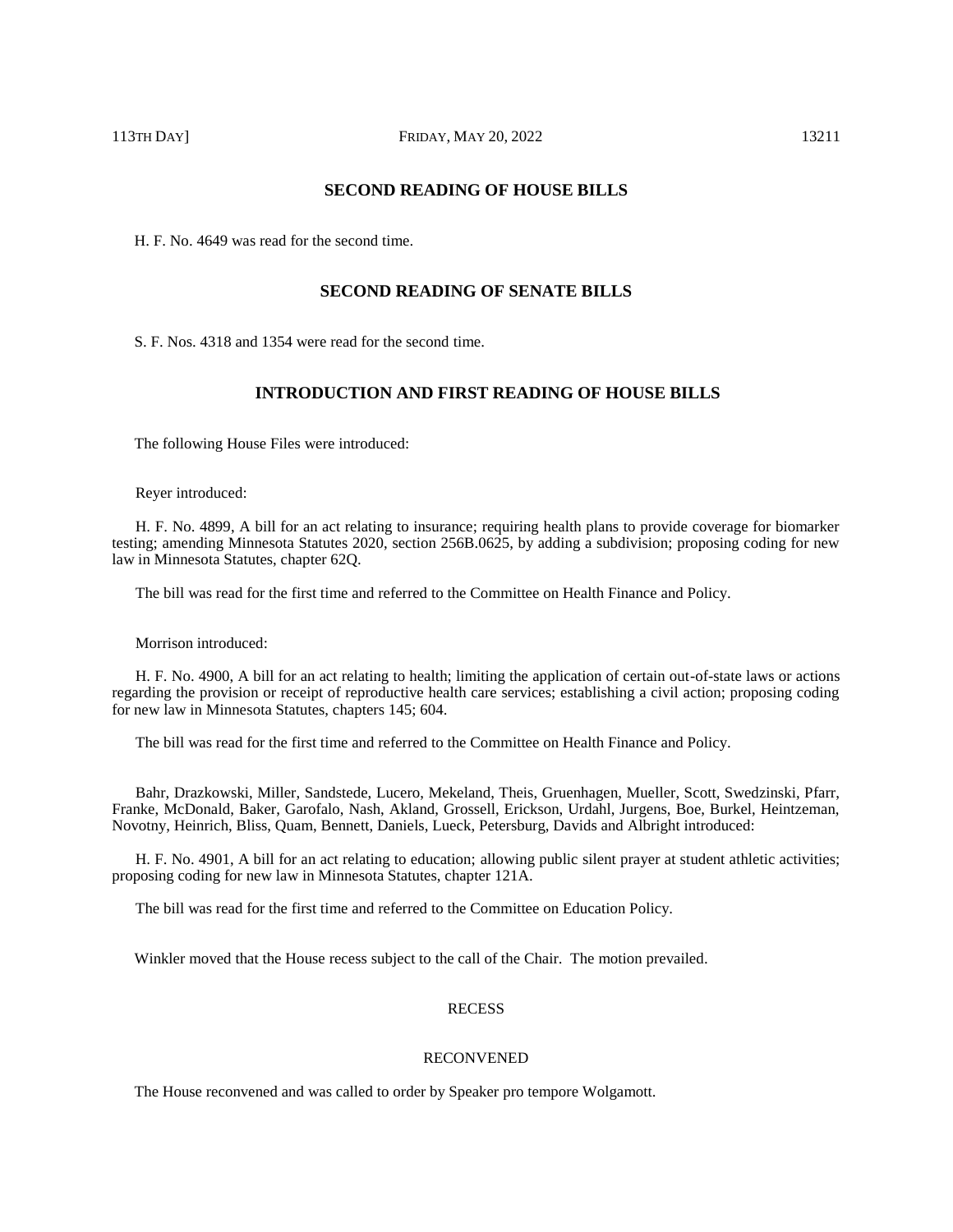Miller was excused between the hours of 12:35 p.m. and 5:00 p.m.

The following Conference Committee Report was received:

### CONFERENCE COMMITTEE REPORT ON H. F. No. 3872

A bill for an act relating to higher education; providing for funding and policy changes for the Office of Higher Education, the University of Minnesota, and the Minnesota State Colleges and Universities system; creating and modifying certain student aid programs; creating and modifying certain grants to institutions; modifying certain institutional licensure provisions; creating the Inclusive Higher Education Technical Assistance Center; modifying Board of Regents provisions; requiring reports; appropriating money; amending Minnesota Statutes 2020, sections 135A.15, subdivision 8, by adding a subdivision; 136A.121, subdivisions 5, 18; 136A.1701, subdivision 11; 136A.833; 137.023; 137.024; 137.0245, subdivisions 2, 3; 137.0246; Minnesota Statutes 2021 Supplement, sections 135A.137, subdivision 3; 136A.126, subdivisions 1, 4; 136A.1791, subdivision 5; 136A.91, subdivisions 1, 2; 136F.20, subdivision 4; 136F.202, subdivision 1; Laws 2021, First Special Session chapter 2, article 1, section 2, subdivisions 35, 36; article 2, section 45, by adding a subdivision; proposing coding for new law in Minnesota Statutes, chapters 135A; 136A; 137; repealing Minnesota Rules, part 4880.2500.

May 19, 2022

The Honorable Melissa Hortman Speaker of the House of Representatives

The Honorable David J. Osmek President of the Senate

We, the undersigned conferees for H. F. No. 3872 report that we have agreed upon the items in dispute and recommend as follows:

That the Senate recede from its amendments and that H. F. No. 3872 be further amended as follows:

Delete everything after the enacting clause and insert:

### "ARTICLE 1 APPROPRIATIONS

# Section 1. **HIGHER EDUCATION APPROPRIATIONS.**

The sums shown in the columns marked "Appropriations" are added to the appropriations in Laws 2021, First Special Session chapter 2, article 1, unless otherwise specified, to the agencies and for the purposes specified in this article. The appropriations are from the general fund, or another named fund, and are available for the fiscal years indicated for each purpose. The figures "2022" and "2023" used in this article mean that the appropriations listed under them are available for the fiscal year ending June 30, 2022, or June 30, 2023, respectively. "The first year" is fiscal year 2022. "The second year" is fiscal year 2023. "The biennium" is fiscal years 2022 and 2023.

|                                              |         | <b>APPROPRIATIONS</b><br><b>Available for the Year</b><br><b>Ending June 30</b> |
|----------------------------------------------|---------|---------------------------------------------------------------------------------|
|                                              | 2022    | 2023                                                                            |
| Sec. 2. MINNESOTA OFFICE OF HIGHER EDUCATION |         |                                                                                 |
| Subdivision 1. Total Appropriation           | $$ -0-$ | \$8,825,000                                                                     |
|                                              |         |                                                                                 |

The amounts that may be spent for each purpose are specified in the following subdivisions.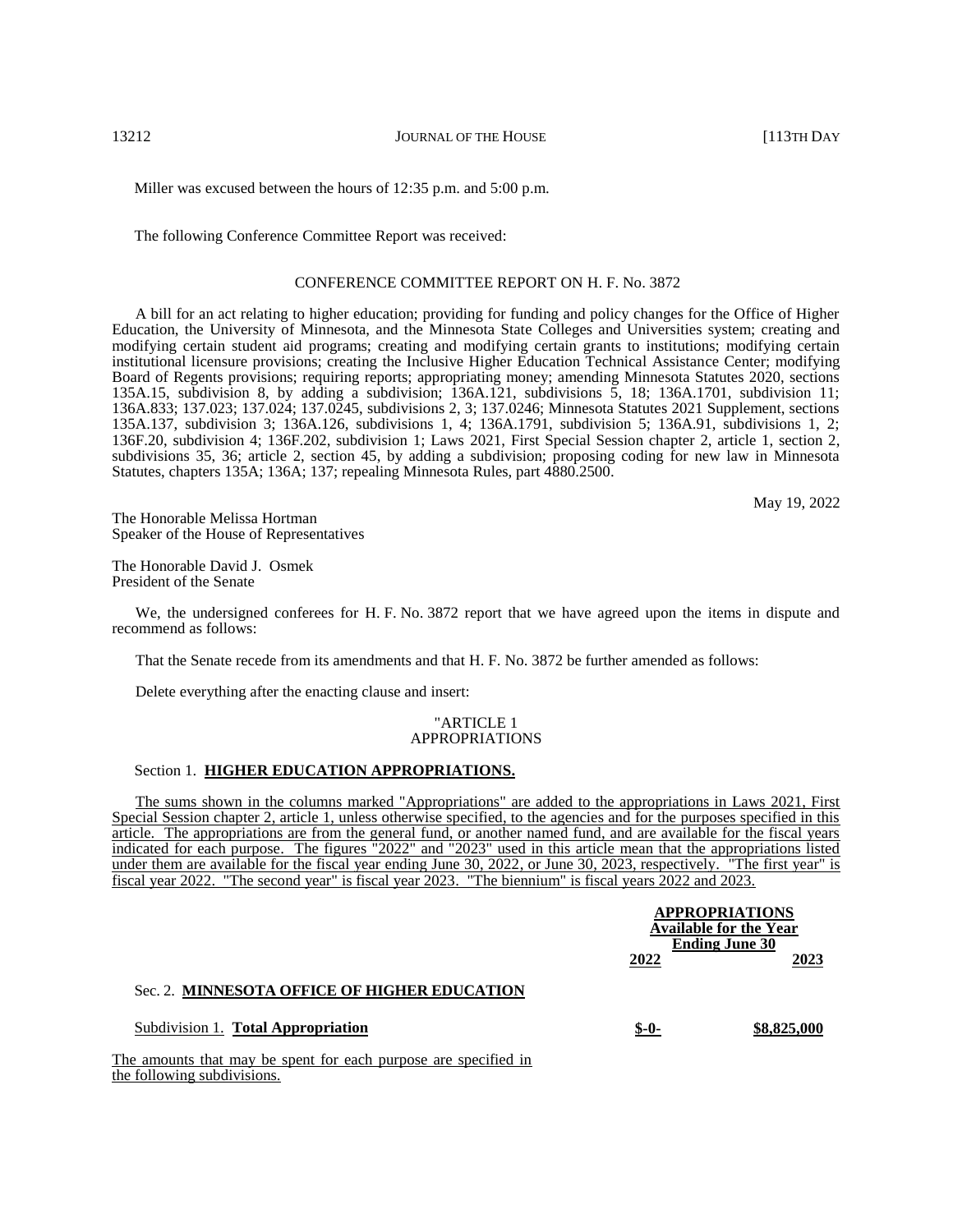| 113TH DAY]                                              | FRIDAY, MAY 20, 2022                                                                                                                                                                                                                                                                                                                                                                                                                                                                                                                                                                                                                                                                                                                                                                                                             |            | 13213      |
|---------------------------------------------------------|----------------------------------------------------------------------------------------------------------------------------------------------------------------------------------------------------------------------------------------------------------------------------------------------------------------------------------------------------------------------------------------------------------------------------------------------------------------------------------------------------------------------------------------------------------------------------------------------------------------------------------------------------------------------------------------------------------------------------------------------------------------------------------------------------------------------------------|------------|------------|
| Subd. 2. Student Parent Support Initiative              |                                                                                                                                                                                                                                                                                                                                                                                                                                                                                                                                                                                                                                                                                                                                                                                                                                  | $-0-$      | 750,000    |
| appropriation for grants, outreach, and administration. | (a) For the student-parent support initiative under Minnesota<br>Statutes, section 136A.1251. The commissioner may use the                                                                                                                                                                                                                                                                                                                                                                                                                                                                                                                                                                                                                                                                                                       |            |            |
| and later.                                              | (b) The base for this appropriation is \$750,000 in fiscal year 2024                                                                                                                                                                                                                                                                                                                                                                                                                                                                                                                                                                                                                                                                                                                                                             |            |            |
| <b>Subd. 3. Operating Expenses of Tribal Colleges</b>   |                                                                                                                                                                                                                                                                                                                                                                                                                                                                                                                                                                                                                                                                                                                                                                                                                                  | $-0$       | 3,000,000  |
| <u>colleges.</u>                                        | (a) For a grant to Leech Lake Tribal College, White Earth Tribal<br>College, and Red Lake Nation Tribal College, to be used for the<br>Tribal colleges' general operations and maintenance expenses. The<br>commissioner shall apportion the funds equally among the Tribal                                                                                                                                                                                                                                                                                                                                                                                                                                                                                                                                                      |            |            |
| 2024 and later.                                         | (b) The base for this appropriation is \$3,000,000 in fiscal year                                                                                                                                                                                                                                                                                                                                                                                                                                                                                                                                                                                                                                                                                                                                                                |            |            |
| a copy of the college's most recent audit report.       | (c) By September 30, 2023, each Tribal college receiving a grant<br>under this subdivision must submit a report to the commissioner of<br>the Office of Higher Education and to the chairs and ranking<br>minority members of the legislative committees with jurisdiction<br>over higher education finance and policy. The report must include<br>an accurate and detailed account of how the funds were spent, and                                                                                                                                                                                                                                                                                                                                                                                                             |            |            |
| Subd. 4. State Grants                                   |                                                                                                                                                                                                                                                                                                                                                                                                                                                                                                                                                                                                                                                                                                                                                                                                                                  | <u>-0-</u> | <u>-0-</u> |
| therefore \$212,451,000 in fiscal year 2024 and later.  | (a) $$2,414,000$ is added to this program's base appropriation in<br>fiscal years 2024 and later. The base for this appropriation is                                                                                                                                                                                                                                                                                                                                                                                                                                                                                                                                                                                                                                                                                             |            |            |
| This paragraph is only effective for fiscal year 2023.  | (b) If the amount appropriated for this program is determined by<br>the office to be more than sufficient to fund projected grant<br>demand in the second year of the biennium, the office may reduce<br>the assigned student responsibility in the second year of the<br>biennium by up to an amount that retains sufficient appropriations<br>to fund the projected grant demand. The adjustment may be made<br>one or more times. In making the determination that there are<br>more than sufficient funds, the office shall balance the need for<br>sufficient resources to meet the projected demand for grants with<br>the goal of fully allocating the appropriation for state grants. A<br>reduction in the assigned student responsibility under this<br>subdivision does not carry forward into a subsequent biennium. |            |            |
|                                                         | <b>Subd. 5. Grants to Underrepresented Student Teachers</b>                                                                                                                                                                                                                                                                                                                                                                                                                                                                                                                                                                                                                                                                                                                                                                      | $-0-$      | 500,000    |
|                                                         | (a) The commissioner may use no more than three percent of this                                                                                                                                                                                                                                                                                                                                                                                                                                                                                                                                                                                                                                                                                                                                                                  |            |            |

appropriation to administer the program.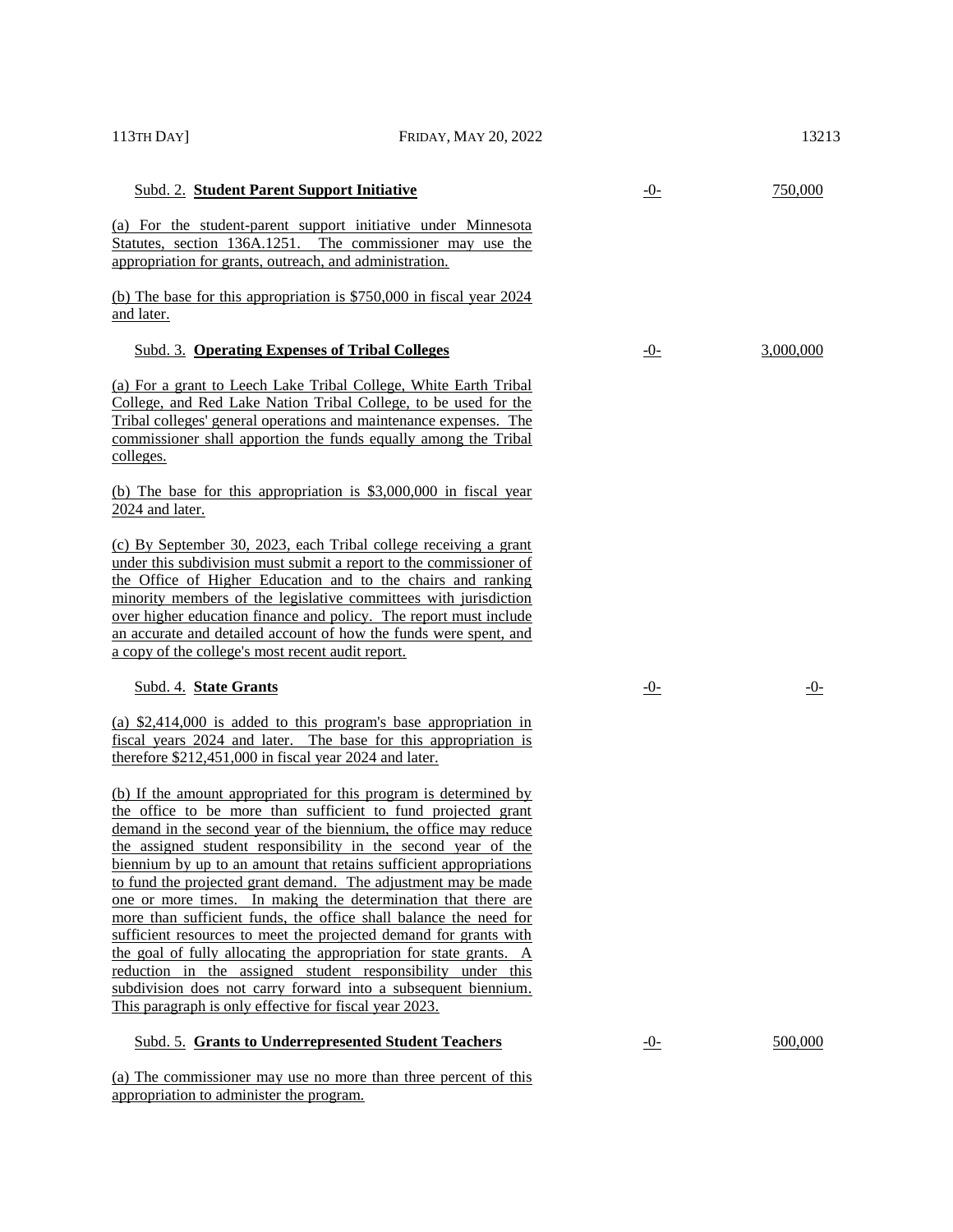| 13214                                                              | <b>JOURNAL OF THE HOUSE</b>                                                                                                                                                                                                                                                                                                                                                                                                                                                                                                                                                                                 |      | $[113TH$ DAY |
|--------------------------------------------------------------------|-------------------------------------------------------------------------------------------------------------------------------------------------------------------------------------------------------------------------------------------------------------------------------------------------------------------------------------------------------------------------------------------------------------------------------------------------------------------------------------------------------------------------------------------------------------------------------------------------------------|------|--------------|
| chapter 2, article 1, section 2, subdivision 26.                   | (b) \$500,000 is added to this program's base appropriation in fiscal<br>year 2024 and later specified in Laws 2021, First Special Session                                                                                                                                                                                                                                                                                                                                                                                                                                                                  |      |              |
| Subd. 6. Hunger-Free Campus Grants                                 |                                                                                                                                                                                                                                                                                                                                                                                                                                                                                                                                                                                                             | $-0$ | 75,000       |
| subdivision 35, as amended by this act.                            | (a) This appropriation is in addition to the amount appropriated in<br>Laws 2021, First Special Session chapter 2, article 1, section 2,                                                                                                                                                                                                                                                                                                                                                                                                                                                                    |      |              |
| year 2024 and later.                                               | (b) The base for this appropriation is increased by \$75,000 in fiscal                                                                                                                                                                                                                                                                                                                                                                                                                                                                                                                                      |      |              |
| <b>Subd. 7. Inclusive Higher Education</b>                         |                                                                                                                                                                                                                                                                                                                                                                                                                                                                                                                                                                                                             | $-0$ | 500,000      |
| Center under Minnesota Statutes, section 135A.161.                 | (a) Of this amount, \$330,000 is for transfer to the inclusive higher<br>education grant account under Minnesota Statutes, section<br>135A.162, subdivision 4, and \$170,000 is to enter into a contract<br>establishing the Inclusive Higher Education Technical Assistance                                                                                                                                                                                                                                                                                                                                |      |              |
| base for this appropriation is \$0 for fiscal year 2028 and later. | (b) The base for this appropriation is $$500,000$ beginning in fiscal<br>year 2024 and each year thereafter through fiscal year 2027. The                                                                                                                                                                                                                                                                                                                                                                                                                                                                   |      |              |
| <b>Higher Education</b>                                            | Subd. 8. Owatonna Learn to Earn Coalition; Office of                                                                                                                                                                                                                                                                                                                                                                                                                                                                                                                                                        | $-0$ | 980,000      |
| available until June 30, 2024. Of this amount:                     | This appropriation is for a grant to the Owatonna Learn to Earn<br>Coalition to help the Owatonna and Steele County region grow and<br>retain a talented workforce. This is a onetime appropriation and is                                                                                                                                                                                                                                                                                                                                                                                                  |      |              |
| technology and information technology; and                         | $(1)$ \$900,000 is to develop educational learning spaces with<br>state-of-the-art equipment and student support services in<br>high-demand career pathway programs. Of this amount, \$306,000<br>is to equip the new Owatonna High School's Industrial Technology<br>classrooms with state-of-the-art equipment to introduce students to<br>high-skill, high-wage, technical careers, and \$594,000 is to equip<br>the Owatonna Riverland Community College Campus with<br>state-of-the-art instructional equipment to offer credit and<br>noncredit technical programs in automation robotics engineering |      |              |
|                                                                    | (2) \$80,000 is to create learn to earn opportunities for students and<br>employers by engaging employers in the Owatonna community to<br>offer tuition reimbursement or scholarships and part-time work and                                                                                                                                                                                                                                                                                                                                                                                                |      |              |

school schedules to employees who agree to continue their education while working for them.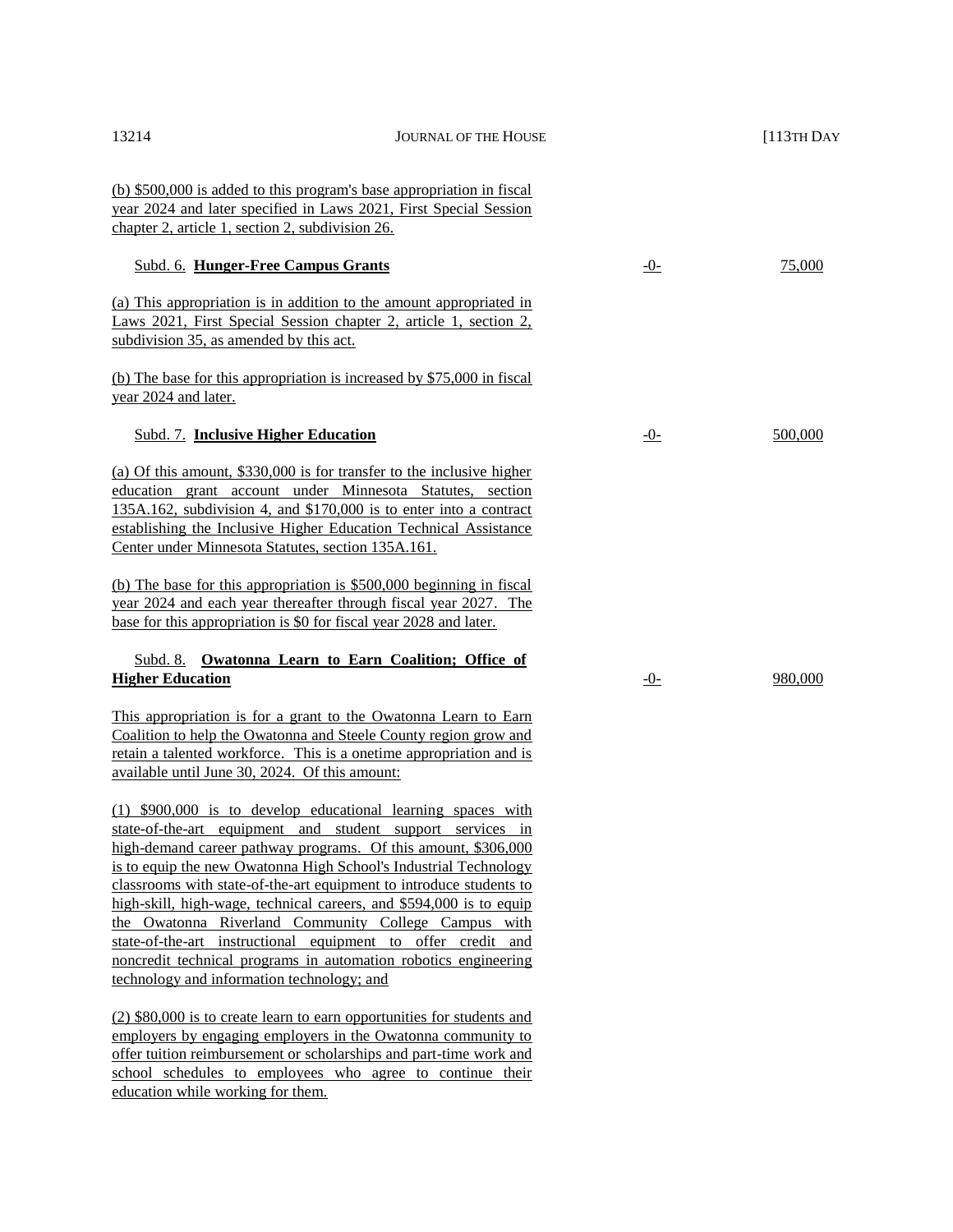| 113TH DAY                                        | FRIDAY, MAY 20, 2022                                                                                                                                                                                                                                                                                                                                                                                                                                                                                                                                                                                                                                                                              |         | 13215       |
|--------------------------------------------------|---------------------------------------------------------------------------------------------------------------------------------------------------------------------------------------------------------------------------------------------------------------------------------------------------------------------------------------------------------------------------------------------------------------------------------------------------------------------------------------------------------------------------------------------------------------------------------------------------------------------------------------------------------------------------------------------------|---------|-------------|
| of Employment and Economic Development           | Subd. 9. Owatonna Learn to Earn Coalition; Department                                                                                                                                                                                                                                                                                                                                                                                                                                                                                                                                                                                                                                             | $-0$    | 20,000      |
| is available until June 30, 2024.                | For transfer to the commissioner of employment and economic<br>development for a grant to the Owatonna Learn to Earn Coalition<br>to conduct a comprehensive local needs assessment to examine<br>current and future workforce needs in the region. The coalition<br>shall retain a consultant and utilize state demographer resources to<br>involve education, business, and community stakeholders to guide<br>the high school's career pathways, the college's programs of study,<br>and the business's support of work-based learning programs that<br>help them recruit, develop, and retain a vibrant workforce to keep<br>the regional economy strong. This is a onetime appropriation and |         |             |
|                                                  | Subd. 10. Certified Nursing Assistant Program                                                                                                                                                                                                                                                                                                                                                                                                                                                                                                                                                                                                                                                     | $-0$    | 3,000,000   |
| and retesting and refresher courses.             | (a) For the Office of Higher Education, in partnership with<br>Minnesota State's HealthForce Minnesota, to administer a program<br>for the recruitment and training of students to become certified<br>nursing assistants. The program shall include a model for covering<br>student costs, including but not limited to tuition and fees,<br>necessary materials, and testing. The program shall also include<br>marketing and outreach across the state. Additionally, the program<br>may cover cost for Nursing Assistant Test-Out (NATO) retraining                                                                                                                                           |         |             |
| coordination and implementation of this program. | (b) No more than \$200,000 per year is available for the                                                                                                                                                                                                                                                                                                                                                                                                                                                                                                                                                                                                                                          |         |             |
| (c) This is a one time appropriation.            |                                                                                                                                                                                                                                                                                                                                                                                                                                                                                                                                                                                                                                                                                                   |         |             |
| <b>STATE COLLEGES AND UNIVERSITIES</b>           | Sec. 3. BOARD OF TRUSTEES OF THE MINNESOTA                                                                                                                                                                                                                                                                                                                                                                                                                                                                                                                                                                                                                                                        |         |             |
| Subdivision 1. Total Appropriation               |                                                                                                                                                                                                                                                                                                                                                                                                                                                                                                                                                                                                                                                                                                   | $$ -0-$ | \$8,175,000 |
| the following subdivisions.                      | The amounts that may be spent for each purpose are specified in                                                                                                                                                                                                                                                                                                                                                                                                                                                                                                                                                                                                                                   |         |             |
| Subd. 2. Operations and Maintenance              |                                                                                                                                                                                                                                                                                                                                                                                                                                                                                                                                                                                                                                                                                                   | $-0$    | 8,175,000   |
| onetime appropriation.                           | (a) $$3,125,000$ in fiscal year 2023 is to maintain campus operations<br>that deliver excellent, affordable, accessible education that is<br>responsive to changes in the state's educational needs. This is a                                                                                                                                                                                                                                                                                                                                                                                                                                                                                    |         |             |

(b) \$5,050,000 in fiscal year 2023 is in addition to the workforce development scholarships amount appropriated in Laws 2021, First Special Session chapter 2, article 1, section 3, subdivision 3, paragraph (e). Of this appropriation, up to \$200,000 is available in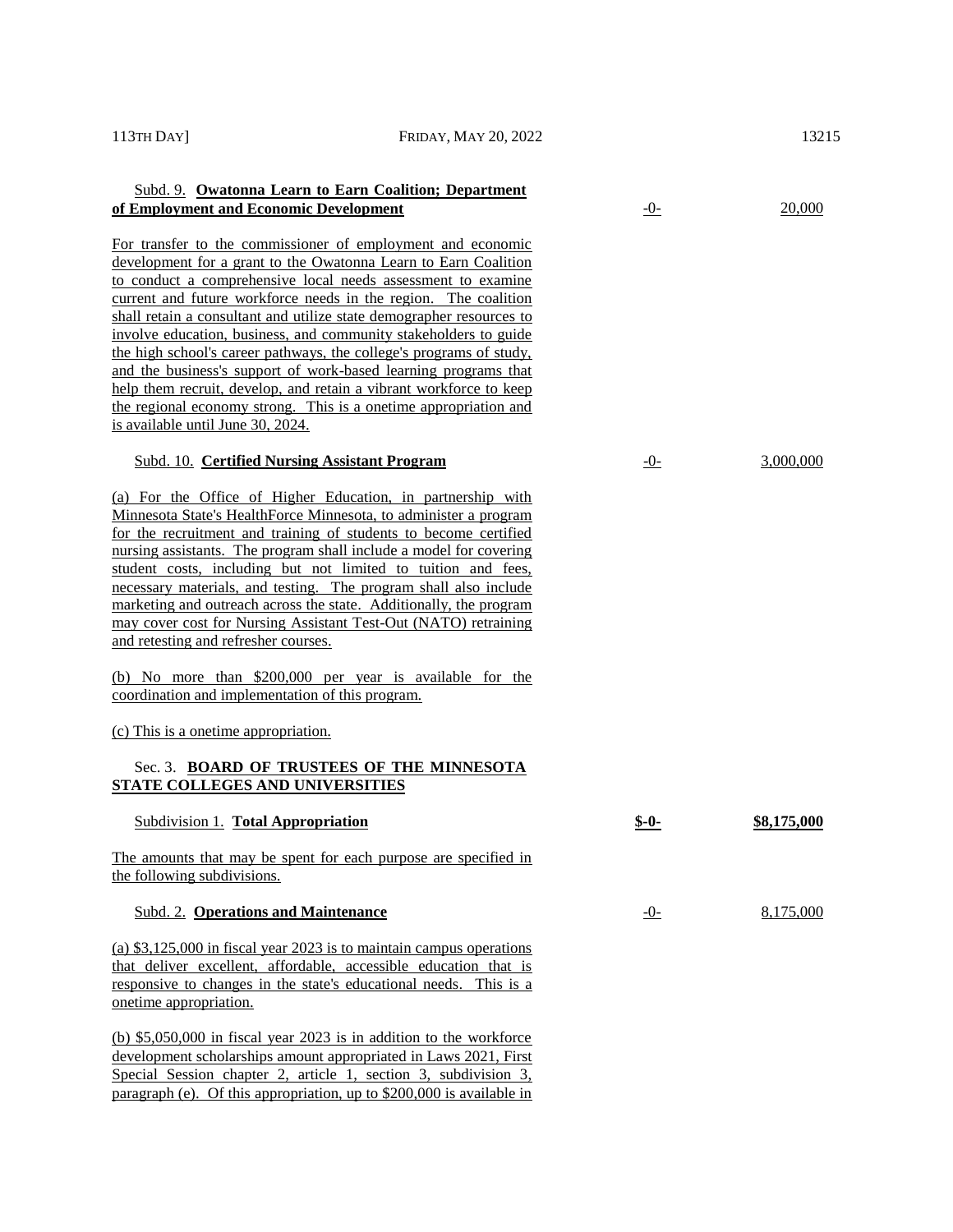each year to administer the program. Of this appropriation, \$800,000 in fiscal year 2023 is for scholarships to students enrolled in their first term in an allied health technician program, which is a category under the workforce development scholarship health care services. A student may receive the allied health technician scholarship only once. The \$800,000 is available until June 30, 2025, and of this amount, \$24,000 is available for administering the allied health technician scholarships. The base for this appropriation is increased by \$3,750,000 in fiscal year 2024 and later.

(c) \$1,011,000 is added to the base appropriation for operations and maintenance in fiscal year 2024 and later established in Laws 2021, First Special Session chapter 2, article 1, section 3, subdivision 3, paragraph (1).

# Sec. 4. **BOARD OF REGENTS OF THE UNIVERSITY OF MINNESOTA**

| Subdivision 1. Total Appropriation                                                                                                                                                                                                                                                                                                                                                                                                                                                                                                                                                                                                                                                                                                                                                     | $$ -0-$ | \$3,000,000 |
|----------------------------------------------------------------------------------------------------------------------------------------------------------------------------------------------------------------------------------------------------------------------------------------------------------------------------------------------------------------------------------------------------------------------------------------------------------------------------------------------------------------------------------------------------------------------------------------------------------------------------------------------------------------------------------------------------------------------------------------------------------------------------------------|---------|-------------|
| <u>The amounts that may be spent for each purpose are specified in</u><br>the following subdivision.                                                                                                                                                                                                                                                                                                                                                                                                                                                                                                                                                                                                                                                                                   |         |             |
| Subd. 2. Operations and Maintenance                                                                                                                                                                                                                                                                                                                                                                                                                                                                                                                                                                                                                                                                                                                                                    | $-()$ - | 3,000,000   |
| (a) $$1,000,000$ is to expand the University of Minnesota's<br>systemwide Promise Program to support students with financial<br>need, including historically underrepresented students. The base<br>for this appropriation is $$1,000,000$ in fiscal year 2024 and later<br>which is added to the base appropriation for operations and<br>maintenance in fiscal year 2024 and later established in Laws<br>2021, First Special Session chapter 2, article 1, section 4,<br>subdivision 2, paragraph (f).<br>(b) $$2,000,000$ in fiscal year 2023 is in addition to the Natural<br><b>Resources Research Institute (NRRI) amount appropriated in Laws</b><br>2021, First Special Session chapter 2, article 1, section 4,<br>subdivision 4, paragraph (d). This is a onetime increase. |         |             |
|                                                                                                                                                                                                                                                                                                                                                                                                                                                                                                                                                                                                                                                                                                                                                                                        |         |             |

Sec. 5. Laws 2021, First Special Session chapter 2, article 1, section 2, subdivision 35, is amended to read:

| Subd. 35. Hunger-Free Campus Grants | 205,000 | 102,000 |
|-------------------------------------|---------|---------|
|                                     |         |         |

For the Office of Higher Education to provide initial and sustaining grants to Minnesota public postsecondary institutions, nonprofit private postsecondary institutions, and Tribal colleges under Minnesota Statutes, section 136F.245 135A.137, subdivision 4 3, to meet and maintain the criteria in that same section to address food insecurity on campus.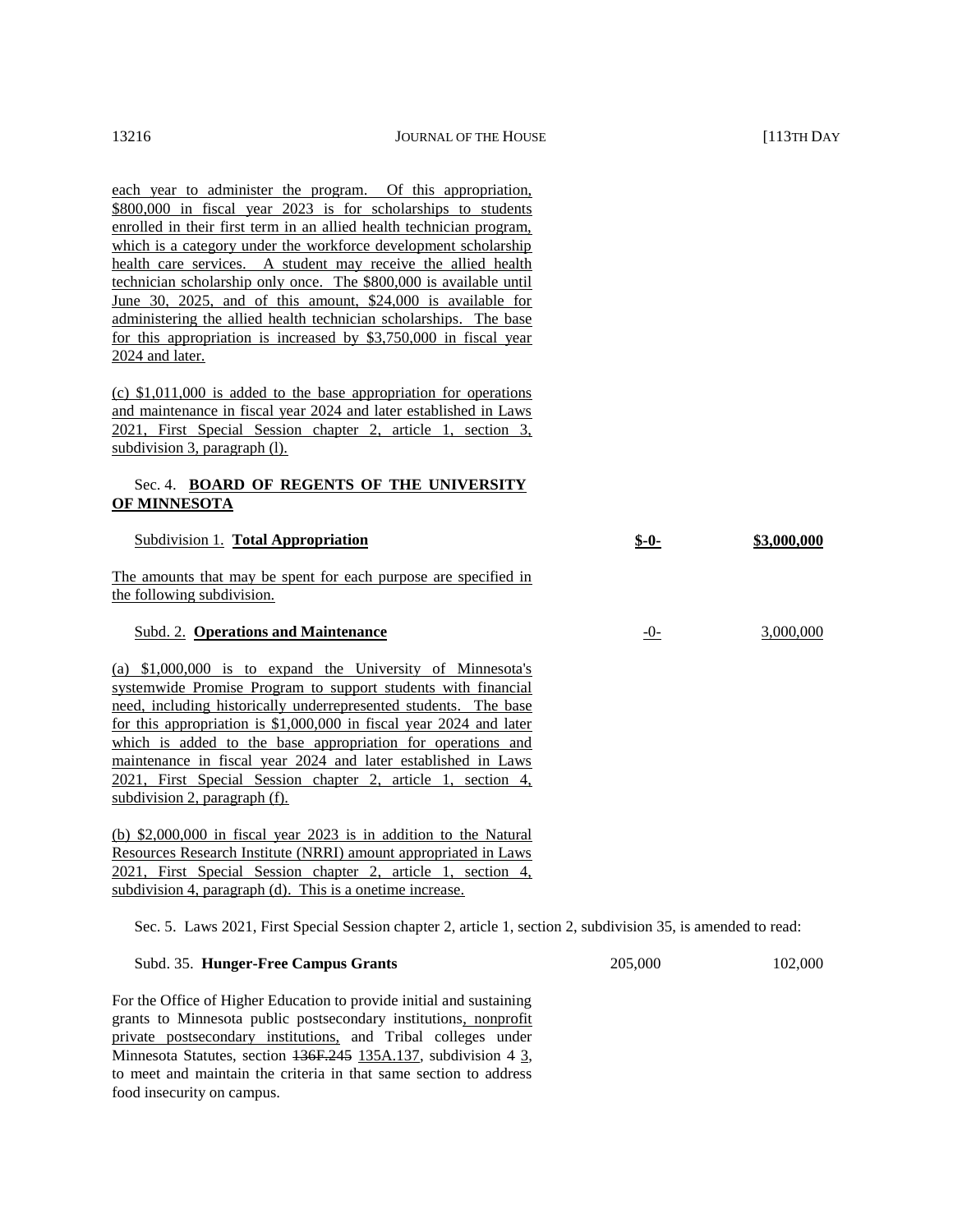Sec. 6. Laws 2021, First Special Session chapter 2, article 1, section 2, subdivision 36, is amended to read:

| <b>Fostering Independence Higher Education</b><br>Subd. 36.<br><b>Grants</b>                                                                                                                                                 | 238,000 | 3,759,000 |
|------------------------------------------------------------------------------------------------------------------------------------------------------------------------------------------------------------------------------|---------|-----------|
| (a) For grants to eligible students under Minnesota Statutes, section<br>136A.1241. Of this amount, \$238,000 in the first year is for<br>administration costs. The base for fiscal year 2024 and later is<br>\$3,761,000.   |         |           |
| (b) Beginning in fiscal year 2023, the commissioner of the Office<br>of Higher Education may use no more than three percent of the<br>appropriation to administer the grants under Minnesota Statutes,<br>section 136A.1241. |         |           |

# ARTICLE 2 HIGHER EDUCATION POLICY

Section 1. Minnesota Statutes 2021 Supplement, section 135A.137, subdivision 3, is amended to read:

Subd. 3. **Competitive grant.** (a) Institutions eligible for a grant under this subdivision include public postsecondary institutions, nonprofit private postsecondary institutions, and Tribal colleges.

(b) The commissioner shall establish a competitive grant program to distribute grants to eligible institutions to meet and maintain the requirements under subdivision 1, paragraph (a). Initial grants shall be made to institutions that have not earned the designation and demonstrate a need for funding to meet the hunger-free campus designation requirements. Sustaining grants shall be made to institutions that have earned the designation and demonstrate both a partnership with a local food bank or organization that provides regular, on-campus food distributions and a need for funds to maintain the requirements under subdivision 1, paragraph (a).

(c) The commissioner shall give preference to applications for initial grants and to applications from institutions with the highest number of federal Pell Grant eligible students enrolled. The commissioner shall consider the head count at the institution when awarding grants. The maximum grant award for an initial institution designation is \$8,000. The maximum grant award for sustaining an institution designation is \$5,000.

(d) The commissioner, in collaboration with student associations representing eligible institutions, shall create an application process and establish selection criteria for awarding the grants.

Sec. 2. Minnesota Statutes 2020, section 135A.15, is amended by adding a subdivision to read:

Subd. 3a. **Affirmative consent.** (a) The policy required under subdivision 1 shall include a provision that establishes an affirmative consent standard. An institution's affirmative consent standard, at a minimum, must incorporate the following elements:

(1) all parties to sexual activity must affirmatively express their consent to the activity;

(2) affirmative consent is freely and affirmatively communicated words or actions given by an individual that a reasonable person under the circumstances would believe communicate a willingness to participate in the sexual activity;

(3) affirmative consent must be knowing and voluntary and not the result of force, coercion, or intimidation;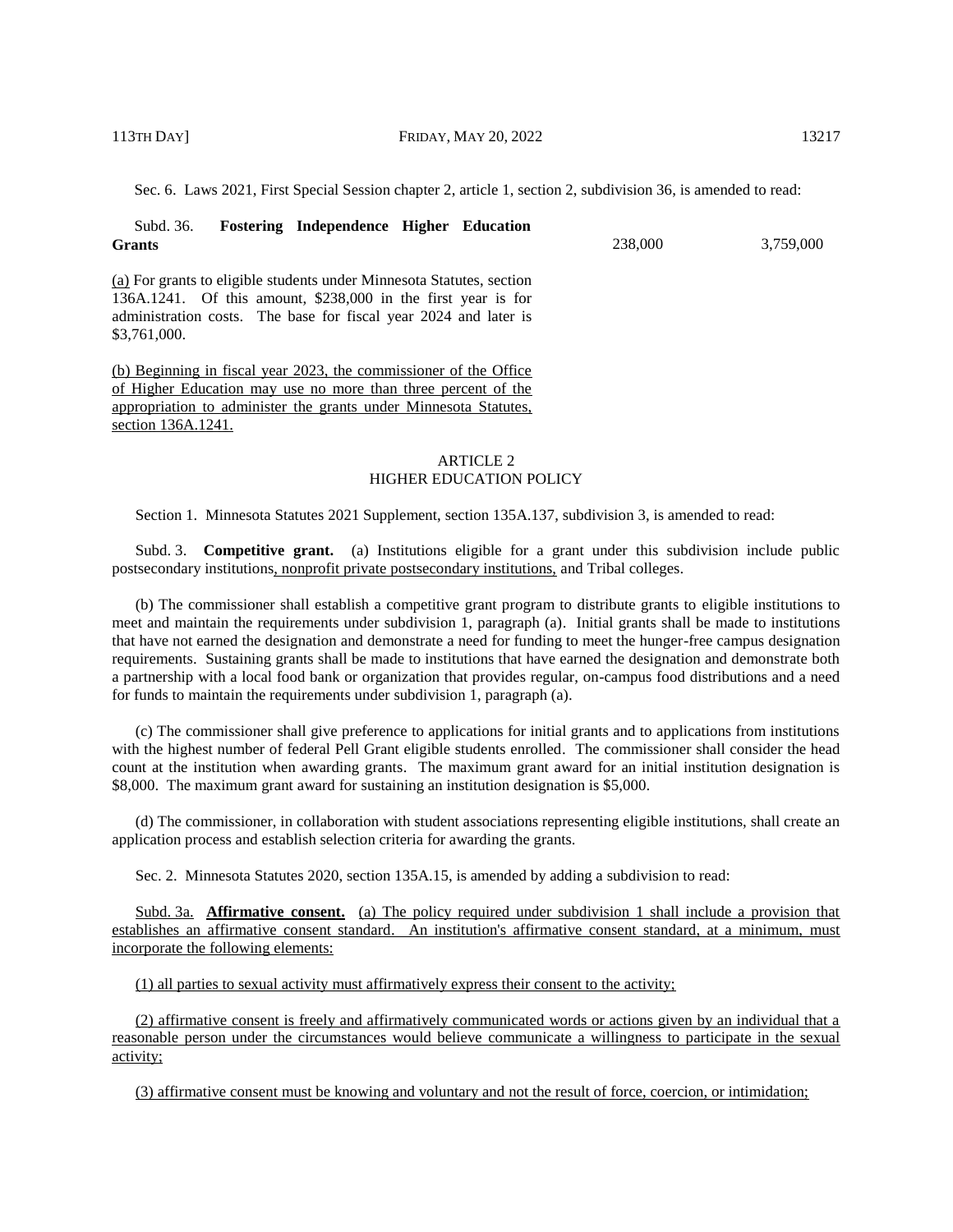(4) silence, lack of protest, or failure to resist, without active indications of consent, is not consent;

(5) consent to any one form of sexual activity does not by itself imply consent to any other forms of sexual activity;

(6) consent may be withdrawn at any time;

(7) a previous relationship or prior consent does not by itself imply consent to future sexual acts; and

(8) a person is deemed incapable of consenting when that person is:

(i) unable to communicate or understand the nature or extent of a sexual situation due to mental or physical incapacitation or impairment; or

(ii) physically helpless, either due to the effects of drugs or alcohol, or because the person is asleep.

(b) The affirmative consent standard must at least incorporate all elements of consent as defined in section 609.341, but is not limited to the standard of consent as defined in that section.

Sec. 3. Minnesota Statutes 2020, section 135A.15, subdivision 8, is amended to read:

Subd. 8. **Comprehensive training.** (a) A postsecondary institution must provide campus security officers and campus administrators responsible for investigating or adjudicating complaints of sexual assault with comprehensive training on preventing and responding to sexual assault in collaboration with the Bureau of Criminal Apprehension or another law enforcement agency with expertise in criminal sexual conduct. The training for campus security officers shall include a presentation on the dynamics of sexual assault, neurobiological responses to trauma, and best practices for preventing, responding to, and investigating sexual assault. The training for campus administrators responsible for investigating or adjudicating complaints on sexual assault shall include presentations on preventing sexual assault, responding to incidents of sexual assault, the dynamics of sexual assault, neurobiological responses to trauma, and compliance with state and federal laws on sexual assault.

(b) The following categories of students who attend, or will attend, one or more courses on campus or will participate in on-campus activities must be provided sexual assault training:

(1) students pursuing a degree or certificate;

(2) students who are taking courses through the Postsecondary Enrollment Options Act; and

(3) any other categories of students determined by the institution.

Students must complete such training no later than ten business days after the start of a student's first semester of classes. Once a student completes the training, institutions must document the student's completion of the training and provide proof of training completion to a student at the student's request. Students enrolled at more than one institution within the same system at the same time are only required to complete the training once.

The training shall include information about topics including but not limited to sexual assault as defined in subdivision 1a; consent as defined in section 609.341, subdivision 4; the affirmative consent standard defined in subdivision 3a; preventing and reducing the prevalence of sexual assault; procedures for reporting campus sexual assault; and campus resources on sexual assault, including organizations that support victims of sexual assault.

(c) A postsecondary institution shall annually train individuals responsible for responding to reports of sexual assault. This training shall include information about best practices for interacting with victims of sexual assault, including how to reduce the emotional distress resulting from the reporting, investigatory, and disciplinary process.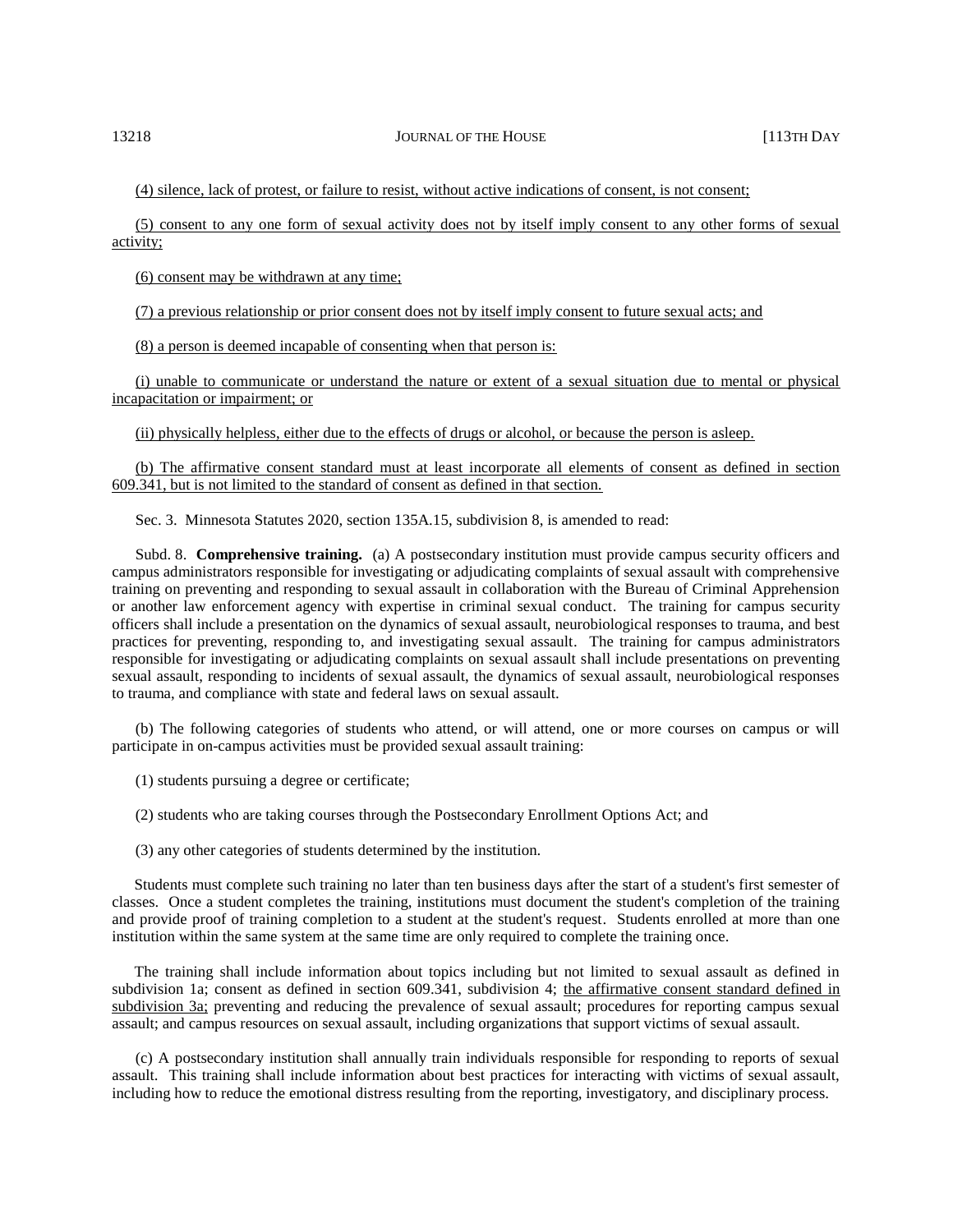Subdivision 1. **Definitions.** (a) For purposes of this section and section 135A.162, the following terms have the meanings given.

(b) "Center" means the Inclusive Higher Education Technical Assistance Center.

(c) "Commissioner" means the commissioner of the Office of Higher Education.

(d) "Comprehensive transition and postsecondary program for students with intellectual disabilities" means a degree, certificate, or nondegree program that is offered by an institute of higher education for students with intellectual disabilities and approved by the United States Department of Education.

(e) "Director" means the director of the Inclusive Higher Education Technical Assistance Center.

(f) "Inclusive higher education" means institution-approved access to higher education for students with an intellectual disability that allows for the same rights, privileges, experiences, benefits, and outcomes that result from a college experience the same as a matriculating student, resulting in a meaningful credential conferred by the institution of higher education. Inclusive higher education includes:

(1) academic access and inclusive instruction;

(2) person-centered planning;

(3) career development;

(4) campus engagement;

(5) self-determination;

(6) paid internships and employment;

(7) on- or off-campus living, when available to other students;

(8) campus community clubs, events, and activity participation;

(9) peer mentors and support; and

(10) a degree, certificate, or nondegree credential.

(g) "National Coordinating Center" means the federally funded National Coordinating Center providing support, coordination, training, and evaluation services for Transition and Postsecondary Education Programs for Students with Intellectual Disabilities and other inclusive higher education initiatives for students with intellectual disability nationwide.

(h) "Office" means the Office of Higher Education.

(i) "Student with an intellectual disability" means a student with an intellectual disability as defined in Code of Federal Regulations, title 34, section 668.231.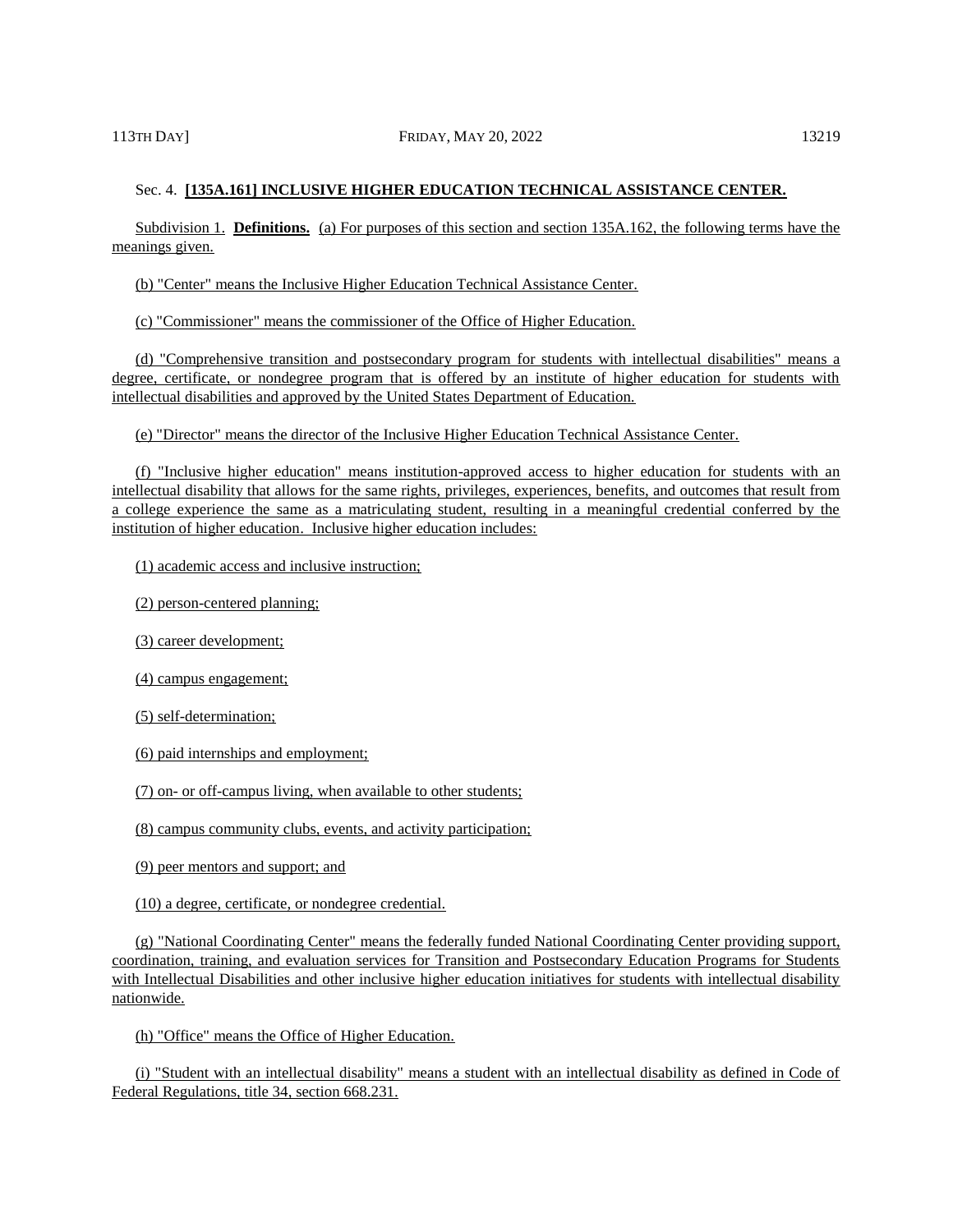Subd. 2. **Establishment.** The commissioner must contract with the Institute on Community Integration at the University of Minnesota to establish the Inclusive Higher Education Technical Assistance Center. The purpose of the center is to increase access to self-sustaining postsecondary education options across Minnesota for students with an intellectual disability to earn meaningful credentials through degree, certificate, and nondegree initiatives leading to competitive integrated employment, genuine community membership, and more independent living. The center must:

(1) coordinate and facilitate the statewide initiative to expand and enhance inclusive higher education opportunities;

(2) provide expertise in inclusive higher education for students with an intellectual disability;

(3) provide technical assistance:

(i) to Minnesota institutions of higher education;

(ii) to local education agencies; and

(iii) as requested by the commissioner; and

(4) provide information to students with intellectual disabilities and their families.

Subd. 3. **Director; advisory committee.** (a) The center must name a director.

(b) The director must appoint an advisory committee and seek the committee's review and recommendations on broad programmatic direction. The advisory committee must be composed of 50 percent students with an intellectual disability. The remaining positions must be filled by family members, key stakeholders, and allies. The director must convene the advisory committee at least quarterly. The advisory committee shall:

(1) review and recommend inclusive higher education offerings;

(2) review and recommend updates to state policy and practice;

(3) document existing and potential funding sources; and

(4) identify obstacles and barriers to students with an intellectual disability to access inclusive higher education opportunities.

Subd. 4. **Responsibilities.** (a) The center must advise all Minnesota institutions of higher education planning or that have an inclusive higher education initiative to follow and maintain the accreditation standards and guiding principles for inclusive higher education as established by the National Coordinating Center, as identified in the United States Code, title 20, section 1140q. The center must offer technical assistance to Minnesota inclusive higher education initiatives to remain in or achieve alignment with federal requirements and with the standards, quality indicators, and benchmarks identified by the National Coordinating Center.

(b) The center must monitor federal and state law related to inclusive higher education and notify the governor, the legislature, and the Office of Higher Education of any change in law which may impact inclusive higher education.

(c) The center must provide technical assistance to institutions of higher education, administrators, faculty, and staff by:

(1) offering institution faculty and staff training and professional development to start, operate, or enhance their inclusive higher education initiative;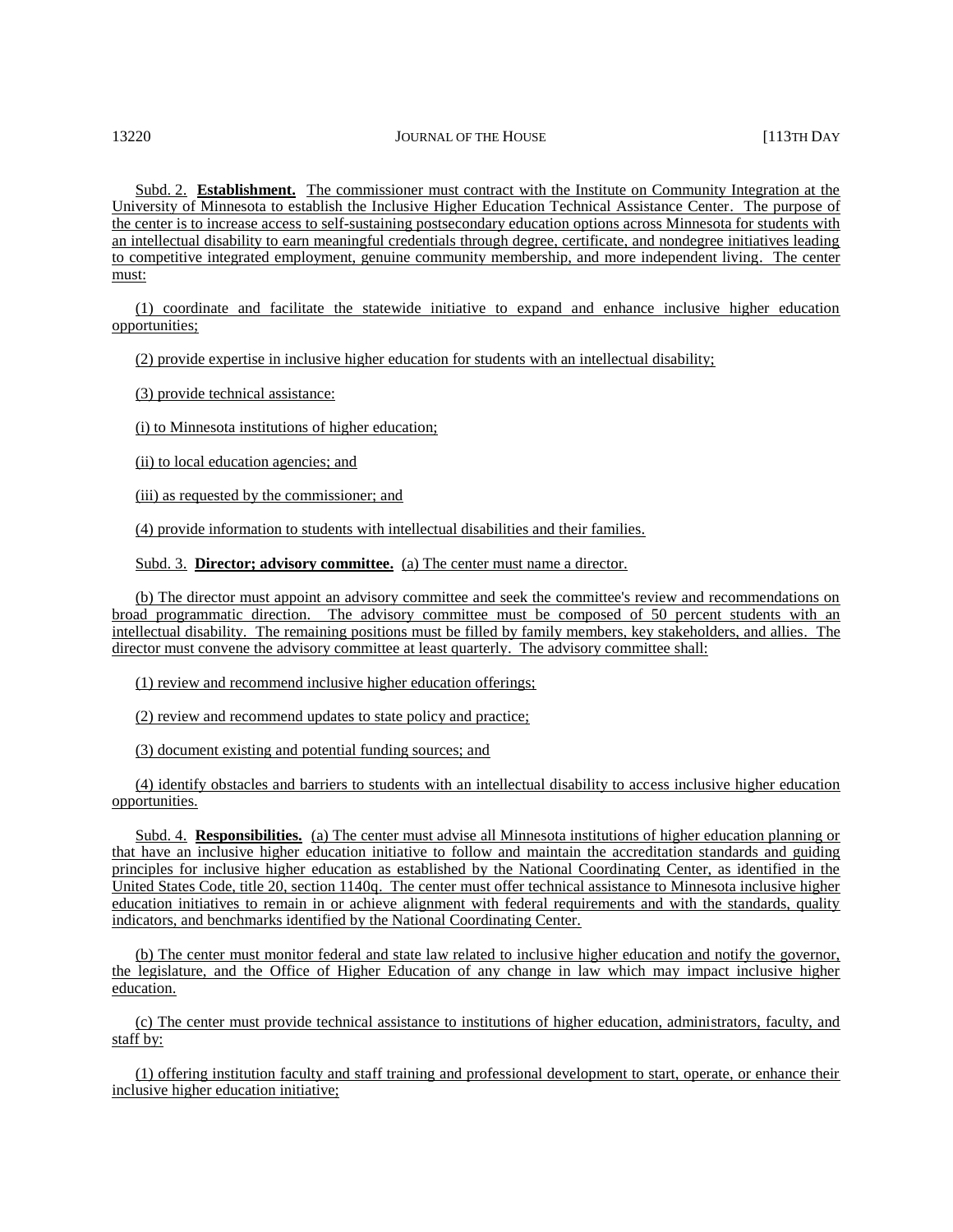(2) providing faculty and staff with information, training, and consultation on the comprehensive transition and postsecondary program requirements, accreditation standards, and guiding principles;

(3) organizing and offering learning community events, an annual inclusive higher education conference and community of practice events to share best practices, provide access to national experts, and address challenges and concerns;

(4) assisting institutions of higher education with identifying existing or potential funding sources for the institution of higher education, student financial aid, and funding for students with an intellectual disability; and

(5) advising faculty and staff with an inclusive higher education option of specific grant applications and funding opportunities.

(d) The center must disseminate information to students with an intellectual disability, their parents, and local education agencies, including but not limited to information about:

(1) postsecondary education options, services, and resources that are available at inclusive institutions of higher education;

(2) technical assistance and training provided by the center, the National Coordinating Center, and key stakeholder organizations and agencies; and

(3) mentoring, networking, and employment opportunities.

Subd. 5. **Expiration.** This section expires October 1, 2027.

### Sec. 5. **[135A.162] INCLUSIVE HIGHER EDUCATION GRANTS.**

Subdivision 1. **Establishment.** (a) The commissioner of the Office of Higher Education in collaboration with the director of the Inclusive Higher Education Technical Assistance Center must establish a competitive grant program for Minnesota institutions of higher education to develop new or enhance existing inclusive higher education initiatives to enroll or increase enrollment of students with an intellectual disability. The commissioner and director must collaborate to establish the grant program framework, including:

(1) minimum grant requirements;

- (2) application format;
- (3) criteria for evaluating applications;
- (4) grant selection process;
- (5) milestones and accountability; and

(6) reporting.

(b) The commissioner must send a description of the competitive grants, including materials describing the grant purpose and goals, an application, compliance requirements, and available funding to each institution of higher education that meets the requirements of subdivision 2, clauses (1) and (2).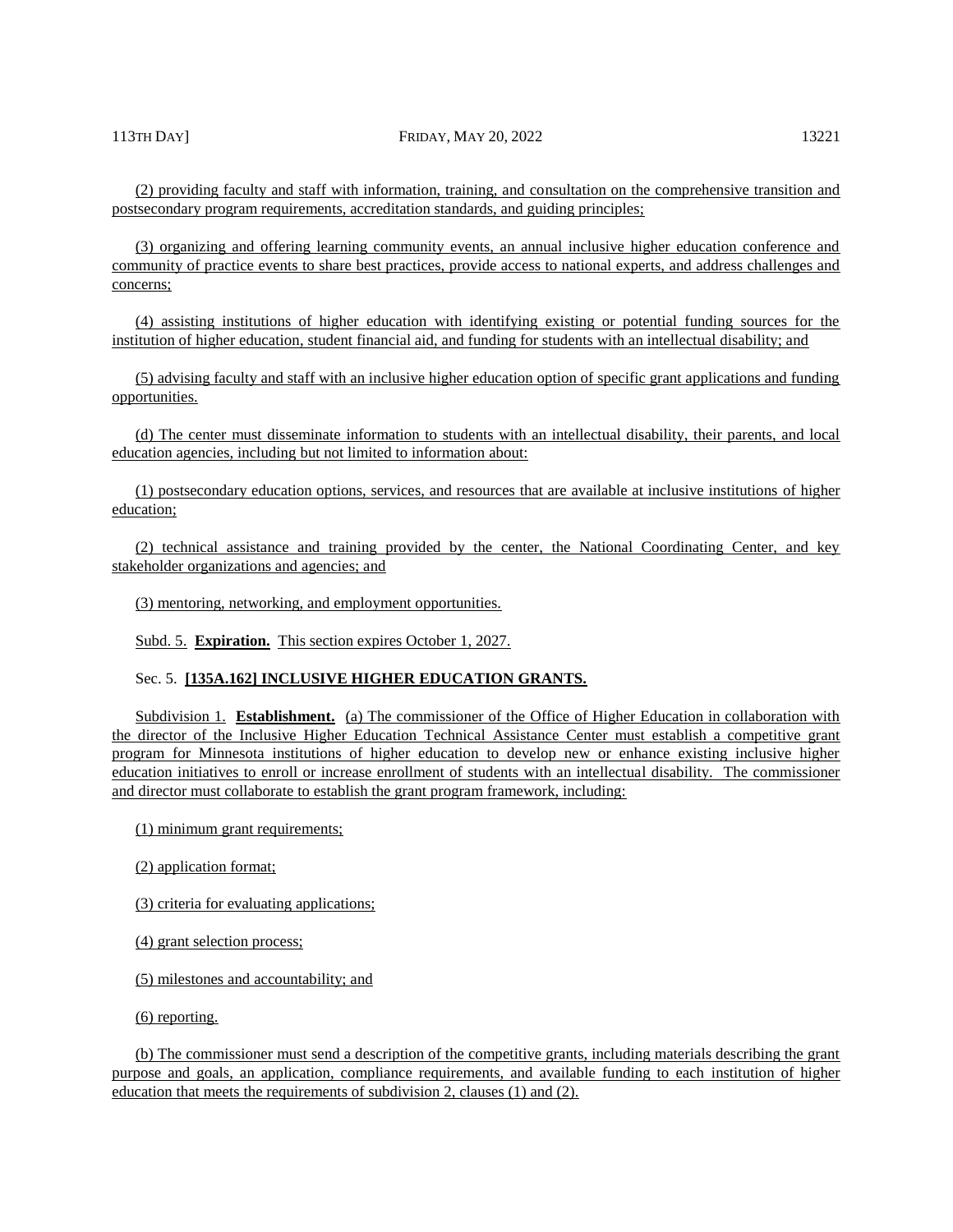Subd. 2. **Eligible grantees.** A public postsecondary two-year or four-year institution is eligible to apply for a grant under this section if the institution:

(1) is accredited by the Higher Learning Commission; and

(2) meets the eligibility requirements under section 136A.103.

Subd. 3. **Application.** (a) Applications must be made to the commissioner on a form developed and provided by the commissioner. The commissioner must, to the greatest extent possible, make the application form as short and simple to complete as is reasonably possible. The commissioner must establish a schedule for applications and grants. The application must include without limitation a written plan to develop or enhance a sustainable inclusive higher education initiative that:

(1) offers the necessary supports to students with an intellectual disability to access the same rights, privileges, experiences, benefits, and outcomes of a typically matriculating student;

(2) includes the development of a meaningful credential for students with an intellectual disability to attain upon successful completion of the student's postsecondary education;

(3) adopts admission standards that do not require a student with an intellectual disability to complete a curriculum-based, achievement college entrance exam that is administered nationwide;

(4) ensures that students with an intellectual disability:

(i) have access and choice in a wide array of academic courses to enroll in for credit or audit that align with the student's interest areas and are attended by students without disabilities;

(ii) have the option to live on or off campus in housing that is available to typically matriculating students;

(iii) have access and support for genuine membership in campus life, including events, social activities and organizations, institution facilities, and technology; and

(iv) are able to access and utilize campus resources available to typical matriculating students;

(5) provides students with an intellectual disability with the supports and experiences necessary to seek and sustain competitive integrated employment;

(6) develops and promotes the self-determination skills of students with an intellectual disability;

(7) utilizes peer mentors who support enrolled students with an intellectual disability in academic, campus engagement, residence life, employment, and campus clubs and organizations;

(8) provides professional development and resources for university professors and instructors to utilize universal design for learning and differentiated instruction that supports and benefits all students; and

(9) presents a ten-year plan including student enrollment projections for sustainability of an initiative that is financially accessible and equitable for all interested students with an intellectual disability.

(b) Eligible institutions of higher education may apply for funding in subsequent years for up to a total of ten years of funding.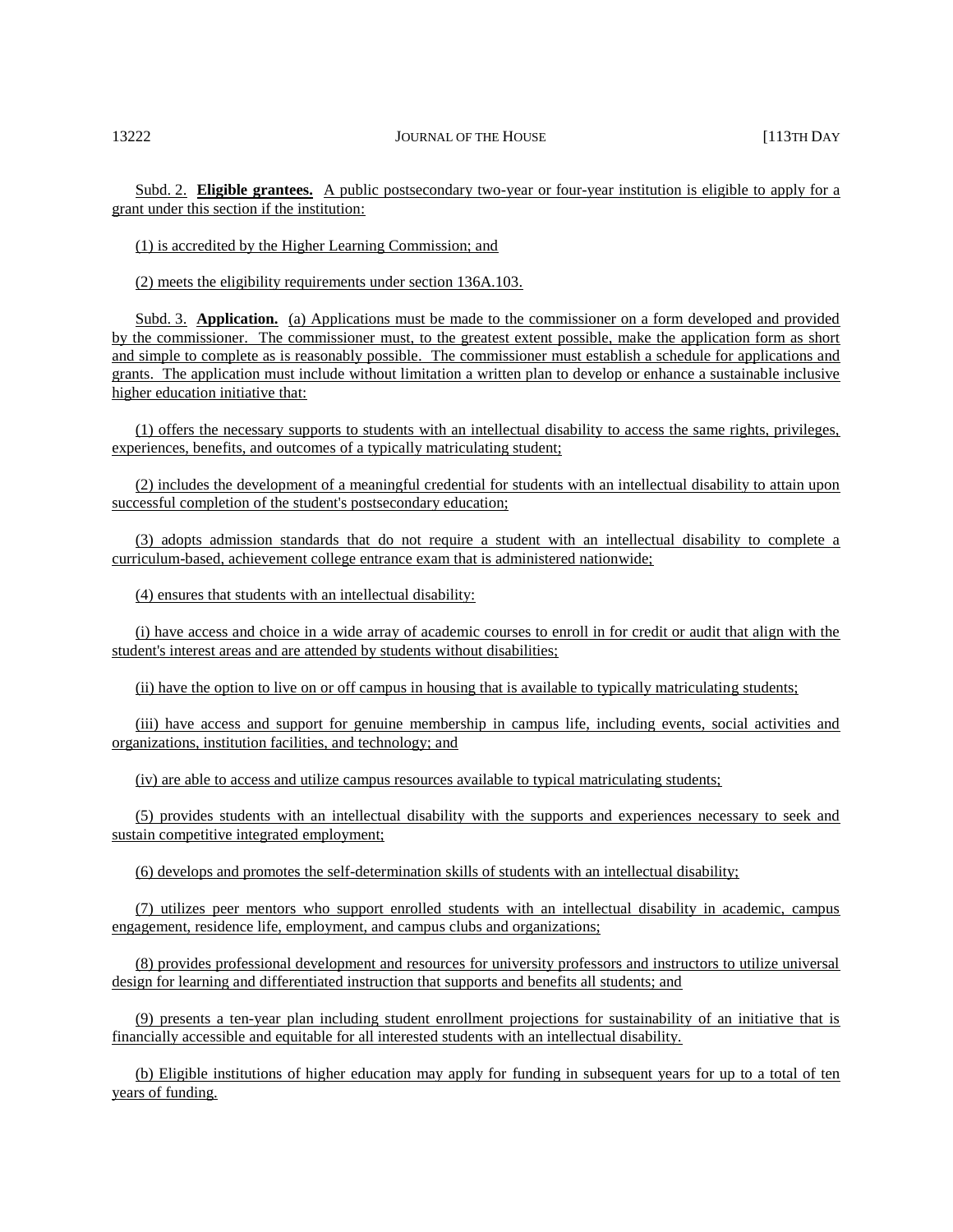## 113TH DAY] FRIDAY, MAY 20, 2022 13223

Subd. 4. **Grant account.** An inclusive higher education grant account is created in the special revenue fund for depositing money appropriated to or received by the commissioner for the program. Money deposited in the account is appropriated to the commissioner, does not cancel, and is continuously available for grants under this section. The commissioner may use up to five percent of the amount deposited into the account for the administration of this section.

Subd. 5. **Grant awards.** (a) The commissioner must award grants to eligible institutions of higher education on a competitive basis using criteria established in collaboration with the center. The commissioner must consider and prioritize applicants that have submitted for or received a comprehensive transition and postsecondary program designation, or applicants with documented progress or intent toward submitting for federal approval. An eligible institution of higher education may apply annually for and receive up to \$200,000 per year for four years and \$100,000 in subsequent years pending performance and the funding limitation in subdivision 3, paragraph (b).

(b) A grant recipient must:

(1) adopt the inclusive higher education national accreditation standards and guiding principles as established by the National Coordinating Center;

(2) provide a 25 percent match for the grant funds, either monetary or in-kind; and

(3) collaborate with the Office of Higher Education, the center, and key stakeholders in the development of the inclusive higher education initiative.

Subd. 6. **Grantee reporting.** By August 1 and January 1 following a fiscal year in which a grant was received and for five years thereafter, the grantee must submit a report to the director that includes the status and outcomes of the initiative funded. The report must include performance indicators and information deemed relevant by the director and commissioner. The report must include the following performance indicators:

(1) student recruitment and number of students enrolled;

(2) student retainment effort and retention rate;

(3) initiative goals and outcomes;

(4) student attainment rate;

(5) graduated student employment rates and salary levels at year one and year five after completion; and

(6) additional performance indicators or information established under subdivision 1, paragraph (a), clauses (5) and (6).

Subd. 7. **Reporting.** The director must evaluate the development and implementation of the Minnesota inclusive higher education initiatives receiving a grant under this section. The director must submit an annual report by October 1 on the progress to expand Minnesota inclusive higher education options for students with intellectual disabilities to the commissioner and chairs and ranking minority members of the legislative committees with jurisdiction over higher education policy and finance. The report must include statutory and budget recommendations.

Subd. 8. **Expiration.** This section expires October 1, 2027.

**EFFECTIVE DATE.** This section is effective June 30, 2022, except that the reporting requirements under subdivision 7 are effective June 30, 2023.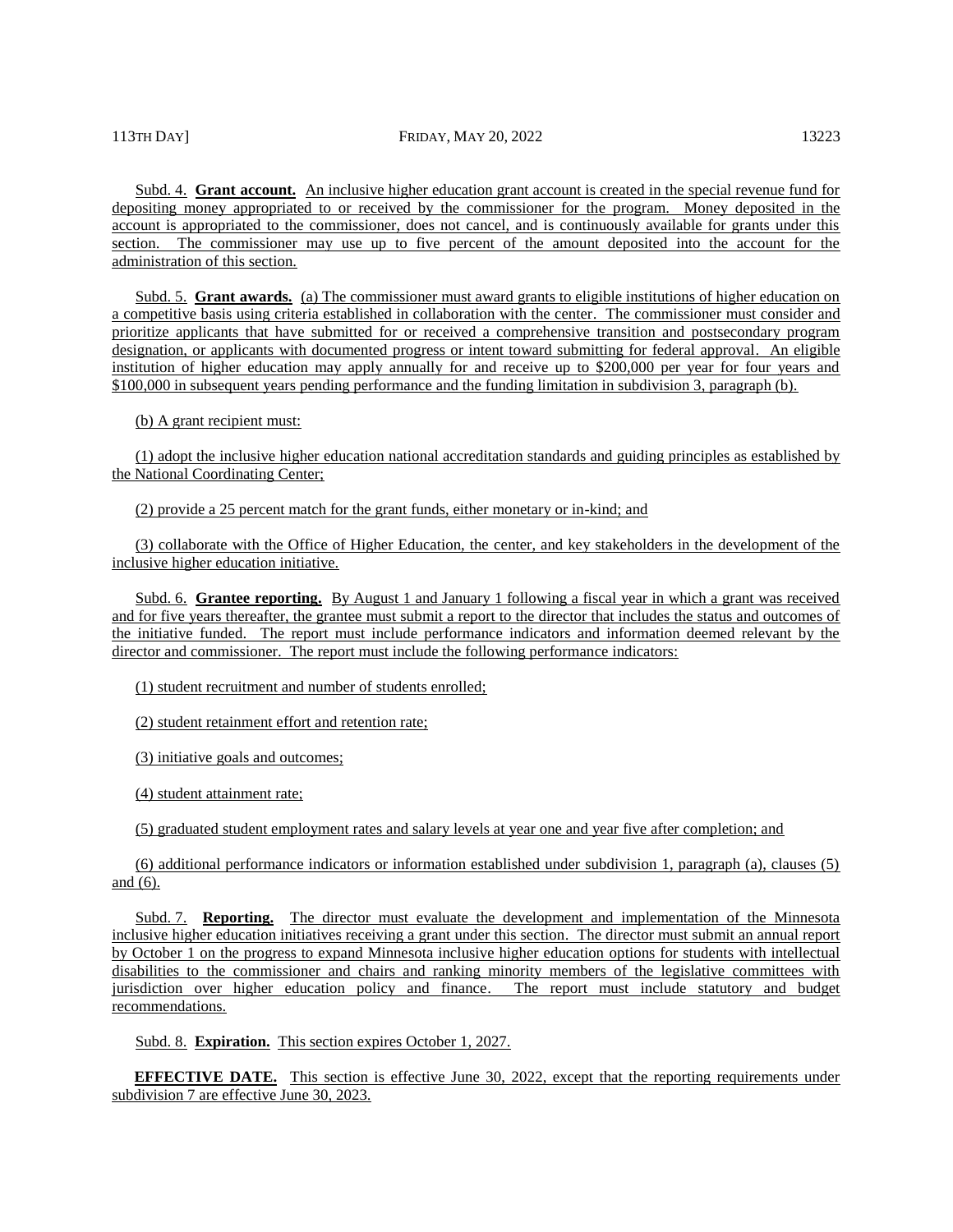Sec. 6. Minnesota Statutes 2021 Supplement, section 136A.121, subdivision 6, is amended to read:

Subd. 6. **Cost of attendance.** (a) The recognized cost of attendance consists of: (1) an allowance specified in law for living and miscellaneous expenses, and (2) an allowance for tuition and fees equal to the lesser of the average tuition and fees charged by the institution, or a tuition and fee maximum if one is established in law. If no living and miscellaneous expense allowance is established in law, the allowance is equal to  $\frac{109}{10}$  percent of the federal poverty guidelines for a one person household in Minnesota for nine months. If no tuition and fee maximum is established in law, the allowance for tuition and fees is equal to the lesser of: (1) the average tuition and fees charged by the institution, and (2) for two-year programs, an amount equal to the highest tuition and fees charged at a public two-year institution, or for four-year programs, an amount equal to the highest tuition and fees charged at a public university.

(b) For a student registering for less than full time, the office shall prorate the cost of attendance to the actual number of credits for which the student is enrolled.

(c) The recognized cost of attendance for a student who is confined to a Minnesota correctional institution shall consist of the tuition and fee component in paragraph (a), with no allowance for living and miscellaneous expenses.

(d) For the purpose of this subdivision, "fees" include only those fees that are mandatory and charged to full-time resident students attending the institution. Fees do not include charges for tools, equipment, computers, or other similar materials where the student retains ownership. Fees include charges for these materials if the institution retains ownership. Fees do not include optional or punitive fees.

Sec. 7. Minnesota Statutes 2020, section 136A.121, subdivision 18, is amended to read:

Subd. 18. **Data.** (a) An eligible institution whose students are eligible to receive funding under sections 136A.095 to 136A.246 must provide to the office data on student enrollment and federal and state financial aid.

(b) An institution or its agent must provide to the office aggregate and distributional financial or other data as determined by the commissioner that is directly related to the responsibilities of the office under this chapter. The commissioner may only request aggregate and distributional data after establishing and consulting with a data advisory task force to determine the need, content, and detail of the information. Data provided by nonpublic institutions under this paragraph is considered nonpublic data under chapter 13.

## Sec. 8. **[136A.1251] STUDENT-PARENT SUPPORT INITIATIVE.**

Subdivision 1. **Grants.** (a) To address the needs and support the educational goals of expectant and parenting college students across Minnesota, the commissioner shall award grants and provide support services to institutions and partnering entities that assist parents of young children and expectant parents. Grants shall be awarded to postsecondary institutions, professional organizations, community-based organizations, or other applicants deemed appropriate by the commissioner. Grants must be used to offer services to support the academic goals, health, and well-being of student parents. Services and costs eligible for grant funding include but are not limited to:

(1) program development costs;

(2) costs related to the start-up of on-campus child care;

(3) evaluation and data collection; and

(4) direct assistance to student parents including:

(i) scholarships;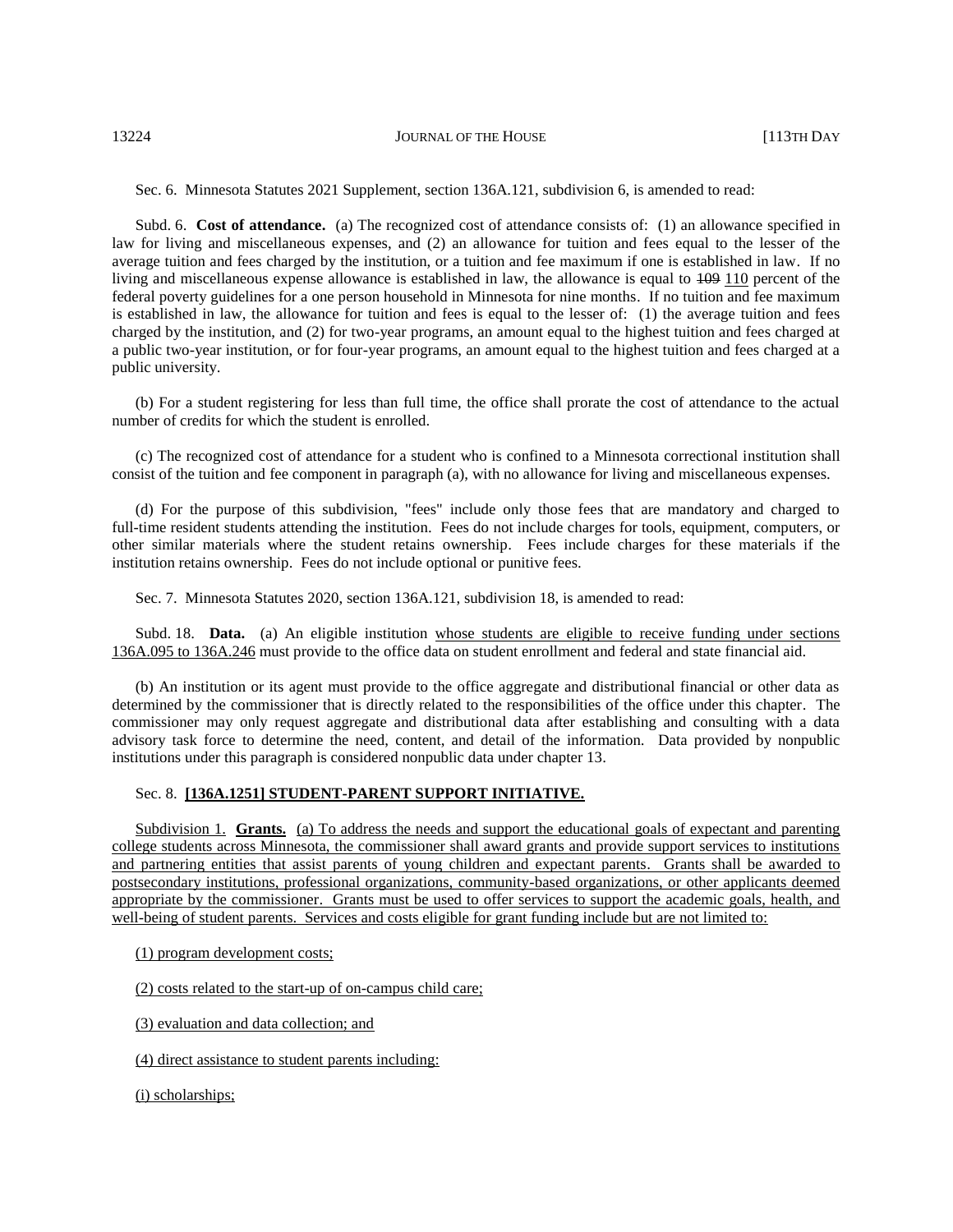(ii) basic needs support; and

(iii) expenses related to child care.

(b) Postsecondary institutions may act as the fiscal agents in partnership with a local nongovernmental agency, child care center, or other organization that serves student parents.

Subd. 2. **Application process.** The commissioner shall develop a grant application process. The commissioner shall support projects in a manner that attempts to ensure eligible students throughout the state have access to program services.

Subd. 3. **Health-related supports.** The commissioner, in partnership with the Department of Health, shall provide health-related supports. Activities for health-related supports include:

(1) ensuring programs, services, and materials are medically accurate, age appropriate, culturally and linguistically appropriate, and inclusive of all populations;

(2) working with community health care providers and other service support organizations that serve the target population for this program; and

(3) providing technical assistance and training for institutional parent support center staff on how to conduct screenings and referrals for the health concerns of student parents, including alcohol misuse, substance use disorders, depression, anxiety, intimate partner violence, tobacco and nicotine, and other health concerns.

Subd. 4. **Report and evaluation.** By August 1 of each odd-numbered year, the commissioner shall submit a report to the chairs and ranking minority members of the legislative committees with jurisdiction over higher education finance regarding the grant recipients and their activities. The report shall include information about the students served, the organizations providing services, program activities, program goals, and outcomes.

Sec. 9. Minnesota Statutes 2020, section 136A.1701, subdivision 11, is amended to read:

Subd. 11. **Data.** (a) An eligible institution whose students are eligible to receive funding under sections 136A.15 to 136A.1795 and licensed or registered under sections 136A.61 to 136A.834 must provide to the office data on student enrollment and federal and state financial aid.

(b) An institution or its agent must provide to the office aggregate and distributional financial or other data as determined by the commissioner that is directly related to the responsibilities of the office under this chapter. The commissioner may only request aggregate and distributional data after establishing and consulting with a data advisory task force to determine the need, content, and detail of the information. Data provided by nonpublic institutions under this paragraph is considered nonpublic data under chapter 13.

Sec. 10. Minnesota Statutes 2020, section 136A.833, is amended to read:

## **136A.833 EXEMPTIONS.**

Subdivision 1. **Application for exemptions.** A school that seeks an exemption from the provisions of sections 136A.822 to 136A.834 for the school and all of its programs or some of its programs must apply to the office to establish that the school <u>or program</u> meets the requirements of an exemption. An exemption for the school or program expires two years from the date of approval or when a school adds a new program or makes a modification equal to or greater than 25 percent to an existing educational program. If a school is reapplying for an exemption, the application must be submitted to the office 90 days before the current exemption expires. This exemption shall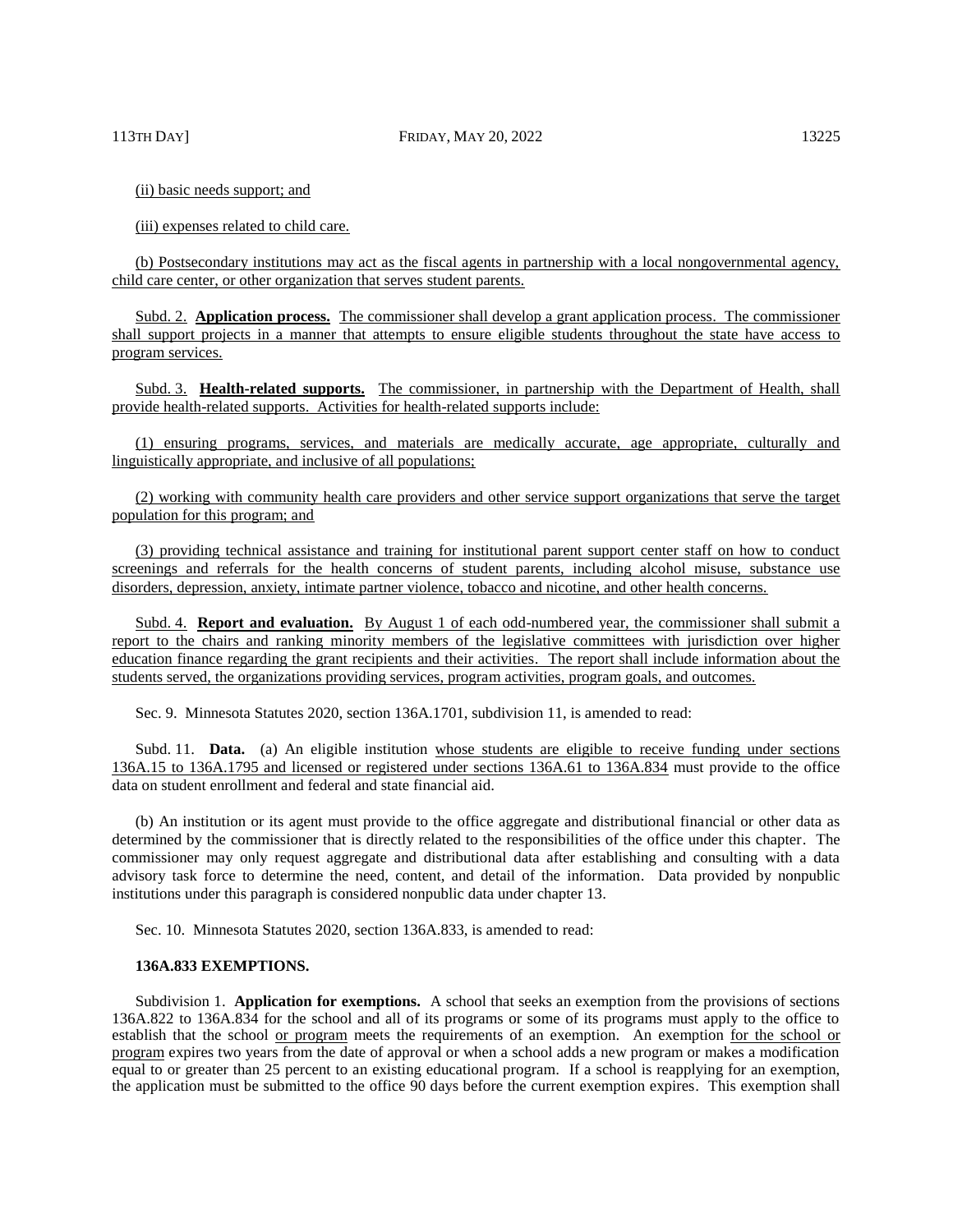not extend to any school that uses any publication or advertisement that is not truthful and gives any false, fraudulent, deceptive, inaccurate, or misleading impressions about the school or its personnel, programs, services, or occupational opportunities for its graduates for promotion and student recruitment. Exemptions denied under this section are subject to appeal under section  $136A.65$ , subdivision 8, paragraph (e) If an exemption is denied, the office shall provide notice of the right to appeal under chapter 14. If an appeal is initiated, the denial of the exemption is not effective until the final determination of the appeal, unless immediate effect is ordered by the court.

Subd. 2. **Exemption reasons.** Sections 136A.821 to 136A.832 shall not apply to the following:

(1) public postsecondary institutions;

(2) postsecondary institutions registered under sections 136A.61 to 136A.71;

(3) postsecondary institutions exempt from registration under sections 136A.653, subdivisions 2, 3, and 3a; 136A.657; and 136A.658;

(3) (4) private career schools of nursing accredited by the state Board of Nursing or an equivalent public board of another state or foreign country;

(4) (5) private schools complying with the requirements of section 120A.22, subdivision 4;

(5) (6) courses taught to students in a valid an apprenticeship program registered by the United States Department of Labor or Minnesota Department of Labor and taught by or required by a trade union;

(6) (7) private career schools exclusively engaged in training physically or mentally disabled persons for the state of Minnesota;

 $(7)$  (8) private career schools licensed by boards authorized under Minnesota law to issue licenses for training programs except private career schools required to obtain a private career school license due to the use of "academy," "institute," "college," or "university" in their names;

(8) (9) private career schools and educational programs, or training programs, contracted for by persons, firms, corporations, government agencies, or associations, for the training of their own employees, for which no fee is charged the employee;

(9) (10) private career schools engaged exclusively in the teaching of purely avocational, recreational, or remedial subjects, including adult basic education, as determined by the office except private career schools required to obtain a private career school license due to the use of "academy," "institute," "college," or "university" in their names unless the private career school used "academy" or "institute" in its name prior to August 1, 2008;

(10) (11) classes, courses, or programs conducted by a bona fide trade, professional, or fraternal organization, solely for that organization's membership;

(11) (12) programs in the fine arts provided by organizations exempt from taxation under section 290.05 and registered with the attorney general under chapter 309. For the purposes of this clause, "fine arts" means activities resulting in artistic creation or artistic performance of works of the imagination which are engaged in for the primary purpose of creative expression rather than commercial sale or employment. In making this determination the office may seek the advice and recommendation of the Minnesota Board of the Arts;

(12) (13) classes, courses, or programs intended to fulfill the continuing education requirements for licensure or certification in a profession, that have been approved by a legislatively or judicially established board or agency responsible for regulating the practice of the profession <u>or by an industry-specific certification entity</u>, and that are offered exclusively to an individual practicing the profession individuals with the professional licensure or certification;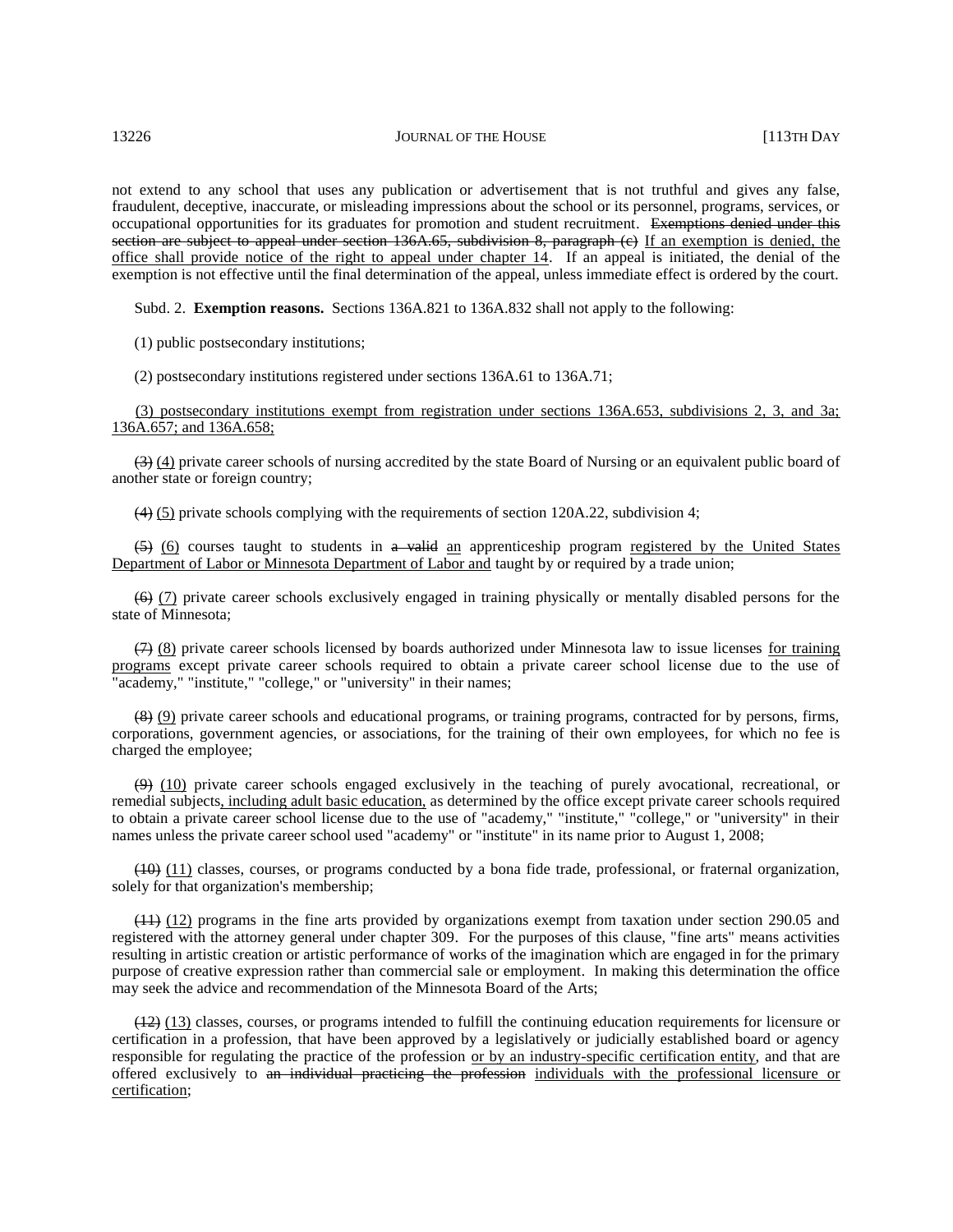(14) (15) classes, courses, or programs providing 16 or fewer clock hours of instruction that are not part of the curriculum for an occupation or entry level employment except private career schools required to obtain a private career school license due to the use of "academy," "institute," "college," or "university" in their names;

(15) (16) classes, courses, or programs providing instruction in personal development, modeling, or acting;

# (16) training or instructional programs, in which one instructor teaches an individual student, that are not part of the curriculum for an occupation or are not intended to prepare a person for entry level employment;

(17) private career schools with no physical presence in Minnesota, as determined by the office, engaged exclusively in offering distance instruction that are located in and regulated by other states or jurisdictions if the distance education instruction does not include internships, externships, field placements, or clinical placements for residents of Minnesota; and

(18) private career schools providing exclusively training, instructional programs, or courses where tuition, fees, and any other charges for a student to participate do not exceed \$100.

Sec. 11. Minnesota Statutes 2021 Supplement, section 136A.91, subdivision 1, is amended to read:

Subdivision 1. **Grants.** (a) The Office of Higher Education must establish a competitive grant program for postsecondary institutions to expand concurrent enrollment opportunities. To the extent that there are qualified applicants, the commissioner of the Office of Higher Education shall distribute grant funds to ensure:

(1) eligible students throughout the state have access to concurrent enrollment programs; and

(2) preference for grants that expand programs is given to programs already at capacity.

(b) The commissioner may award grants under this section to postsecondary institutions for any of the following purposes:

(1) to develop new concurrent enrollment courses under section 124D.09, subdivision 10, that satisfy the elective standard for career and technical education; or

(2) to expand the existing concurrent enrollment programs already offered by the postsecondary institution by:

(i) creating new sections within the same high school;

(ii) offering the existing course in new high schools;  $\Theta$  and

(iii) supporting the preparation, recruitment, and success of students who are underrepresented in concurrent enrollment classrooms.

Sec. 12. Minnesota Statutes 2020, section 136F.02, subdivision 1, is amended to read:

Subdivision 1. **Membership.** The board consists of 15 members appointed by the governor, including three members who are students who have attended an institution for at least one year and are enrolled at the time of appointment at least half time in a degree, diploma, or certificate program in an institution governed by the board. The student members shall include one member from a community college, one member from a state university, and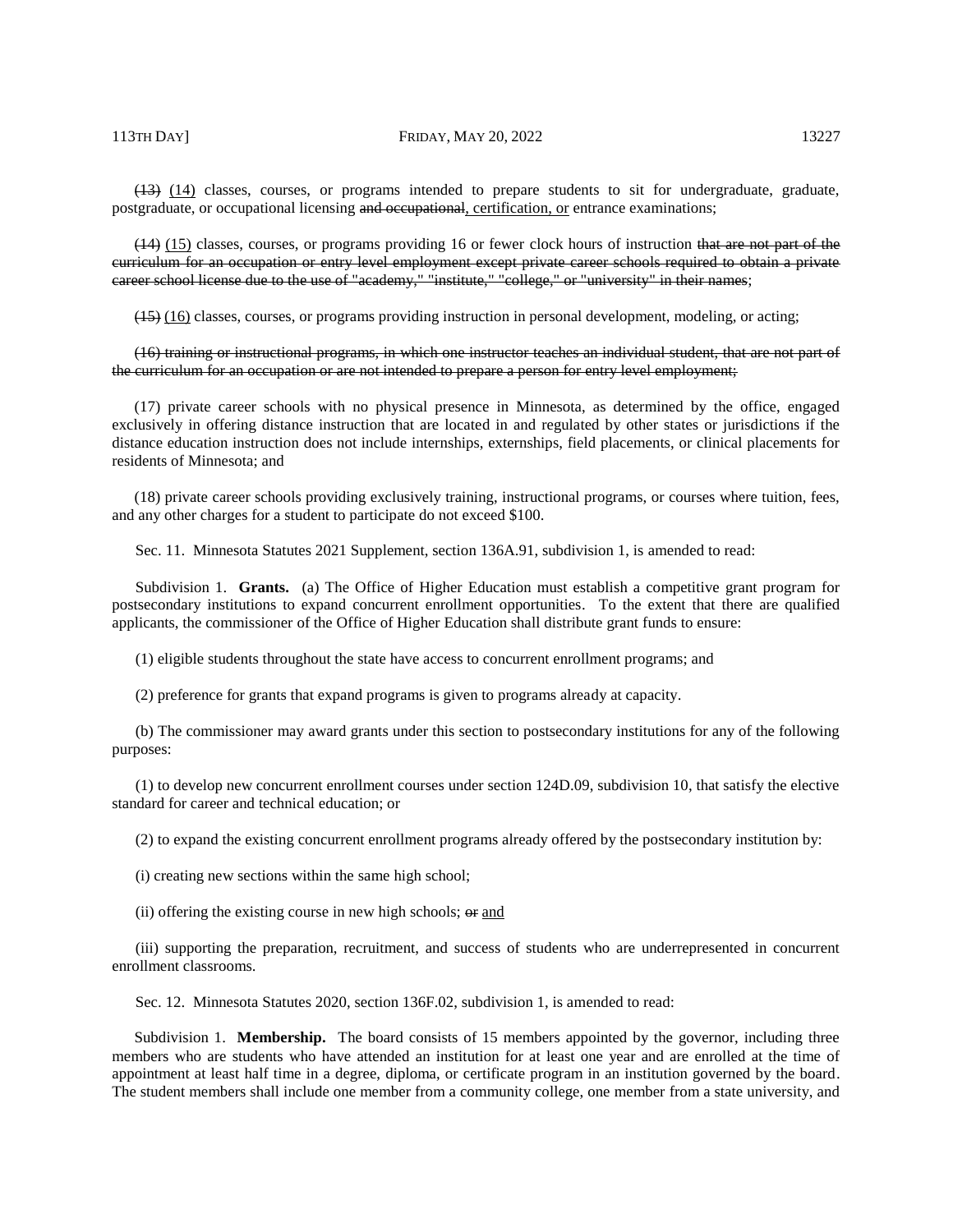one member from a technical college. One member representing labor must be appointed after considering the recommendations made under section 136F.045. The governor is not bound by the recommendations. Appointments to the board are with the advice and consent of the senate. At least one member of the board must be a resident of each congressional district. All other members must be appointed to represent the state at large. In selecting appointees, the governor must consider the needs of the board and the balance of the board membership with respect to labor and business representation and; racial, gender, geographic, and ethnic composition; and occupation and experience. In selecting appointees, the governor must consider the needs of the board for skills relevant to the governance of the Minnesota State Colleges and Universities and the candidate's ability to discharge the responsibilities of the board.

A commissioner of a state agency may not serve as a member of the board.

Sec. 13. Minnesota Statutes 2020, section 136F.302, subdivision 1, is amended to read:

Subdivision 1. **ACT or SAT college ready score; Minnesota Comprehensive Assessment career and college ready benchmarks.** (a) A state college or university must not require an individual to take a remedial developmental, noncredit course in a subject area if the individual has received a college ready ACT or SAT score or met a career and college ready Minnesota Comprehensive Assessment benchmark in that subject area. Only the ACT and SAT scores an individual received and the Minnesota Comprehensive Assessment benchmarks an individual met in the previous five years are valid for purposes of this section. Each state college and university must post notice of the exemption from remedial developmental course taking on its website explaining student course placement requirements. Prior to enrolling an individual in a developmental course, a college or university must (1) determine if the individual's performance on the ACT, SAT, or Minnesota Comprehensive Assessments exempts the individual from the developmental course under this paragraph, and (2) inform the individual if a developmental course is required.

(b) When deciding if an individual is admitted to or if an individual may enroll in a state college or university, the state college or university must consider the individual's scores on the high school Minnesota Comprehensive Assessments, in addition to other factors determined relevant by the college or university.

Sec. 14. Minnesota Statutes 2020, section 136F.302, subdivision 2, is amended to read:

Subd. 2. **Testing Process for determining if remediating developmental education is necessary.** (a) A college or university must not place an individual in a developmental, noncredit course based solely on a testing process. A state college or university may use multiple measures to make a holistic determination on whether to place an individual in a developmental course. Multiple measures may include:

(1) testing under paragraph (b);

(2) the individual's scores on the high school Minnesota Comprehensive Assessments, the ACT, or the SAT;

(3) high school grade point average;

(4) teacher recommendations; and

(5) other factors determined relevant by the college or university.

(b) A college or university testing process used to determine whether an individual is placed in a remedial developmental, noncredit course must comply with this subdivision. Prior to taking a test, an individual must be given reasonable time and opportunity to review materials provided by the college or university covering the material to be tested which must include a sample test. An individual who is required to take a remedial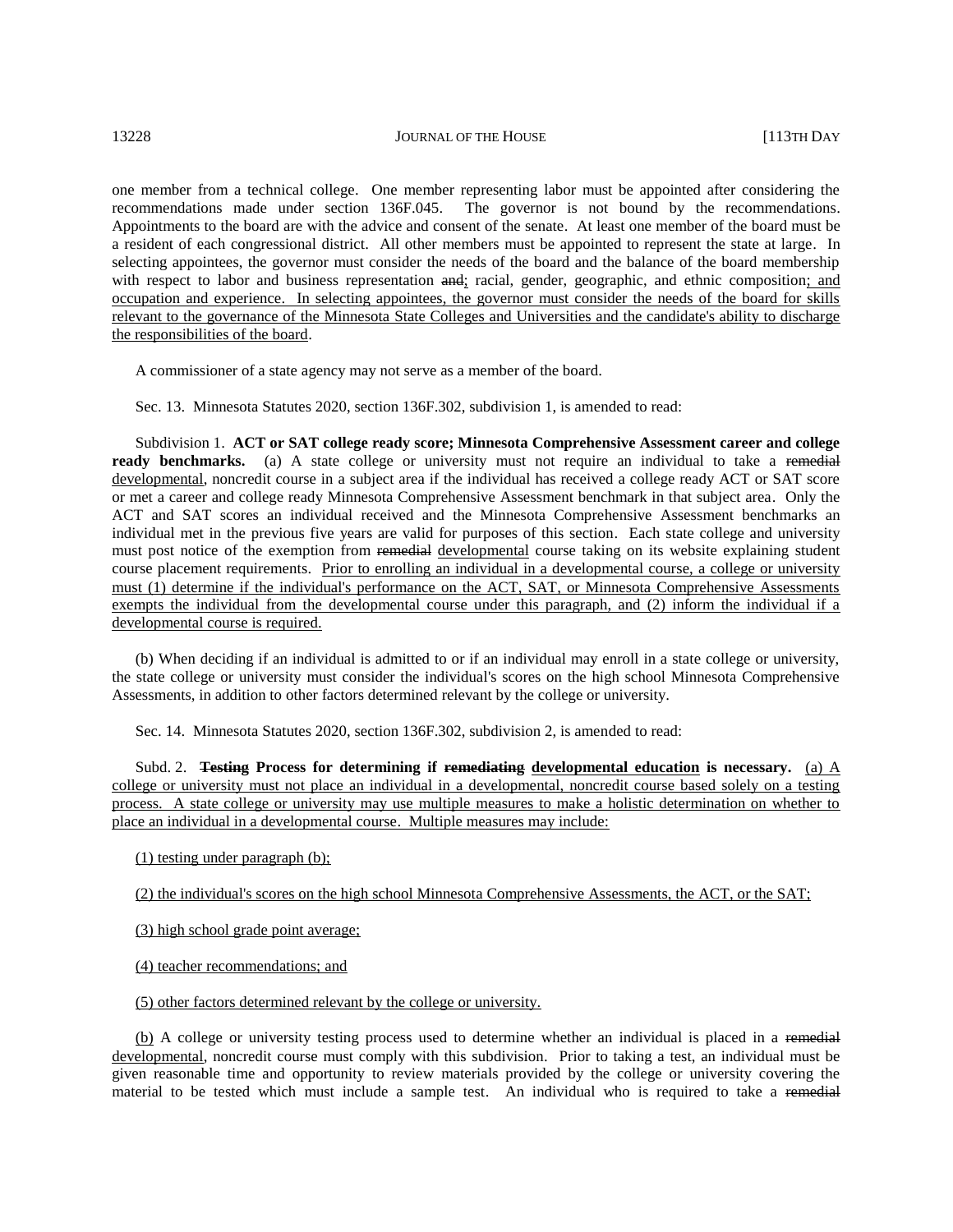developmental, noncredit course as a result of a test given by a college or university must be given an opportunity to retake the test at the earliest time determined by the individual when testing is otherwise offered. The college or university must provide an individual with study materials for the purpose of retaking and passing the test.

Sec. 15. Minnesota Statutes 2021 Supplement, section 136F.38, subdivision 3, is amended to read:

Subd. 3. **Program eligibility.** (a) Scholarships shall be awarded only to a student eligible for resident tuition, as defined in section 135A.043, who is enrolled in any of the following programs of study or certification: (1) advanced manufacturing; (2) agriculture; (3) health care services; (4) information technology; (5) early childhood; (6) transportation;  $\Theta$  (7) construction; (8) social work; (9) law enforcement; or (10) a program of study under paragraph (b).

(b) Each institution may add one additional area of study or certification, based on a workforce shortage for full-time employment requiring postsecondary education that is unique to the institution's specific region, as reported in the most recent Department of Employment and Economic Development job vacancy survey data for the economic development region in which the institution is located. A workforce shortage area is one in which the job vacancy rate for full-time employment in a specific occupation in a region is higher than the state average vacancy rate for that same occupation. The institution may change the area of study or certification based on new data once every two years.

(c) The student must be enrolled for at least nine credits in a two-year college in the Minnesota State Colleges and Universities system to be eligible for first- and second-year scholarships.

(d) The student is eligible for a one-year transfer scholarship if the student transfers from a two-year college after two or more terms, and the student is enrolled for at least nine credits in a four-year university in the Minnesota State Colleges and Universities system.

Sec. 16. Minnesota Statutes 2020, section 137.022, subdivision 4, is amended to read:

Subd. 4. **Mineral research; scholarships.** (a) All income credited after July 1, 1992, to the permanent university fund from royalties for mining under state mineral leases from and after July 1, 1991, must be allocated as provided in this subdivision.

(b)(1) Beginning January 1, 2013, 50 percent of the income must be allocated according to this paragraph. One-half of the income under this paragraph, up to \$50,000,000,000,000,000,000, must be credited to the mineral research account of the fund to be allocated for the Natural Resources Research Institute-Duluth and Coleraine facilities, for mineral and mineral-related research including mineral-related environmental research. The other one-half of the income under this paragraph, up to \$25,000,000, is credited to an endowment for the costs of operating a mining, metallurgical mineral, mineral-related, or related engineering science, technology, engineering, and mathematics (STEM) degree program programs offered through the University of Minnesota at Mesabi Range Community and Technical College and the Swenson College of Science and Engineering at Duluth to support workforce development and collaborations benefiting regional academics, industry, and natural resources on the Iron Range in northeast Minnesota and for scholarships for Minnesota students to attend the mining, metallurgical, or related engineering program mineral, mineral-related, or STEM programs. The maximum scholarship awarded to attend the mining, metallurgical, or related engineering degree program programs funded under this paragraph cannot exceed \$6,500 75 percent of current in-state tuition rates per academic year and may be awarded a maximum of four academic years.

(2) The remainder of the income under paragraph (a) plus the amount of any income under clause (1) after \$50,000,000 \$100,000,000 has been credited to the mineral research account for the Natural Resources Research Institute and the amount of any income over the \$25,000,000 for the engineering program programming in clause (1)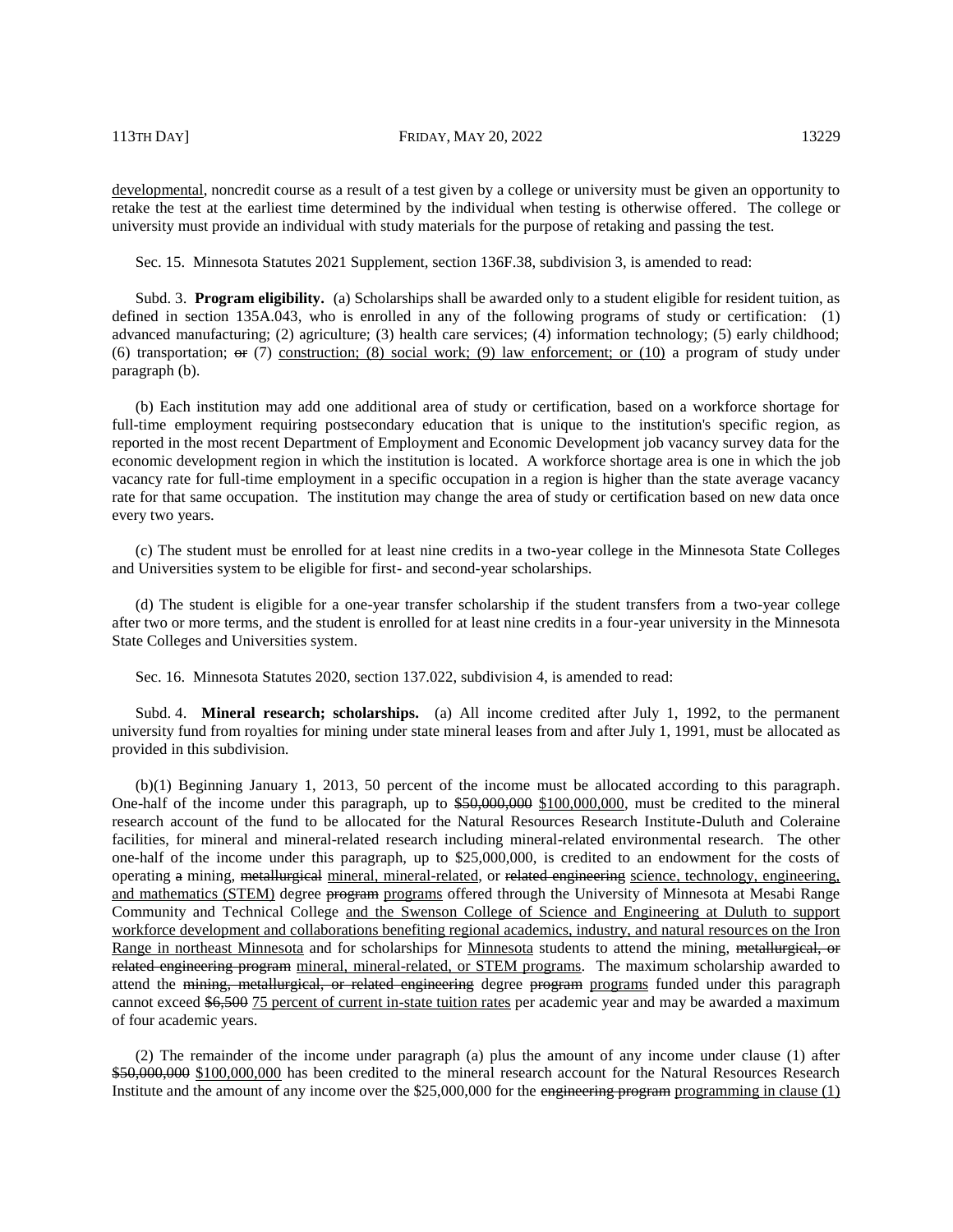must be credited to the endowed scholarship account of the fund for distribution annually for scholastic achievement as provided by the Board of Regents to undergraduates enrolled at the University of Minnesota who are resident students as defined in section 136A.101, subdivision 8.

(c) The annual distribution from the endowed scholarship account must be allocated to the various campuses of the University of Minnesota in proportion to the number of undergraduate resident students enrolled on each campus.

(d) The Board of Regents must report to the education committees of the legislature biennially at the time of the submission of its budget request on the disbursement of money from the endowed scholarship account and to the environment and natural resources committees on the use of the mineral research account.

(e) Capital gains and losses and portfolio income of the permanent university fund must be credited to its three accounts in proportion to the market value of each account.

(f) The endowment support from the income and capital gains of the endowed mineral research and endowed scholarship accounts of the fund must not total more than six percent per year of the 36-month trailing average market value of the account from which the support is derived.

Sec. 17. Minnesota Statutes 2020, section 137.024, is amended to read:

# **137.024 CONGRESSIONAL DISTRICTS REPRESENTED ON BOARD OF REGENTS.**

(a) At least one member of the Board of Regents of the university shall be a resident of each congressional district.

(b) If legislative redistricting changes the boundaries of the state's congressional districts, sitting regents representing specific congressional districts may fulfill their elected terms on the Board of Regents. When a seat designated for a congressional district first becomes vacant after redistricting, the legislature shall apply current district boundaries in order to comply with paragraph (a).

(c) If, due to congressional apportionment, the state loses a congressional district, the regent seat designated for that district shall represent the state at large. If the state gains a congressional district, the next vacant at-large seat that is not reserved pursuant to section 137.023 must be assigned to the new district.

Sec. 18. Minnesota Statutes 2020, section 137.0245, subdivision 2, is amended to read:

Subd. 2. **Membership.** (a) The Regent Candidate Advisory Council shall consist of 24 20 members.

**Twelve (b) Five members shall be appointed by the Subcommittee on Committees of the Committee on Rules** and Administration of the senate. Twelve Five members shall be appointed by the speaker of the house. Each appointing authority must appoint one member who is a student enrolled in a degree program at the University of Minnesota at the time of appointment. No more than one third two of the members appointed by each appointing authority may be current or former legislators. No more than two thirds three of the members appointed by each appointing authority may belong to the same political party; however, political activity or affiliation is not required for the appointment of any member. Geographical representation must be taken into consideration when making appointments.

(c) Additional members of the council shall include:

(1) one current faculty member from each of the five University of Minnesota system campuses, each of whom shall be appointed by the faculty senate of that faculty member's campus, or, if no campus-specific faculty senate exists, by the university system's faculty senate; and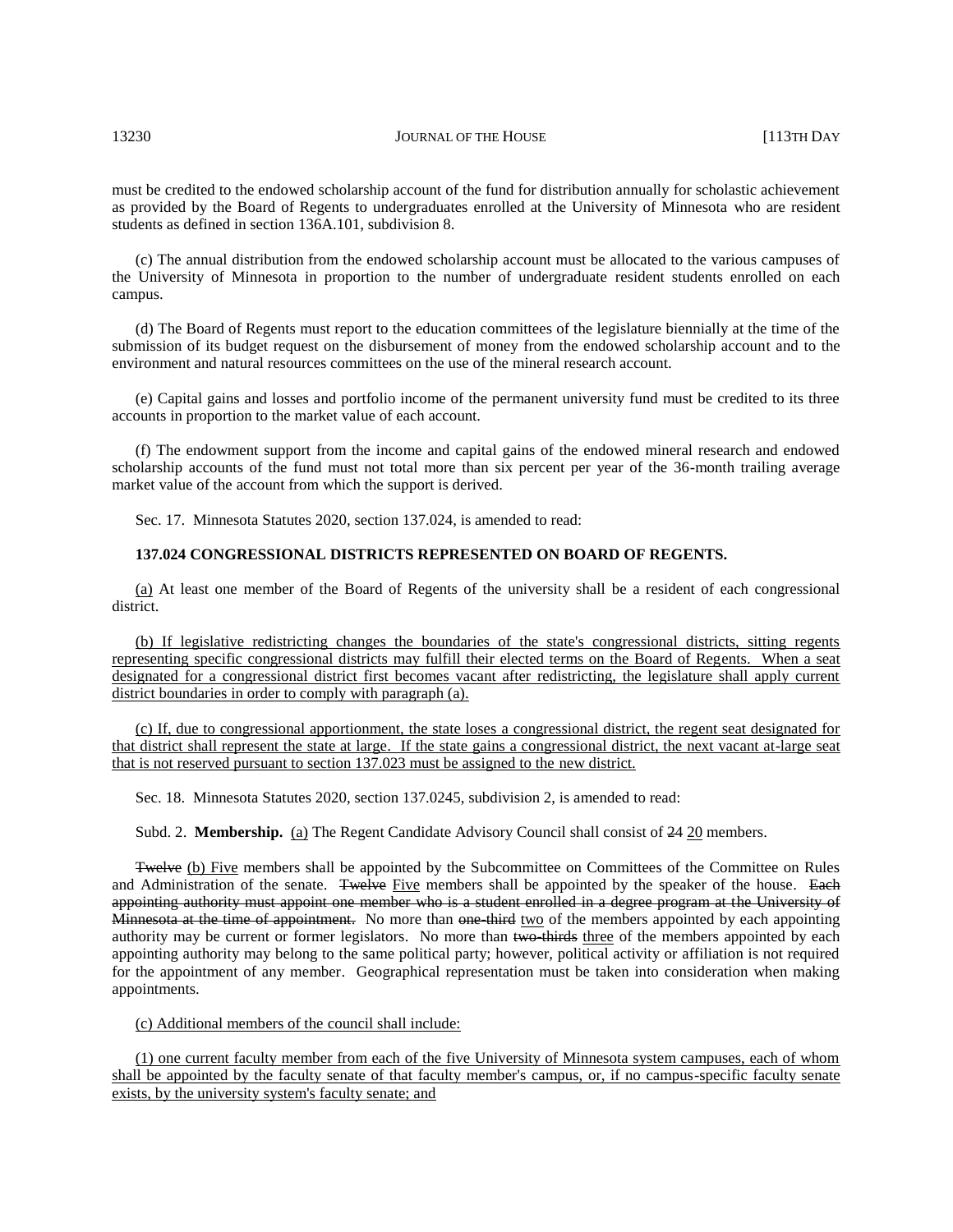(d) Section 15.0575 shall govern the advisory council, except that:

(1) the members, except for a student body president or student designee thereof, shall be appointed to six-year terms with one-third appointed each even-numbered year; and

(2) student members are appointed to two-year terms with two students appointed each even-numbered year.

(e) A member may not serve more than two full terms.

**EFFECTIVE DATE.** This section is effective the day following final enactment. By September 1, 2022, the house and senate shall appoint one member to a term that expires January 2024, two members to terms that expire January 2026, and two members to full terms that expire January 2028. Members of the Regent Candidate Advisory Council at the time of enactment may be reappointed, but remain subject to the two-term limit imposed by this section.

Sec. 19. Minnesota Statutes 2020, section 137.0246, is amended to read:

### **137.0246 REGENT NOMINATION AND ELECTION.**

Subd. 2. **Regent nomination joint committee.** (a) The joint legislative committee consists of the members of the higher education budget and policy divisions in each house of the legislature. The chairs of the divisions from each body shall be cochairs of the joint legislative committee. A majority of the members from each house is a quorum of the joint committee.

(b) By February 28 of each odd-numbered year, or at a date agreed to by concurrent resolution, the joint legislative committee shall meet to consider the advisory council's recommendations for regent of the University of Minnesota for possible presentation to a joint convention of the legislature.

(c) The joint committee may recommend to the joint convention candidates recommended by the advisory council and the other candidates nominated by the joint committee. A candidate other than those recommended by the advisory council may be nominated for consideration by the joint committee only if the nomination receives the support of at least three house of representatives members of the committee and two senate members of the committee. A candidate must receive a majority vote of members from the house of representatives and from the senate on the joint committee to be recommended to the joint convention. The joint committee may recommend no more than one candidate up to two candidates for each vacancy. In recommending nominees, the joint committee must consider the needs of the board of regents and the balance of the board membership with respect to gender, racial, and ethnic composition.

# Sec. 20. **OWATONNA LEARN TO EARN COALITION GRANT FUNDS REPORT.**

By February 1, 2026, the Owatonna Learn to Earn Coalition must report to the commissioner of the Office of Higher Education and to the chairs and ranking minority members of the committees with jurisdiction over higher education on activities funded under article 1, section 2, subdivisions 8 and 9. The report must include but is not limited to information regarding:

(1) the impact of the grant funds on high school and technical college student enrollment in technical education courses receiving equipment funded through the grant;

(2) the number of grant-related degrees awarded by Owatonna Riverland Community College;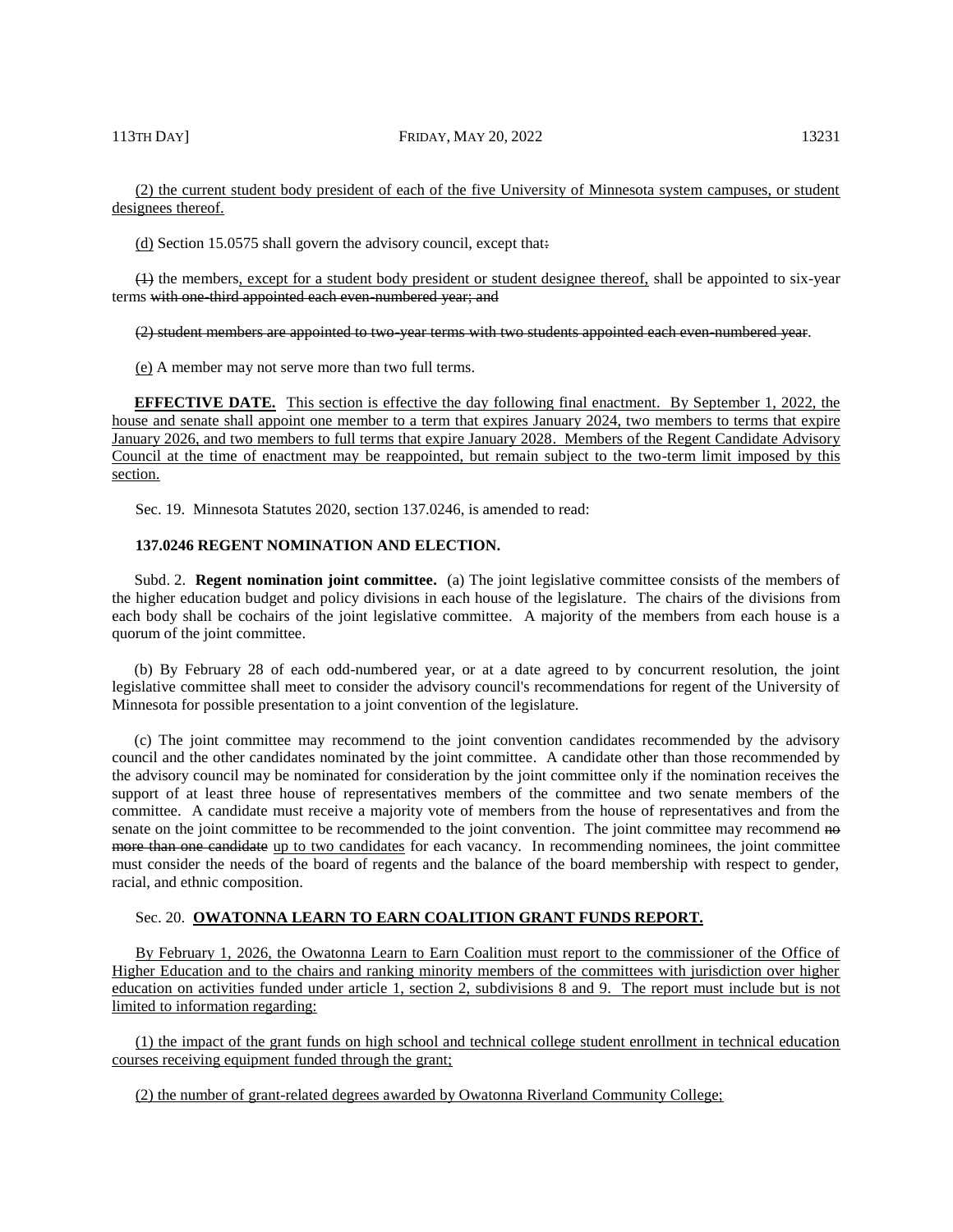(3) the results of the Department of Employment and Economic Development grant to conduct a needs assessment examining current and future workforce needs in the region; and

(4) employment impacted in the area associated with the grant, including recruitment and retention.

# Sec. 21. **REQUEST TO THE BOARD OF REGENTS.**

The Board of Regents of the University of Minnesota is requested to amend its policies to permit a regent to serve as a compensated university employee.

### Sec. 22. **REVISOR INSTRUCTION.**

The revisor of statutes shall substitute the term "developmental" for "remedial" wherever the term refers to remedial education courses at a postsecondary institution. The revisor shall also make grammatical changes related to the changes in terms to preserve the meaning of the text.

# Sec. 23. **REPEALER.**

(a) Minnesota Statutes 2020, section 136F.03, is repealed.

(b) Minnesota Rules, part 4880.2500, is repealed.

# ARTICLE 3 MINNESOTA HEALTH AND EDUCATION FACILITIES AUTHORITY

Section 1. Minnesota Statutes 2020, section 136A.25, is amended to read:

## **136A.25 CREATION.**

A state agency known as the Minnesota Higher Health and Education Facilities Authority is hereby created.

Sec. 2. Minnesota Statutes 2020, section 136A.26, is amended to read:

# **136A.26 MEMBERSHIPS; OFFICERS; COMPENSATION; REMOVAL.**

Subdivision 1. **Membership.** The Minnesota Higher Health and Education Facilities Authority shall consist of eight nine members appointed by the governor with the advice and consent of the senate, and a representative of the office Office of Higher Education.

All members to be appointed by the governor shall be residents of the state. At least two members must reside outside the metropolitan area as defined in section 473.121, subdivision 2. At least one of the members shall be a person having a favorable reputation for skill, knowledge, and experience in the field of state and municipal finance; and at least one shall be a person having a favorable reputation for skill, knowledge, and experience in the building construction field; and at least one of the members shall be a trustee, director, officer, or employee of an institution of higher education; and at least one of the members shall be a trustee, director, officer, or employee of a health care organization.

Subd. 1a. **Private College Council member.** The president of the Minnesota Private College Council, or the president's designee, shall serve without compensation as an advisory, nonvoting member of the authority.

Subd. 1b. **Nonprofit health care association member.** The chief executive officer of a Minnesota nonprofit membership association whose members are primarily nonprofit health care organizations, or the chief executive officer's designee, shall serve without compensation as an advisory, nonvoting member of the authority. The identity of the Minnesota nonprofit membership association shall be determined and may be changed from time to time by the members of the authority in accordance with and as shall be provided in the bylaws of the authority.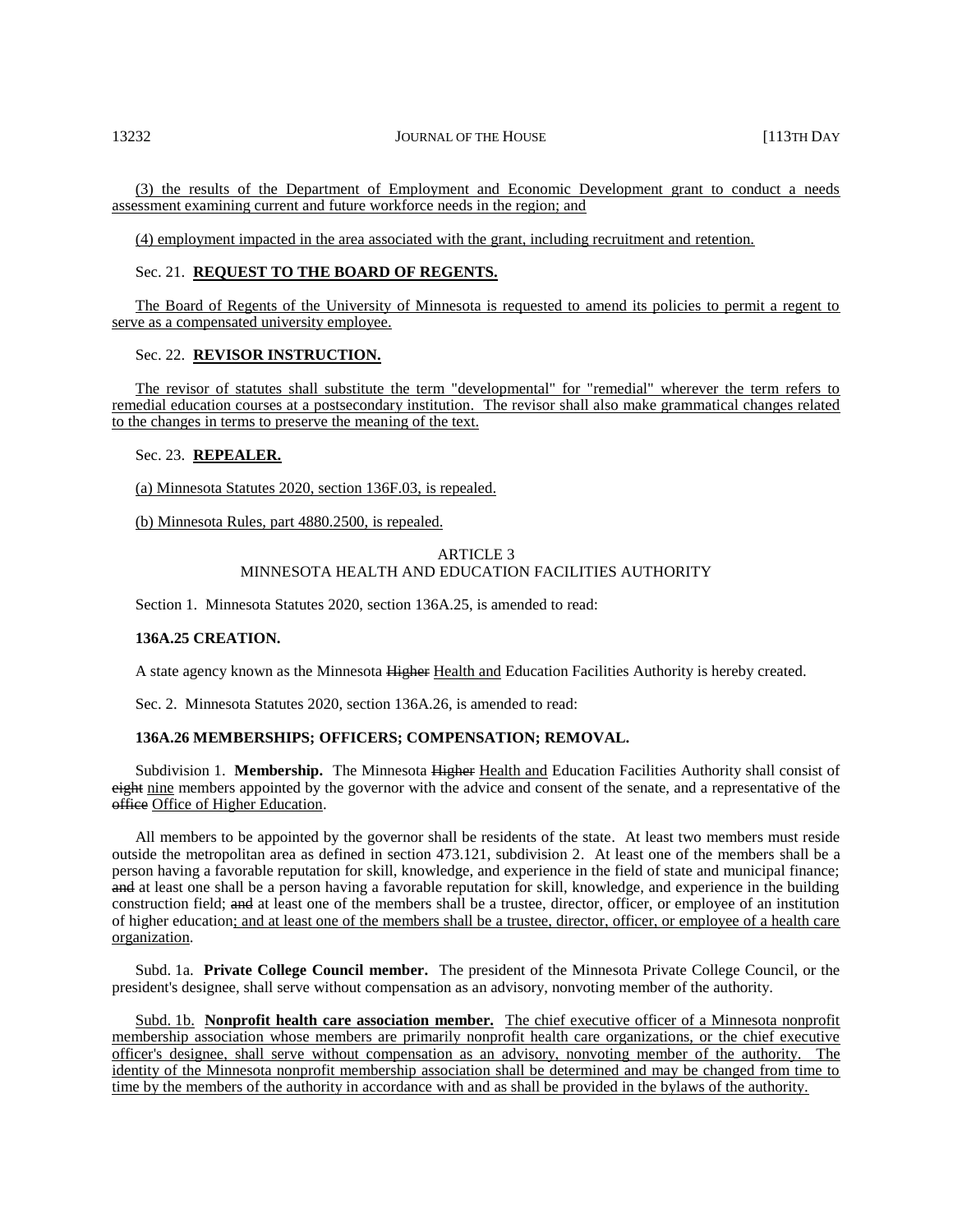Subd. 2. **Term; compensation; removal.** The membership terms, compensation, removal of members, and filling of vacancies for authority members other than the representative of the office, and the president of the Private College Council, or the chief executive officer of the Minnesota nonprofit membership association described in subdivision 1b shall be as provided in section 15.0575.

Sec. 3. Minnesota Statutes 2020, section 136A.27, is amended to read:

# **136A.27 POLICY.**

It is hereby declared that for the benefit of the people of the state, the increase of their commerce, welfare and prosperity and the improvement of their health and living conditions it is essential that health care organizations within the state be provided with appropriate additional means to establish, acquire, construct, improve, and expand health care facilities in furtherance of their purposes; that this and future generations of youth be given the fullest opportunity to learn and to develop their intellectual and mental capacities; that it is essential that institutions of higher education within the state be provided with appropriate additional means to assist such youth in achieving the required levels of learning and development of their intellectual and mental capacities; and that health care organizations and institutions of higher education be enabled to refinance outstanding indebtedness incurred to provide existing facilities used for such purposes in order to preserve and enhance the utilization of facilities for purposes of health care and higher education, to extend or adjust maturities in relation to the resources available for their payment, and to save interest costs and thereby reduce health care costs or higher education tuition, fees, and charges; and. It is hereby further declared that it is the purpose of sections 136A.25 to 136A.42 to provide a measure of assistance and an alternative method to enable health care organizations and institutions of higher education in the state to provide the facilities and structures which are sorely needed to accomplish the purposes of sections 136A.25 to 136A.42, all to the public benefit and good, to the extent and manner provided herein.

Sec. 4. Minnesota Statutes 2020, section 136A.28, is amended to read:

## **136A.28 DEFINITIONS.**

Subdivision 1. **Scope.** In sections 136A.25 to 136A.42, the following words and terms shall, unless the context otherwise requires, have the meanings ascribed to them.

Subd. 1a. **Affiliate.** "Affiliate" means an entity that directly or indirectly controls, is controlled by, or is under common control with, another entity. For the purposes of this subdivision, "control" means either the power to elect a majority of the members of the governing body of an entity or the power, whether by contract or otherwise, to direct the management and policies of the entity. Affiliate also means an entity whose business or substantially all of whose property is operated under a lease, management agreement, or operating agreement by another entity, or an entity who operates the business or substantially all of the property of another entity under a lease, management agreement, or operating agreement.

Subd. 2. **Authority.** "Authority" means the Higher Health and Education Facilities Authority created by sections 136A.25 to 136A.42.

Subd. 3. **Project.** "Project" means a structure or structures available for use as a dormitory or other student housing facility, a dining hall, student union, administration building, academic building, library, laboratory, research facility, classroom, athletic facility, health care facility, child care facility, and maintenance, storage, or utility facility and other structures or facilities related thereto or required or useful for the instruction of students or the conducting of research or the operation of an institution of higher education, whether proposed, under construction, or completed, including parking and other facilities or structures essential or convenient for the orderly conduct of such institution for higher education, and shall also include landscaping, site preparation, furniture, equipment and machinery, and other similar items necessary or convenient for the operation of a particular facility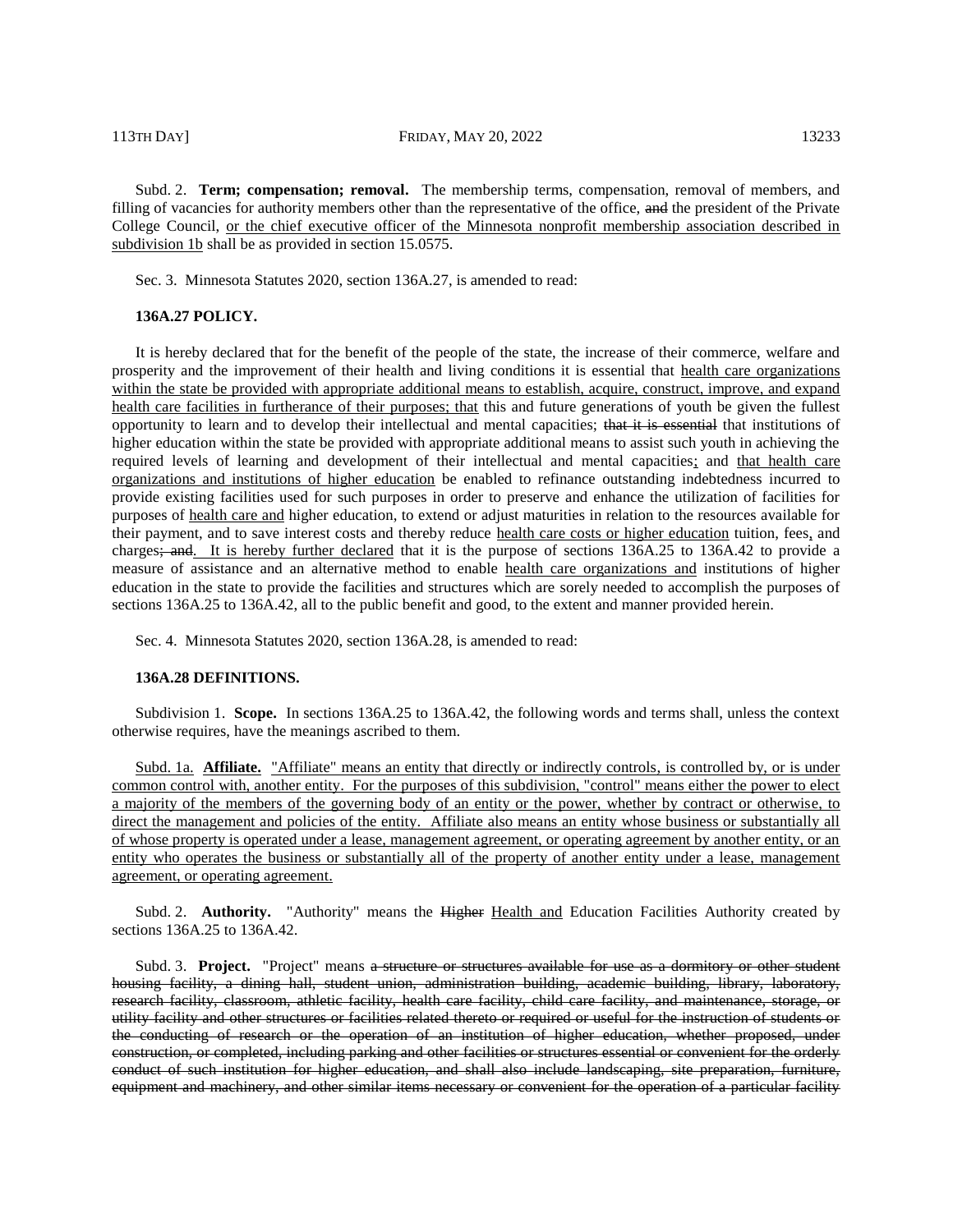or structure in the manner for which its use is intended but shall not include such items as books, fuel, supplies, or other items the costs of which are customarily deemed to result in a current operating charge, and shall a health care facility or an education facility whether proposed, under construction, or completed, and includes land or interests in land, appurtenances, site preparation, landscaping, buildings and structures, systems, fixtures, furniture, machinery, equipment, and parking. Project also includes other structures, facilities, improvements, machinery, equipment, and means of transport of a capital nature that are necessary or convenient for the operation of the facility. Project does not include: (1) any facility used or to be used for sectarian instruction or as a place of religious worship  $n \leftrightarrow i$ ; (2) any facility which is used or to be used primarily in connection with any part of the program of a school or department of divinity for any religious denomination; nor (3) any books, supplies, medicine, medical supplies, fuel, or other items, the cost of which are customarily deemed to result in a current operating charge.

Subd. 4. **Cost.** "Cost," as applied to a project or any portion thereof financed under the provisions of sections 136A.25 to 136A.42, means all or any part of the cost of construction, acquisition, alteration, enlargement, reconstruction and remodeling of a project including all lands, structures, real or personal property, rights, rights-of-way, franchises, easements and interests acquired or used for or in connection with a project, the cost of demolishing or removing any buildings or structures on land so acquired, including the cost of acquiring any lands to which such buildings or structures may be moved, the cost of all machinery and equipment, financing charges, interest prior to, during and for a period after completion of such construction and acquisition, provisions for reserves for principal and interest and for extensions, enlargements, additions and improvements, the cost of architectural, engineering, financial and legal services, plans, specifications, studies, surveys, estimates of cost and of revenues, administrative expenses, expenses necessary or incident to determining the feasibility or practicability of constructing the project and such other expenses as may be necessary or incident to the construction and acquisition of the project, the financing of such construction and acquisition and the placing of the project in operation.

Subd. 5. **Bonds.** "Bonds," or "revenue bonds" means revenue bonds of the authority issued under the provisions of sections 136A.25 to 136A.42, including revenue refunding bonds, notwithstanding that the same may be secured by mortgage or the full faith and credit of a participating institution for higher education or any other lawfully pledged security of a participating institution for higher education.

Subd. 6. **Institution of higher education.** "Institution of higher education" means a nonprofit educational institution within the state authorized to provide a program of education beyond the high school level.

Subd. 6a. **Health care organization.** (a) "Health care organization" means a nonprofit organization located within the state and authorized by law to operate a nonprofit health care facility in the state. Health care organization also means a nonprofit affiliate of a health care organization as defined under this paragraph, provided the affiliate is located within the state or within a state that is geographically contiguous to Minnesota.

(b) Health care organization also means a nonprofit organization located within another state that is geographically contiguous to Minnesota and authorized by law to operate a nonprofit health care facility in that state, provided that the nonprofit organization located within the contiguous state is an affiliate of a health care organization located within the state.

Subd. 6b. **Education facility.** "Education facility" means a structure or structures available for use as a dormitory or other student housing facility, dining hall, student union, administration building, academic building, library, laboratory, research facility, classroom, athletic facility, student health care facility, or child care facility, and includes other facilities or structures related thereto essential or convenient for the orderly conduct of an institution of higher education.

Subd. 6c. **Health care facility.** (a) "Health care facility" means a structure or structures available for use within this state as a hospital, clinic, psychiatric residential treatment facility, birth center, outpatient surgical center, comprehensive outpatient rehabilitation facility, outpatient physical therapy or speech pathology facility, end-stage renal dialysis facility, medical laboratory, pharmacy, radiation therapy facility, diagnostic imaging facility, medical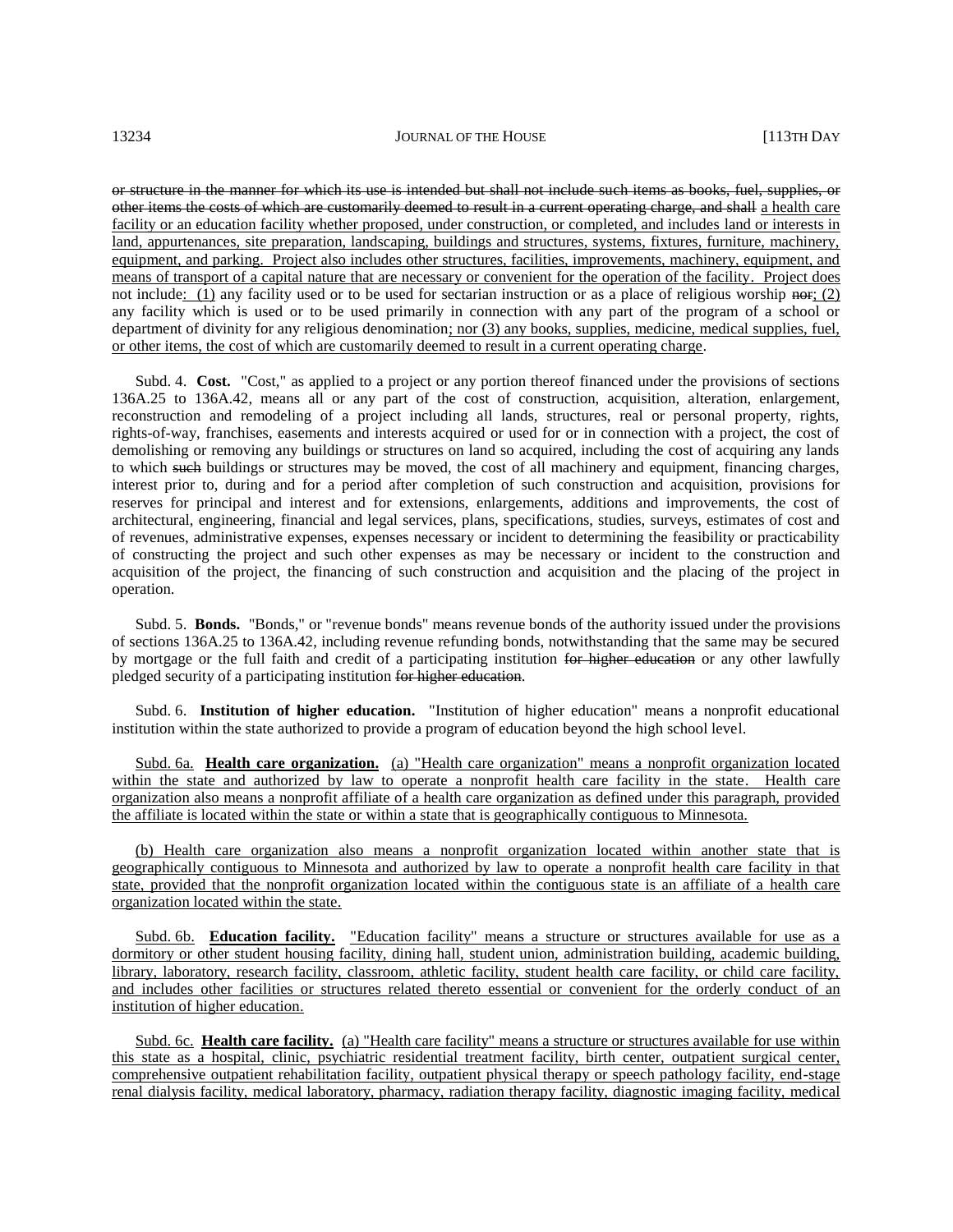office building, residence for nurses or interns, nursing home, boarding care home, assisted living facility, residential hospice, intermediate care facility for persons with developmental disabilities, supervised living facility, housing with services establishment, board and lodging establishment with special services, adult day care center, day services facility, prescribed pediatric extended care facility, community residential setting, adult foster home, or other facility related to medical or health care research, or the delivery or administration of health care services, and includes other structures or facilities related thereto essential or convenient for the orderly conduct of a health care organization.

(b) Health care facility also means a facility in a state that is geographically contiguous to Minnesota operated by a health care organization that corresponds by purpose, function, or use with a facility listed in paragraph (a).

Subd. 7. **Participating institution o<del>f higher education</del>.** "Participating institution of higher education" means a health care organization or an institution of higher education that, under the provisions of sections 136A.25 to 136A.42, undertakes the financing and construction or acquisition of a project or undertakes the refunding or refinancing of obligations or of a mortgage or of advances as provided in sections 136A.25 to 136A.42. Community colleges and technical colleges may be considered participating institutions of higher education for the purpose of financing and constructing child care facilities and parking facilities.

Sec. 5. Minnesota Statutes 2020, section 136A.29, subdivision 1, is amended to read:

Subdivision 1. **Purpose.** The purpose of the authority shall be to assist health care organizations and institutions of higher education in the construction, financing, and refinancing of projects. The exercise by the authority of the powers conferred by sections 136A.25 to 136A.42, shall be deemed and held to be the performance of an essential public function. For the purpose of sections 136A.25 to 136A.42, the authority shall have the powers and duties set forth in subdivisions 2 to 23.

Sec. 6. Minnesota Statutes 2020, section 136A.29, subdivision 3, is amended to read:

Subd. 3. **Employees.** The authority is authorized and empowered to appoint and employ employees as it may deem necessary to carry out its duties, determine the title of the employees so employed, and fix the salary of said its employees. Employees of the authority shall participate in retirement and other benefits in the same manner that employees in the unclassified service of the office managerial plan under section 43A.18, subdivision 3, participate.

Sec. 7. Minnesota Statutes 2020, section 136A.29, subdivision 6, is amended to read:

Subd. 6. **Projects; generally.** (a) The authority is authorized and empowered to determine the location and character of any project to be financed under the provisions of sections 136A.25 to 136A.42, and to construct, reconstruct, remodel, maintain, manage, enlarge, alter, add to, repair, operate, lease, as lessee or lessor, and regulate the same, to enter into contracts for any or all of such purposes, to enter into contracts for the management and operation of a project, and to designate a participating institution of higher education as its agent to determine the location and character of a project undertaken by such participating institution of higher education under the provisions of sections 136A.25 to 136A.42 and as the agent of the authority, to construct, reconstruct, remodel, maintain, manage, enlarge, alter, add to, repair, operate, lease, as lessee or lessor, and regulate the same, and as the agent of the authority, to enter into contracts for any or all of such purposes, including contracts for the management and operation of such project.

(b) Notwithstanding paragraph (a), a project involving a health care facility within the state financed under sections 136A.25 to 136A.42, must comply with all applicable requirements in state law related to authorizing construction of or modifications to a health care facility, including the requirements of sections 144.5509, 144.551, 144A.071, and 252.291.

(c) Contracts of the authority or of a participating institution of higher education to acquire or to construct, reconstruct, remodel, maintain, enlarge, alter, add to, or repair projects shall not be subject to the provisions of chapter 16C or section 574.26, or any other public contract or competitive bid law.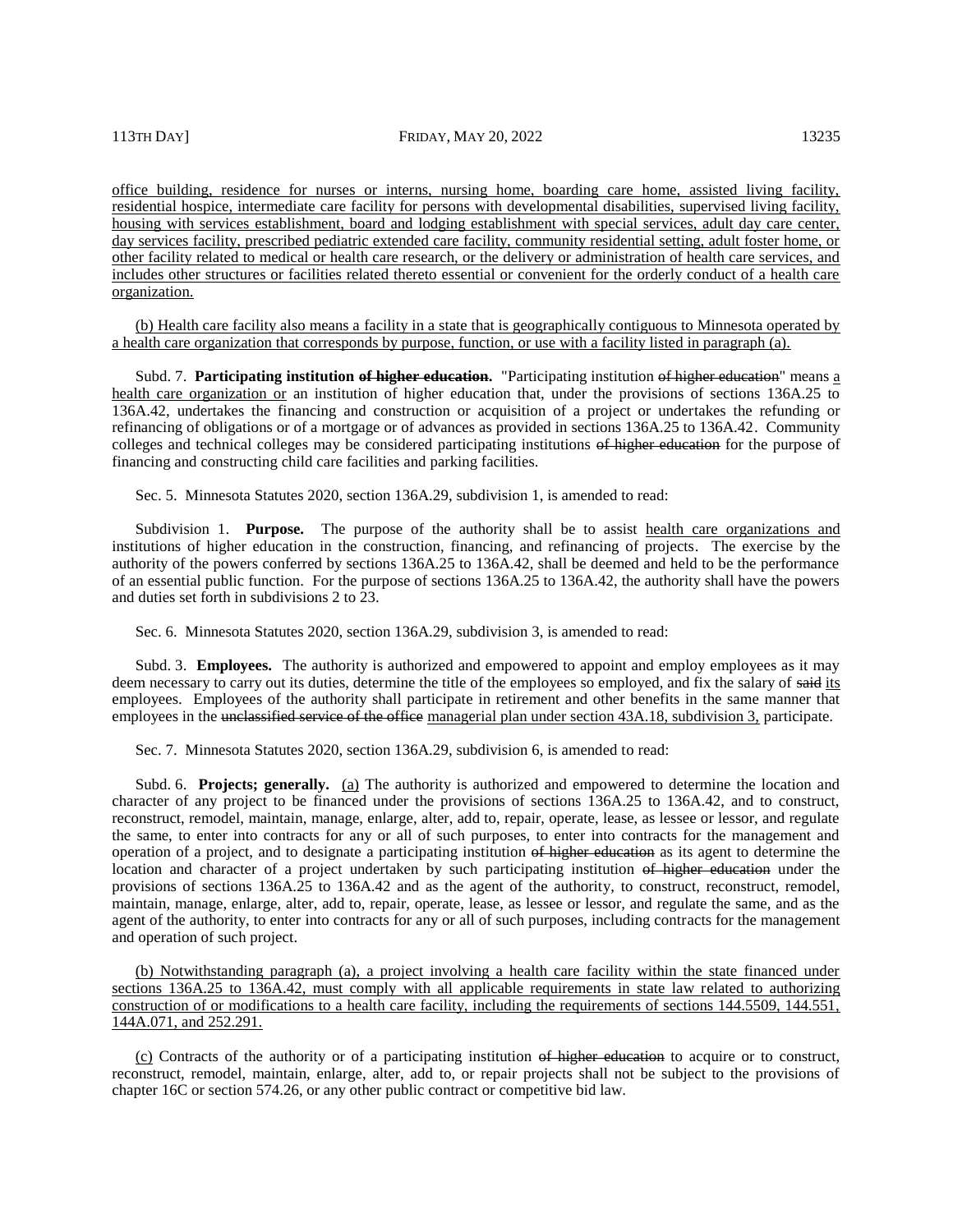Sec. 8. Minnesota Statutes 2020, section 136A.29, subdivision 9, is amended to read:

Subd. 9. **Revenue bonds; limit.** (a) The authority is authorized and empowered to issue revenue bonds whose aggregate principal amount at any time shall not exceed  $\frac{1,300,000,000}{1,300,000,000}$  and to issue notes, bond anticipation notes, and revenue refunding bonds of the authority under the provisions of sections 136A.25 to 136A.42, to provide funds for acquiring, constructing, reconstructing, enlarging, remodeling, renovating, improving, furnishing, or equipping one or more projects or parts thereof.

(b) Of the \$4,000,000,000 limit in paragraph (a), the aggregate principal amount used to fund education facilities may not exceed \$1,750,000,000 at any time, and the aggregate principal amount used to fund health care facilities may not exceed \$2,250,000,000 at any time.

Sec. 9. Minnesota Statutes 2020, section 136A.29, subdivision 10, is amended to read:

Subd. 10. **Revenue bonds; issuance, purpose, conditions.** The authority is authorized and empowered to issue revenue bonds to acquire projects from or to make loans to participating institutions of higher education and thereby refinance outstanding indebtedness incurred by participating institutions of higher education to provide funds for the acquisition, construction or improvement of a facility before or after the enactment of sections 136A.25 to 136A.42, but otherwise eligible to be and being a project thereunder, whenever the authority finds that such refinancing will enhance or preserve such participating institutions and such facilities or utilization thereof for health care or educational purposes or extend or adjust maturities to correspond to the resources available for their payment, or reduce charges or fees imposed on patients or occupants, or the tuition, charges, or fees imposed on students for the use or occupancy of the facilities of such participating institutions of higher education or costs met by federal or state public funds, or enhance or preserve health care or educational programs and research or the acquisition or improvement of other facilities eligible to be a project or part thereof by the participating institution of higher education. The amount of revenue bonds to be issued to refinance outstanding indebtedness of a participating institution of higher education shall not exceed the lesser of (a) the fair value of the project to be acquired by the authority from the institution or mortgaged to the authority by the institution or (b) the amount of the outstanding indebtedness including any premium thereon and any interest accrued or to accrue to the date of redemption and any legal, fiscal and related costs in connection with such refinancing and reasonable reserves, as determined by the authority. The provisions of this subdivision do not prohibit the authority from issuing revenue bonds within and charged against the limitations provided in subdivision 9 to provide funds for improvements, alteration, renovation, or extension of the project refinanced.

Sec. 10. Minnesota Statutes 2020, section 136A.29, subdivision 14, is amended to read:

Subd. 14. **Rules for use of projects.** The authority is authorized and empowered to establish rules for the use of a project or any portion thereof and to designate a participating institution of higher education as its agent to establish rules for the use of a project undertaken for such participating institution of higher education.

Sec. 11. Minnesota Statutes 2020, section 136A.29, subdivision 19, is amended to read:

Subd. 19. **Surety.** Before the issuance of any revenue bonds under the provisions of sections 136A.25 to 136A.42, any member or officer of the authority authorized by resolution of the authority to handle funds or sign checks of the authority shall be covered under a surety or fidelity bond in an amount to be determined by the authority. Each such bond shall be conditioned upon the faithful performance of the duties of the office of the member or officer, and shall be executed by a surety company authorized to transact business in the state of Minnesota as surety. The cost of each such bond shall be paid by the authority.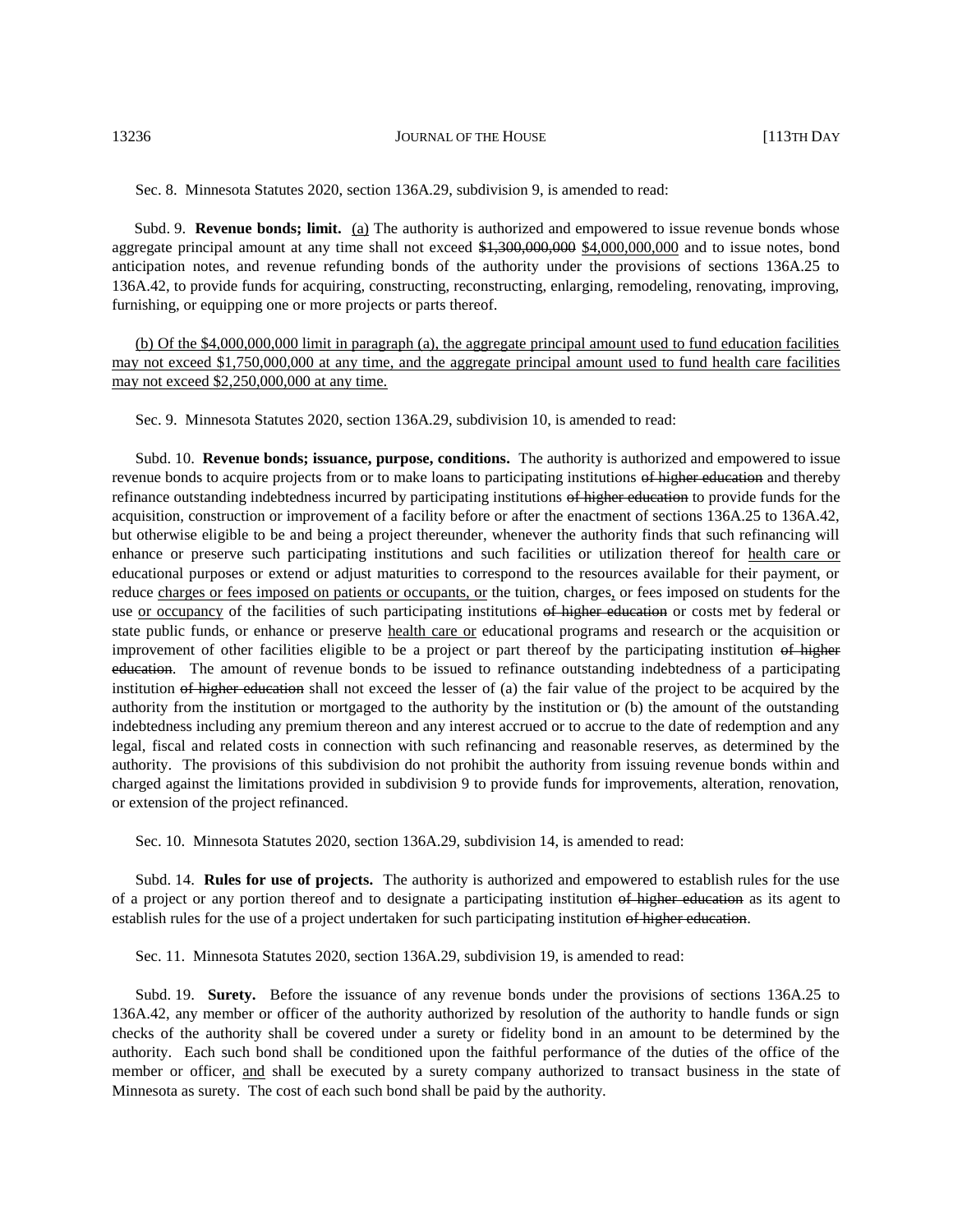113TH DAY] **FRIDAY, MAY 20, 2022** 13237

Sec. 12. Minnesota Statutes 2020, section 136A.29, subdivision 20, is amended to read:

Subd. 20. **Sale, lease, and disposal of property.** The authority is authorized and empowered to sell, lease, release, or otherwise dispose of real and personal property or interests therein, or a combination thereof, acquired by the authority under authority of sections 136A.25 to 136A.42 and no longer needed for the purposes of such this chapter or of the authority, and grant such easements and other rights in, over, under, or across a project as will not interfere with its use of such the property. Such The sale, lease, release, disposition, or grant may be made without competitive bidding and in such the manner and for such consideration as the authority in its judgment deems appropriate.

Sec. 13. Minnesota Statutes 2020, section 136A.29, subdivision 21, is amended to read:

Subd. 21. **Loans.** The authority is authorized and empowered to make loans to any participating institution of higher education for the cost of a project in accordance with an agreement between the authority and the participating institution of higher education; provided that no such loan shall exceed the total cost of the project as determined by the participating institution of higher education and approved by the authority.

Sec. 14. Minnesota Statutes 2020, section 136A.29, subdivision 22, is amended to read:

Subd. 22. **Costs, expenses, and other charges.** The authority is authorized and empowered to charge to and apportion among participating institutions of higher education its administrative costs and expenses incurred in the exercise of the powers and duties conferred by sections 136A.25 to 136A.42 in the manner as the authority in its judgment deems appropriate.

Sec. 15. Minnesota Statutes 2020, section 136A.29, is amended by adding a subdivision to read:

Subd. 24. **Determination of affiliate status.** The authority is authorized and empowered to determine whether an entity is an affiliate as defined in section 136A.28, subdivision 1a. A determination by the authority of affiliate status shall be deemed conclusive for the purposes of sections 136A.25 to 136A.42.

Sec. 16. Minnesota Statutes 2020, section 136A.32, subdivision 1, is amended to read:

Subdivision 1. **Bonds; generally.** (a) The authority may from time to time issue revenue bonds for purposes of sections 136A.25 to 136A.42, and all such revenue bonds, notes, bond anticipation notes or other obligations of the authority issued pursuant to sections 136A.25 to 136A.42 shall be and are hereby declared to be negotiable for all purposes notwithstanding their payment from a limited source and without regard to any other law or laws. In anticipation of the sale of such revenue bonds, the authority may issue negotiable bond anticipation notes and may renew the same from time to time, but the maximum maturity of any such note, including renewals thereof, shall not exceed five years from the date of issue of the original note. Such notes shall be paid from any revenues of the authority available therefor and not otherwise pledged, or from the proceeds of sale of the revenue bonds of the authority in anticipation of which they were issued. The notes shall be issued in the same manner as the revenue bonds. Such notes and the resolution or resolutions authorizing the same may contain any provisions, conditions or limitations which a bond resolution or the authority may contain.

(b) Before issuing revenue bonds, notes, or other obligations under paragraph (a) on behalf of a health care organization to finance health care facilities, the authority must obtain consent by resolution from each city or town in which the project is located, except that consent need not be obtained in the case of a city or town with a population of less than 100,000. The consent by resolution requirement does not apply to financing under paragraph (a) on behalf of a participating institution which is primarily an institution of higher education.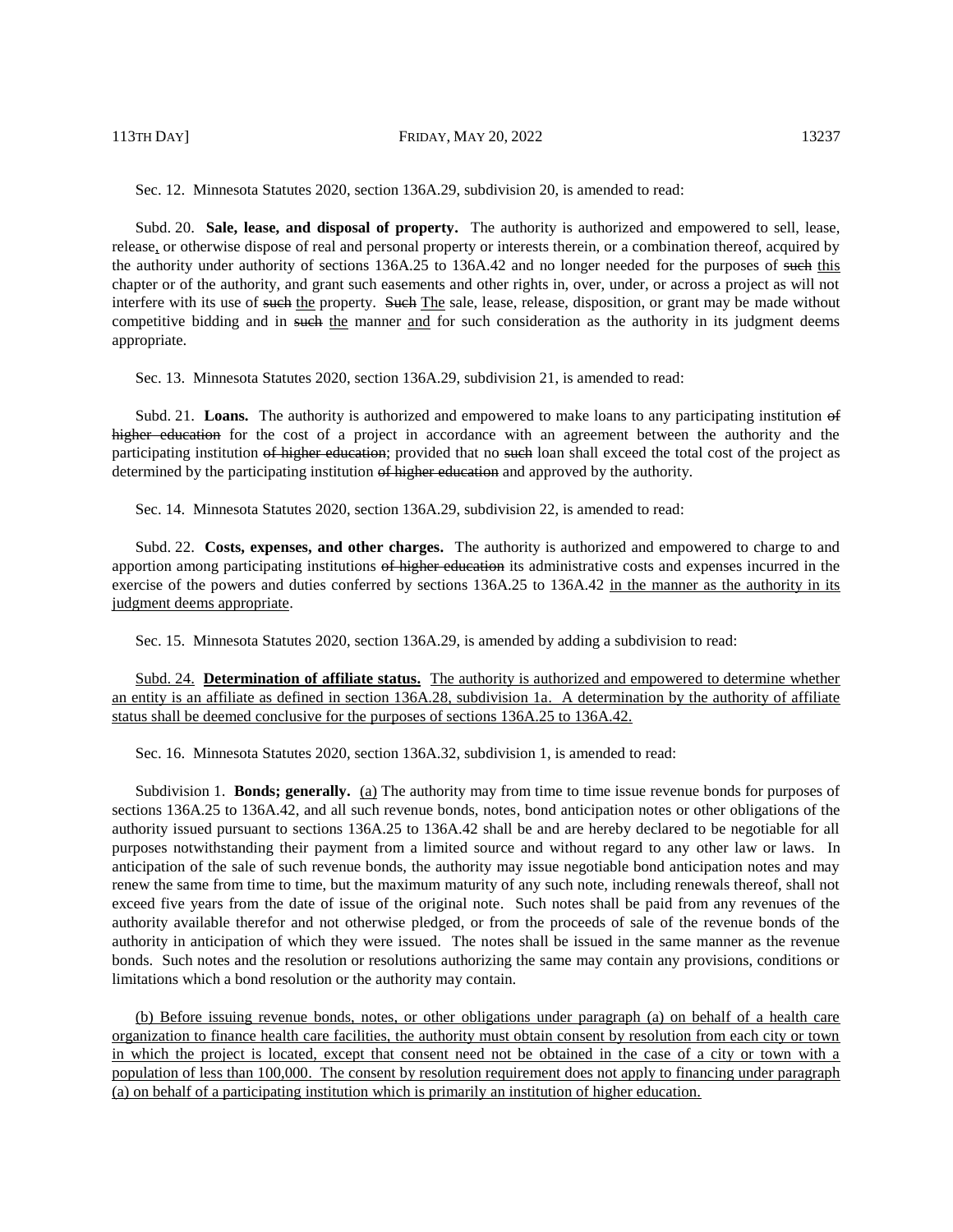Sec. 17. Minnesota Statutes 2020, section 136A.32, subdivision 4, is amended to read:

Subd. 4. **Provisions of resolution authorizing bonds.** Any resolution or resolutions authorizing any revenue bonds or any issue of revenue bonds may contain provisions, which shall be a part of the contract with the holders of the revenue bonds to be authorized, as to:

(1) pledging all or any part of the revenues of a project or projects, any revenue producing contract or contracts made by the authority with any individual partnership, corporation or association or other body one or more partnerships, corporations or associations, or other bodies, public or private, to secure the payment of the revenue bonds or of any particular issue of revenue bonds, subject to such agreements with bondholders as may then exist;

(2) the rentals, fees and other charges to be charged, and the amounts to be raised in each year thereby, and the use and disposition of the revenues;

(3) the setting aside of reserves or sinking funds, and the regulation and disposition thereof;

(4) limitations on the right of the authority or its agent to restrict and regulate the use of the project;

(5) limitations on the purpose to which the proceeds of sale of any issue of revenue bonds then or thereafter to be issued may be applied and pledging such proceeds to secure the payment of the revenue bonds or any issue of the revenue bonds;

(6) limitations on the issuance of additional bonds, the terms upon which additional bonds may be issued and secured and the refunding of outstanding bonds;

(7) the procedure, if any, by which the terms of any contract with bondholders may be amended or abrogated, the amount of bonds the holders of which must consent thereto, and the manner in which such consent may be given;

(8) limitations on the amount of moneys derived from the project to be expended for operating, administrative or other expenses of the authority;

(9) defining the acts or omissions to act which shall constitute a default in the duties of the authority to holders of its obligations and providing the rights and remedies of such holders in the event of a default; or

(10) the mortgaging of a project and the site thereof for the purpose of securing the bondholders.

Sec. 18. Minnesota Statutes 2020, section 136A.33, is amended to read:

### **136A.33 TRUST AGREEMENT.**

In the discretion of the authority any revenue bonds issued under the provisions of sections 136A.25 to 136A.42, may be secured by a trust agreement by and between the authority and a corporate trustee or trustees, which may be any trust company or bank having the powers of a trust company within the state. Such The trust agreement or the resolution providing for the issuance of such revenue bonds may pledge or assign the revenues to be received or proceeds of any contract or contracts pledged and may convey or mortgage the project or any portion thereof. Such The trust agreement or resolution providing for the issuance of such revenue bonds may contain such provisions for protecting and enforcing the rights and remedies of the bondholders as may be reasonable and proper and not in violation of laws, including particularly such provisions as have hereinabove been specifically authorized to be included in any resolution or resolutions of the authority authorizing revenue bonds thereof. Any bank or trust company incorporated under the laws of the state which that may act as depository of the proceeds of bonds or of revenues or other moneys may furnish such indemnifying bonds or pledges such pledge securities as may be required by the authority. Any such trust agreement may set forth the rights and remedies of the bondholders and of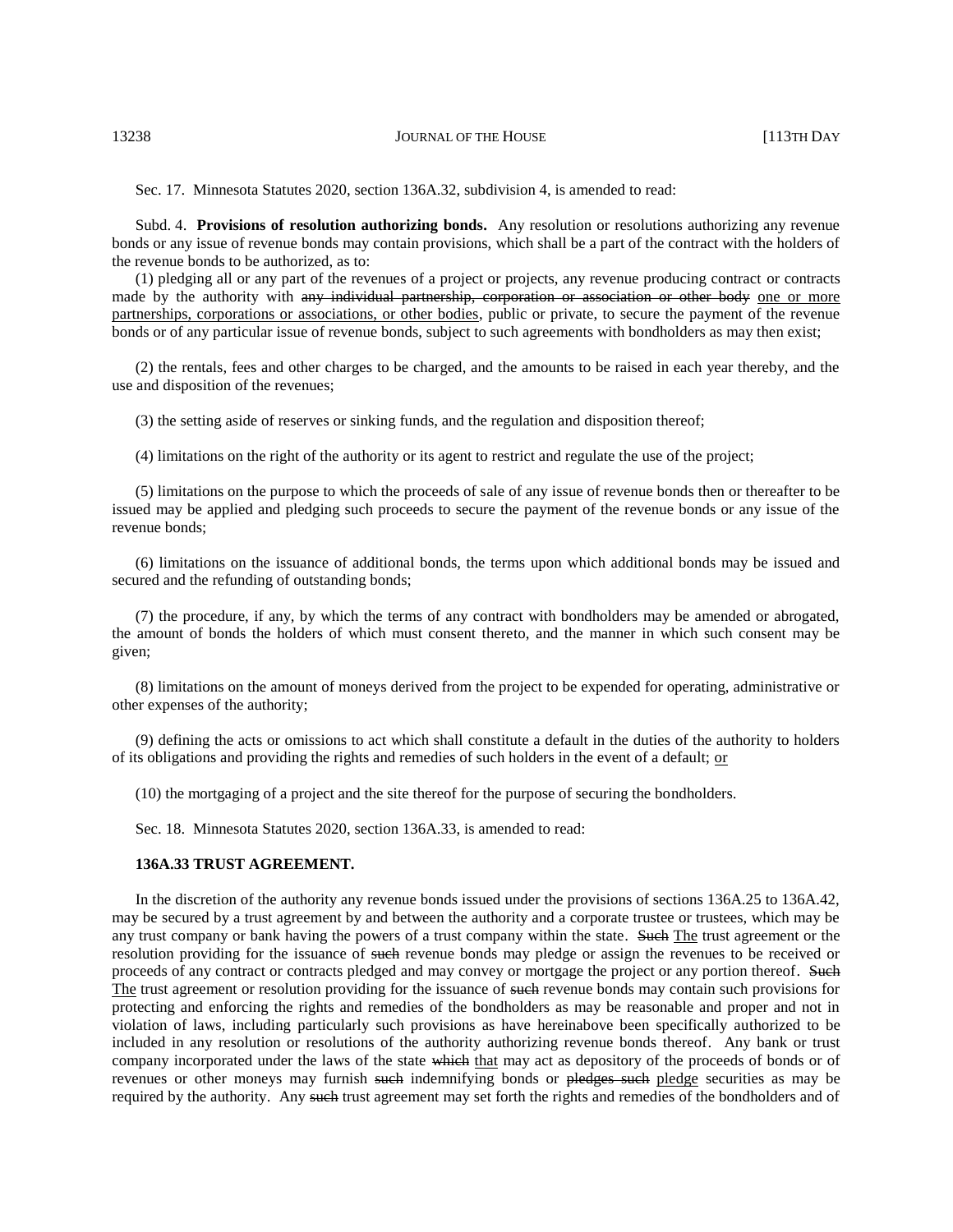the trustee or trustees and may restrict the individual right of action by bondholders. In addition to the foregoing, any such trust agreement or resolution may contain such other provisions as the authority may deem reasonable and proper for the security of the bondholders. All expenses incurred in carrying out the provisions of such the trust agreement or resolution may be treated as a part of the cost of the operation of a project.

Sec. 19. Minnesota Statutes 2020, section 136A.34, subdivision 3, is amended to read:

Subd. 3. **Investment.** Any such escrowed proceeds, pending such use, may be invested and reinvested in direct obligations of the United States of America, or in certificates of deposit or time deposits secured by direct obligations of the United States of America, or in shares or units in any money market mutual fund whose investment portfolio consists solely of direct obligations of the United States of America, maturing at such time or times as shall be appropriate to assure the prompt payment, as to principal, interest and redemption premium, if any, of the outstanding revenue bonds to be so refunded. The interest, income and profits, if any, earned or realized on any such investment may also be applied to the payment of the outstanding revenue bonds to be so refunded. After the terms of the escrow have been fully satisfied and carried out, any balance of such proceeds and interest, income and profits, if any, earned or realized on the investments thereof may be returned to the authority for use by it in any lawful manner.

Sec. 20. Minnesota Statutes 2020, section 136A.34, subdivision 4, is amended to read:

Subd. 4. **Additional purpose; improvements.** The portion of the proceeds of any such revenue bonds issued for the additional purpose of paying all or any part of the cost of constructing and acquiring additions, improvements, extensions or enlargements of a project may be invested or deposited in time deposits as provided in section 136A.32, subdivision 7.

Sec. 21. Minnesota Statutes 2020, section 136A.36, is amended to read:

### **136A.36 REVENUES.**

The authority may fix, revise, charge and collect rates, rents, fees and charges for the use of and for the services furnished or to be furnished by each project and  $\leftrightarrow$  may contract with any person, partnership, association or corporation, or other body, public or private, in respect thereof. Such The rates, rents, fees, and charges may vary between projects involving an education facility and projects involving a health care facility and shall be fixed and adjusted in respect of the aggregate of rates, rents, fees, and charges from such the project so as to provide funds sufficient with other revenues, if any:

(1) to pay the cost of maintaining, repairing and operating the project and each and every portion thereof, to the extent that the payment of such cost has not otherwise been adequately provided for;

(2) to pay the principal of and the interest on outstanding revenue bonds of the authority issued in respect of such project as the same shall become due and payable; and

(3) to create and maintain reserves required or provided for in any resolution authorizing, or trust agreement securing, such revenue bonds of the authority. Such The rates, rents, fees and charges shall not be subject to supervision or regulation by any department, commission, board, body, bureau or agency of this state other than the authority. A sufficient amount of the revenues derived in respect of a project, except such part of such the revenues as may be necessary to pay the cost of maintenance, repair and operation and to provide reserves and for renewals, replacements, extensions, enlargements and improvements as may be provided for in the resolution authorizing the issuance of any revenue bonds of the authority or in the trust agreement securing the same, shall be set aside at such regular intervals as may be provided in such the resolution or trust agreement in a sinking or other similar fund which that is hereby pledged to, and charged with, the payment of the principal of and the interest on such revenue bonds as the same shall become due, and the redemption price or the purchase price of bonds retired by call or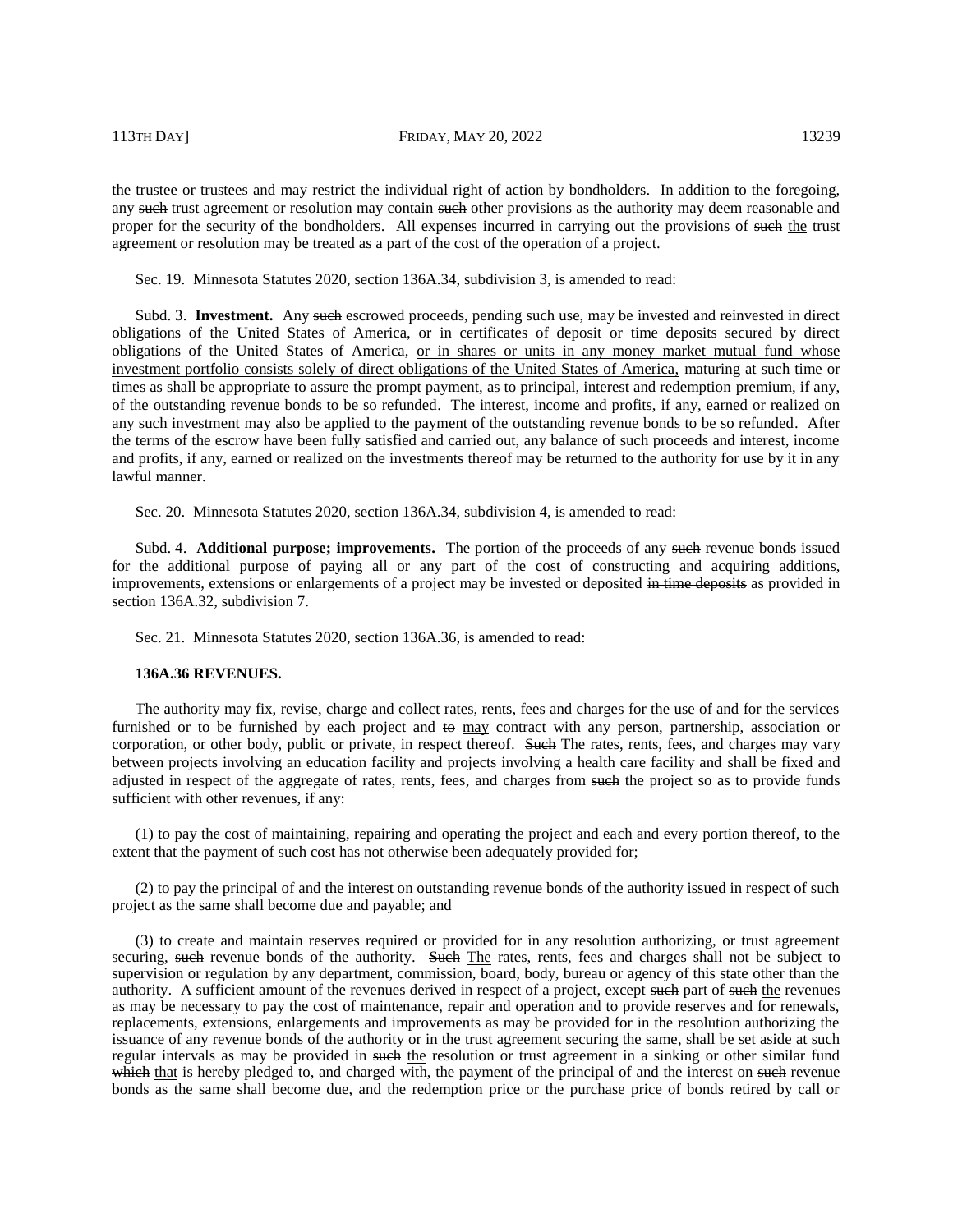purchase as therein provided. Such The pledge shall be valid and binding from the time when the pledge is made; the rates, rents, fees and charges and other revenues or other moneys so pledged and thereafter received by the authority shall immediately be subject to the lien of such the pledge without physical delivery thereof or further act, and the lien of any such pledge shall be valid and binding as against all parties having claims of any kind against the authority, irrespective of whether such parties have notice thereof. Neither the resolution nor any trust agreement by which a pledge is created need be filed or recorded except in the records of the authority. The use and disposition of moneys to the credit of such sinking or other similar fund shall be subject to the provisions of the resolution authorizing the issuance of such bonds or of such trust agreement. Except as may otherwise be provided in such the resolution or such trust agreement, such the sinking or other similar fund shall be a fund for all such revenue bonds issued to finance a project or projects at one or more participating institutions of higher education without distinction or priority of one over another; provided the authority in any such resolution or trust agreement may provide that such sinking or other similar fund shall be the fund for a particular project at an a participating institution of higher education and for the revenue bonds issued to finance a particular project and may, additionally, permit and provide for the issuance of revenue bonds having a subordinate lien in respect of the security herein authorized to other revenue bonds of the authority and, in such case, the authority may create separate or other similar funds in respect of such the subordinate lien bonds.

Sec. 22. Minnesota Statutes 2020, section 136A.38, is amended to read:

### **136A.38 BONDS ELIGIBLE FOR INVESTMENT.**

Bonds issued by the authority under the provisions of sections 136A.25 to 136A.42, are hereby made securities in which all public officers and public bodies of the state and its political subdivisions, all insurance companies, trust companies, banking associations, investment companies, executors, administrators, trustees and other fiduciaries may properly and legally invest funds, including capital in their control or belonging to them; it being the purpose of this section to authorize the investment in such bonds of all sinking, insurance, retirement, compensation, pension and trust funds, whether owned or controlled by private or public persons or officers; provided, however, that nothing contained in this section may be construed as relieving any person, firm, or corporation from any duty of exercising due care in selecting securities for purchase or investment; and provide further, that in no event shall assets of pension funds of public employees of the state of Minnesota or any of its agencies, boards or subdivisions, whether publicly or privately administered, be invested in bonds issued under the provisions of sections 136A.25 to 136A.42. Such bonds are hereby constituted "authorized securities" within the meaning and for the purposes of Minnesota Statutes 1969, section 50.14. Such The bonds are hereby made securities which that may properly and legally be deposited with and received by any state or municipal officer or any agency or political subdivision of the state for any purpose for which the deposit of bonds or obligations of the state now or may hereafter be authorized by law.

Sec. 23. Minnesota Statutes 2020, section 136A.41, is amended to read:

### **136A.41 CONFLICT OF INTEREST.**

Notwithstanding any other law to the contrary it shall not be or constitute a conflict of interest for a trustee, director, officer or employee of any participating institution of higher education, financial institution, investment banking firm, brokerage firm, commercial bank or trust company, architecture firm, insurance company, construction company, or any other firm, person or corporation to serve as a member of the authority, provided such trustee, director, officer or employee shall abstain from deliberation, action and vote by the authority in each instance where the business affiliation of any such trustee, director, officer or employee is involved.

Sec. 24. Minnesota Statutes 2020, section 136A.42, is amended to read:

### **136A.42 ANNUAL REPORT.**

The authority shall keep an accurate account of all of its activities and all of its receipts and expenditures and shall annually report to the office. Each year, the authority shall submit to the Minnesota Historical Society and the Legislative Reference Library a report of the authority's activities in the previous year, including all financial activities.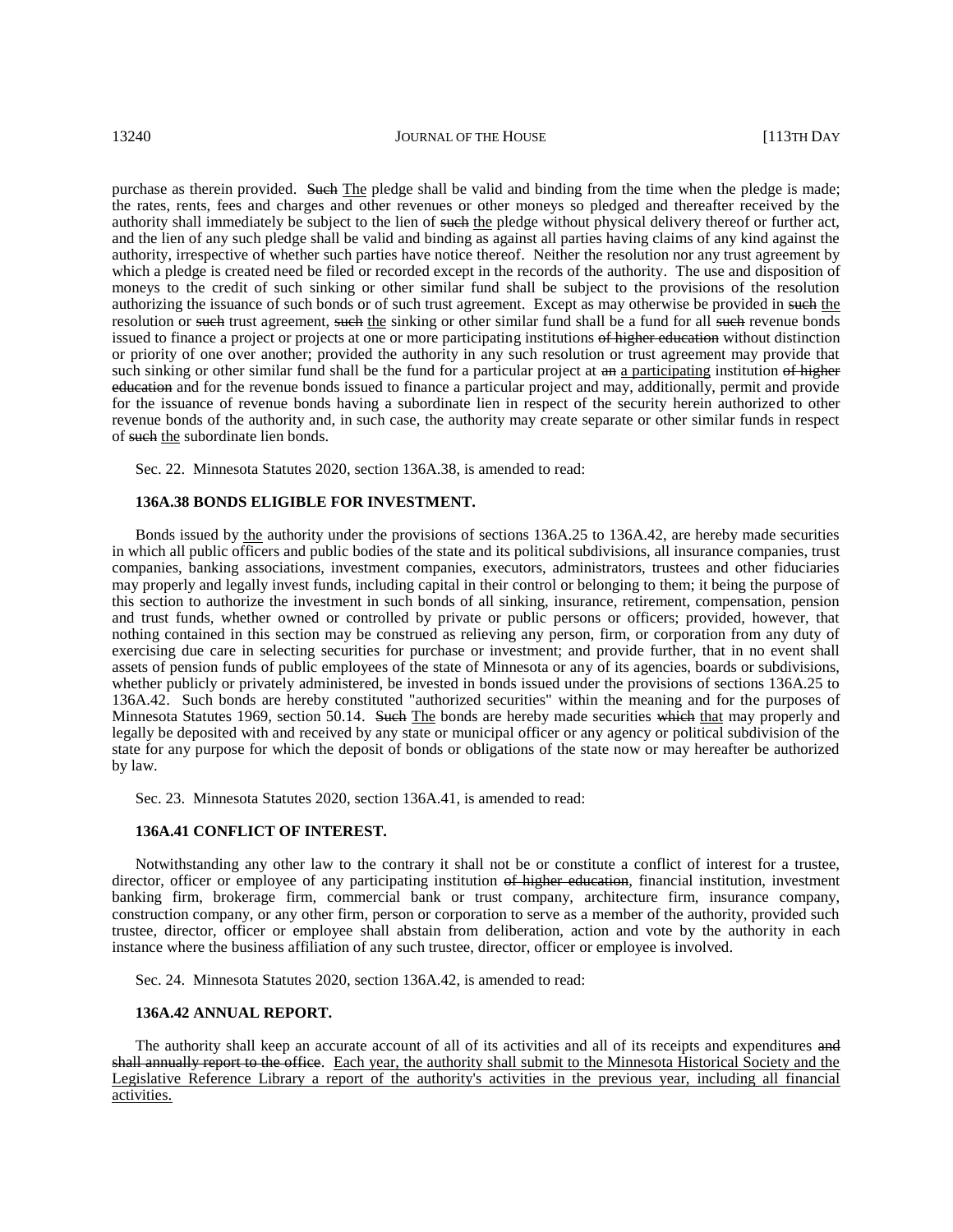# Sec. 25. **REVISOR INSTRUCTION.**

The revisor of statutes shall renumber the law establishing and governing the Minnesota Higher Education Facilities Authority, renamed the Minnesota Health and Education Facilities Authority in this act, as Minnesota Statutes, chapter 16F, coded in Minnesota Statutes 2020, sections 136A.25 to 136A.42, as amended or repealed in this act. The revisor of statutes shall also duplicate any required definitions from Minnesota Statutes, chapter 136A, revise any statutory cross-references consistent with the recoding, and report the history in Minnesota Statutes, chapter 16F. The revisor of statutes shall change "Minnesota Health and Education Facilities Authority" to "Minnesota Health and Higher Education Facilities Authority" where it appears in Minnesota Statutes.

### Sec. 26. **REPEALER.**

Minnesota Statutes 2020, section 136A.29, subdivision 4, is repealed.

### ARTICLE 4

# MINNESOTA HEALTH AND EDUCATION FACILITIES AUTHORITY CONFORMING AMENDMENTS

Section 1. Minnesota Statutes 2020, section 3.732, subdivision 1, is amended to read:

Subdivision 1. **Definitions.** As used in this section and section 3.736 the terms defined in this section have the meanings given them.

(1) "State" includes each of the departments, boards, agencies, commissions, courts, and officers in the executive, legislative, and judicial branches of the state of Minnesota and includes but is not limited to the Housing Finance Agency, the Minnesota Office of Higher Education, the Higher Health and Education Facilities Authority, the Health Technology Advisory Committee, the Armory Building Commission, the Zoological Board, the Department of Iron Range Resources and Rehabilitation, the Minnesota Historical Society, the State Agricultural Society, the University of Minnesota, the Minnesota State Colleges and Universities, state hospitals, and state penal institutions. It does not include a city, town, county, school district, or other local governmental body corporate and politic.

(2) "Employee of the state" means all present or former officers, members, directors, or employees of the state, members of the Minnesota National Guard, members of a bomb disposal unit approved by the commissioner of public safety and employed by a municipality defined in section 466.01 when engaged in the disposal or neutralization of bombs or other similar hazardous explosives, as defined in section 299C.063, outside the jurisdiction of the municipality but within the state, or persons acting on behalf of the state in an official capacity, temporarily or permanently, with or without compensation. It does not include either an independent contractor except, for purposes of this section and section 3.736 only, a guardian ad litem acting under court appointment, or members of the Minnesota National Guard while engaged in training or duty under United States Code, title 10, or title 32, section 316, 502, 503, 504, or 505, as amended through December 31, 1983. Notwithstanding sections 43A.02 and 611.263, for purposes of this section and section 3.736 only, "employee of the state" includes a district public defender or assistant district public defender in the Second or Fourth Judicial District, a member of the Health Technology Advisory Committee, and any officer, agent, or employee of the state of Wisconsin performing work for the state of Minnesota pursuant to a joint state initiative.

(3) "Scope of office or employment" means that the employee was acting on behalf of the state in the performance of duties or tasks lawfully assigned by competent authority.

(4) "Judicial branch" has the meaning given in section 43A.02, subdivision 25.

Sec. 2. Minnesota Statutes 2021 Supplement, section 10A.01, subdivision 35, is amended to read:

Subd. 35. **Public official.** "Public official" means any:

(1) member of the legislature;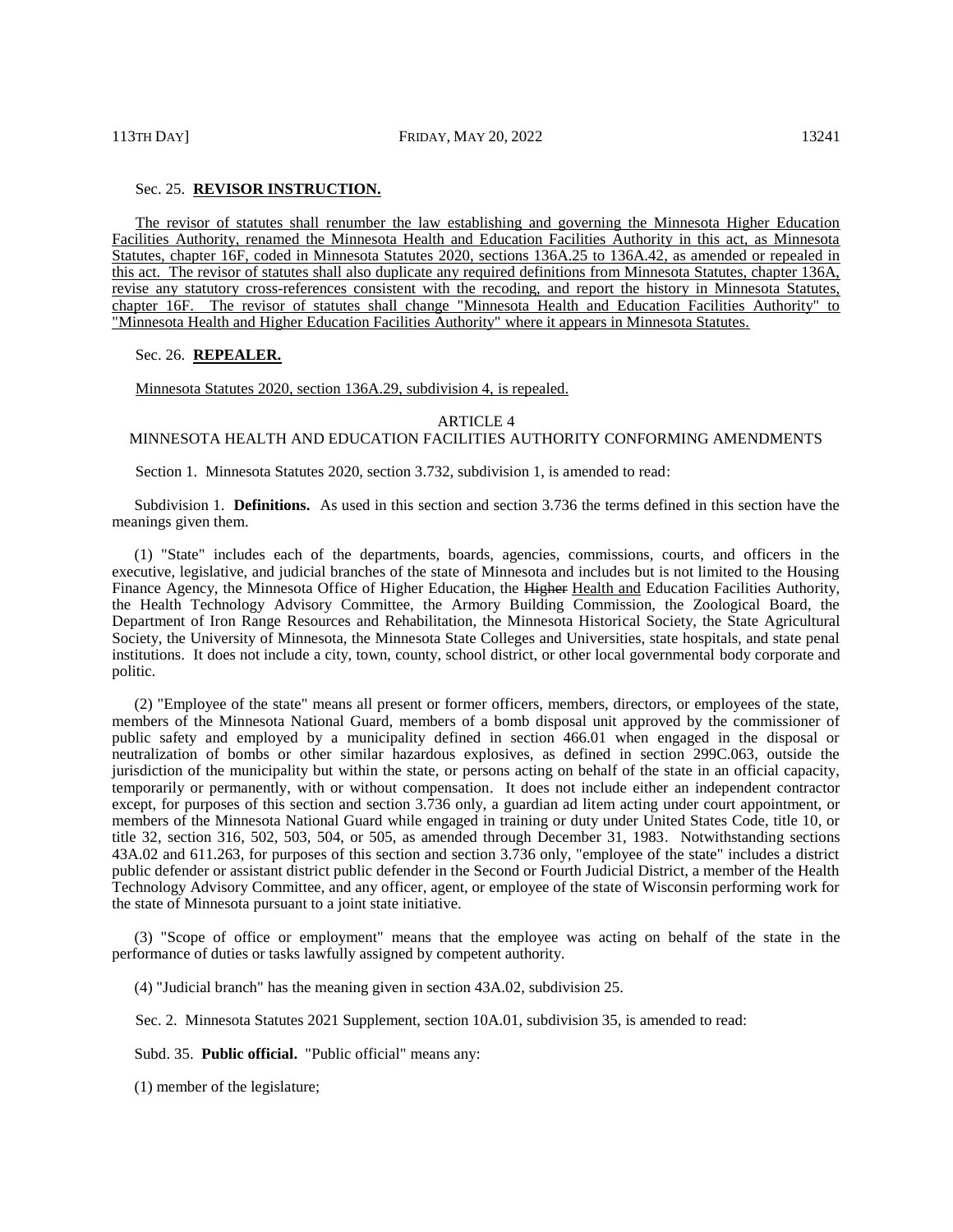(2) individual employed by the legislature as secretary of the senate, legislative auditor, director of the Legislative Budget Office, chief clerk of the house of representatives, revisor of statutes, or researcher, legislative analyst, fiscal analyst, or attorney in the Office of Senate Counsel, Research and Fiscal Analysis, House Research, or the House Fiscal Analysis Department;

(3) constitutional officer in the executive branch and the officer's chief administrative deputy;

(4) solicitor general or deputy, assistant, or special assistant attorney general;

(5) commissioner, deputy commissioner, or assistant commissioner of any state department or agency as listed in section 15.01 or 15.06, or the state chief information officer:

(6) member, chief administrative officer, or deputy chief administrative officer of a state board or commission that has either the power to adopt, amend, or repeal rules under chapter 14, or the power to adjudicate contested cases or appeals under chapter 14;

(7) individual employed in the executive branch who is authorized to adopt, amend, or repeal rules under chapter 14 or adjudicate contested cases under chapter 14;

(8) executive director of the State Board of Investment;

(9) deputy of any official listed in clauses (7) and (8);

(10) judge of the Workers' Compensation Court of Appeals;

(11) administrative law judge or compensation judge in the State Office of Administrative Hearings or unemployment law judge in the Department of Employment and Economic Development;

(12) member, regional administrator, division director, general counsel, or operations manager of the Metropolitan Council;

(13) member or chief administrator of a metropolitan agency;

(14) director of the Division of Alcohol and Gambling Enforcement in the Department of Public Safety;

(15) member or executive director of the Higher Health and Education Facilities Authority;

(16) member of the board of directors or president of Enterprise Minnesota, Inc.;

(17) member of the board of directors or executive director of the Minnesota State High School League;

(18) member of the Minnesota Ballpark Authority established in section 473.755;

(19) citizen member of the Legislative-Citizen Commission on Minnesota Resources;

(20) manager of a watershed district, or member of a watershed management organization as defined under section 103B.205, subdivision 13;

(21) supervisor of a soil and water conservation district;

(22) director of Explore Minnesota Tourism;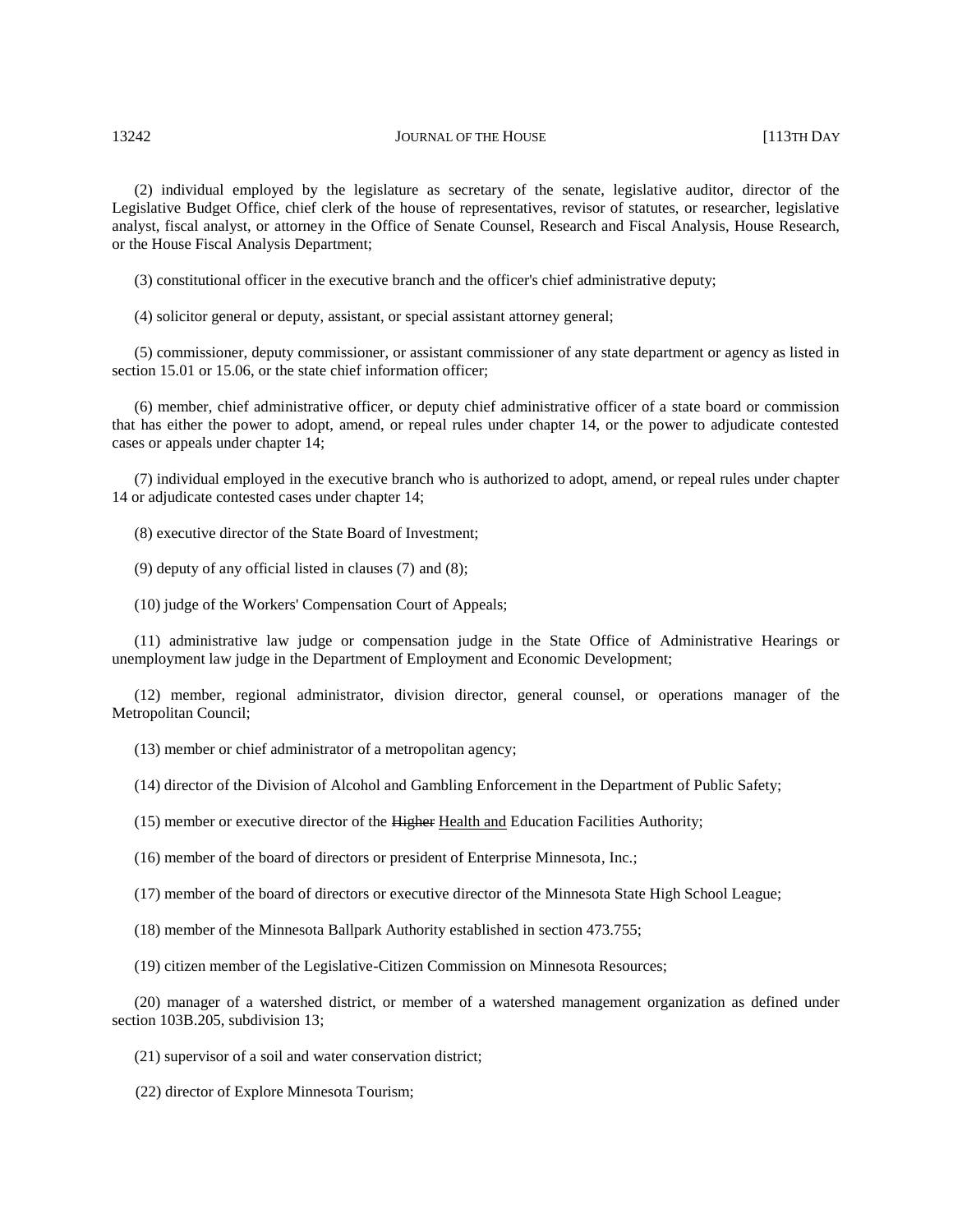(23) citizen member of the Lessard-Sams Outdoor Heritage Council established in section 97A.056;

(24) citizen member of the Clean Water Council established in section 114D.30;

(25) member or chief executive of the Minnesota Sports Facilities Authority established in section 473J.07;

(26) district court judge, appeals court judge, or supreme court justice;

(27) county commissioner;

(28) member of the Greater Minnesota Regional Parks and Trails Commission;

(29) member of the Destination Medical Center Corporation established in section 469.41; or

(30) chancellor or member of the Board of Trustees of the Minnesota State Colleges and Universities.

Sec. 3. Minnesota Statutes 2020, section 136F.67, subdivision 1, is amended to read:

Subdivision 1. **Authorization.** A technical college or a community college must not seek financing for child care facilities or parking facilities through the Higher Health and Education Facilities Authority, as provided in section 136A.28, subdivision 7, without the explicit authorization of the board.

Sec. 4. Minnesota Statutes 2020, section 354B.20, subdivision 7, is amended to read:

Subd. 7. **Employing unit.** "Employing unit," if the agency employs any persons covered by the individual retirement account plan under section 354B.211, means:

- (1) the board;
- (2) the Minnesota Office of Higher Education; and
- (3) the Higher Health and Education Facilities Authority."

Delete the title and insert:

"A bill for an act relating to higher education; providing for supplemental funding and modifying policies for the Office of Higher Education, Minnesota State Colleges and Universities, and the University of Minnesota; creating and modifying certain student aid programs; creating and modifying certain grants to institutions; modifying certain institutional licensure provisions; creating the Inclusive Higher Education Technical Assistance Center; modifying Board of Regents provisions; expanding and renaming the Minnesota Higher Education Facilities Authority as the Minnesota Health and Higher Education Facilities Authority; requiring reports; appropriating money; amending Minnesota Statutes 2020, sections 3.732, subdivision 1; 135A.15, subdivision 8, by adding a subdivision; 136A.121, subdivision 18; 136A.1701, subdivision 11; 136A.25; 136A.26; 136A.27; 136A.28; 136A.29, subdivisions 1, 3, 6, 9, 10, 14, 19, 20, 21, 22, by adding a subdivision; 136A.32, subdivisions 1, 4; 136A.33; 136A.34, subdivisions 3, 4; 136A.36; 136A.38; 136A.41; 136A.42; 136A.833; 136F.02, subdivision 1; 136F.302, subdivisions 1, 2; 136F.67, subdivision 1; 137.022, subdivision 4; 137.024; 137.0245, subdivision 2; 137.0246; 354B.20, subdivision 7; Minnesota Statutes 2021 Supplement, sections 10A.01, subdivision 35; 135A.137, subdivision 3; 136A.121, subdivision 6; 136A.91, subdivision 1; 136F.38, subdivision 3; Laws 2021, First Special Session chapter 2, article 1, section 2, subdivisions 35, 36; proposing coding for new law in Minnesota Statutes, chapters 135A; 136A; repealing Minnesota Statutes 2020, sections 136A.29, subdivision 4; 136F.03; Minnesota Rules, part 4880.2500."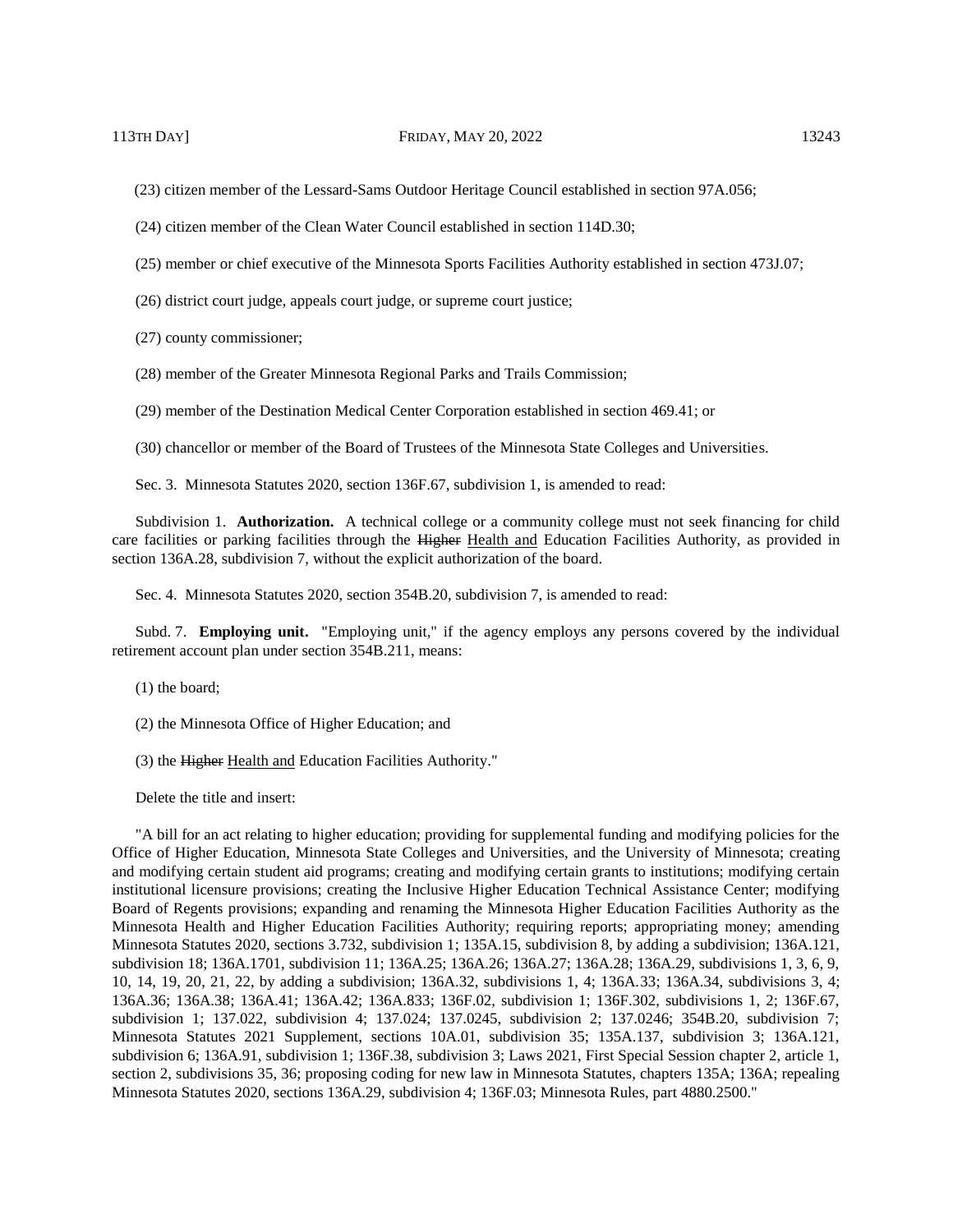We request the adoption of this report and repassage of the bill.

House Conferees: CONNIE BERNARDY, MICHELLE (SHELLY) CHRISTENSEN, GINNY KLEVORN and HEATHER KEELER.

Senate Conferees: DAVID TOMASSONI, JASON RARICK, JOHN JASINSKI and GREGORY CLAUSEN.

Bernardy moved that the report of the Conference Committee on H. F. No. 3872 be adopted and that the bill be repassed as amended by the Conference Committee. The motion prevailed.

H. F. No. 3872, A bill for an act relating to higher education; providing for funding and policy changes for the Office of Higher Education, the University of Minnesota, and the Minnesota State Colleges and Universities system; creating and modifying certain student aid programs; creating and modifying certain grants to institutions; modifying certain institutional licensure provisions; creating the Inclusive Higher Education Technical Assistance Center; modifying Board of Regents provisions; requiring reports; appropriating money; amending Minnesota Statutes 2020, sections 135A.15, subdivision 8, by adding a subdivision; 136A.121, subdivisions 5, 18; 136A.1701, subdivision 11; 136A.833; 137.023; 137.024; 137.0245, subdivisions 2, 3; 137.0246; Minnesota Statutes 2021 Supplement, sections 135A.137, subdivision 3; 136A.126, subdivisions 1, 4; 136A.1791, subdivision 5; 136A.91, subdivisions 1, 2; 136F.20, subdivision 4; 136F.202, subdivision 1; Laws 2021, First Special Session chapter 2, article 1, section 2, subdivisions 35, 36; article 2, section 45, by adding a subdivision; proposing coding for new law in Minnesota Statutes, chapters 135A; 136A; 137; repealing Minnesota Rules, part 4880.2500.

The bill was read for the third time, as amended by Conference, and placed upon its repassage.

The question was taken on the repassage of the bill and the roll was called. There were 68 yeas and 63 nays as follows:

Those who voted in the affirmative were:

| Acomb       | Elkins     | Her             | Lillie     | Noor       | Vang         |
|-------------|------------|-----------------|------------|------------|--------------|
| Agbaje      | Feist      | Hollins         | Lippert    | Olson, L.  | Wazlawik     |
| Bahner      | Fischer    | Hornstein       | Lislegard  | Pinto      | Winkler      |
| Becker-Finn | Frazier    | Howard          | Long       | Pryor      | Wolgamott    |
| Berg        | Frederick  | Huot            | Mariani    | Rever      | Xiong, J.    |
| Bernardy    | Freiberg   | Jordan          | Marquart   | Richardson | Xiong, T.    |
| Bierman     | Gomez      | Keeler          | Masin      | Sandell    | Youakim      |
| Boldon      | Greenman   | Klevorn         | Moller     | Sandstede  | Spk. Hortman |
| Carlson     | Hansen, R. | Koegel          | Moran      | Schultz    |              |
| Christensen | Hanson, J. | Kotyza-Witthuhn | Morrison   | Stephenson |              |
| Ecklund     | Hassan     | Lee             | Murphy     | Sundin     |              |
| Edelson     | Hausman    | Liebling        | Nelson, M. | Thompson   |              |
|             |            |                 |            |            |              |

Those who voted in the negative were:

| Akland   | Bahr           | Boe     | Davids         | Erickson | Green)     |
|----------|----------------|---------|----------------|----------|------------|
| Albright | Baker          | Burkel  | Demuth         | Franke   | Grossell   |
| Anderson | <b>Bennett</b> | Daniels | <b>Dettmer</b> | Franson  | Gruenhagen |
| Backer   | Bliss          | Daudt   | Drazkowski     | Garofalo | Haley      |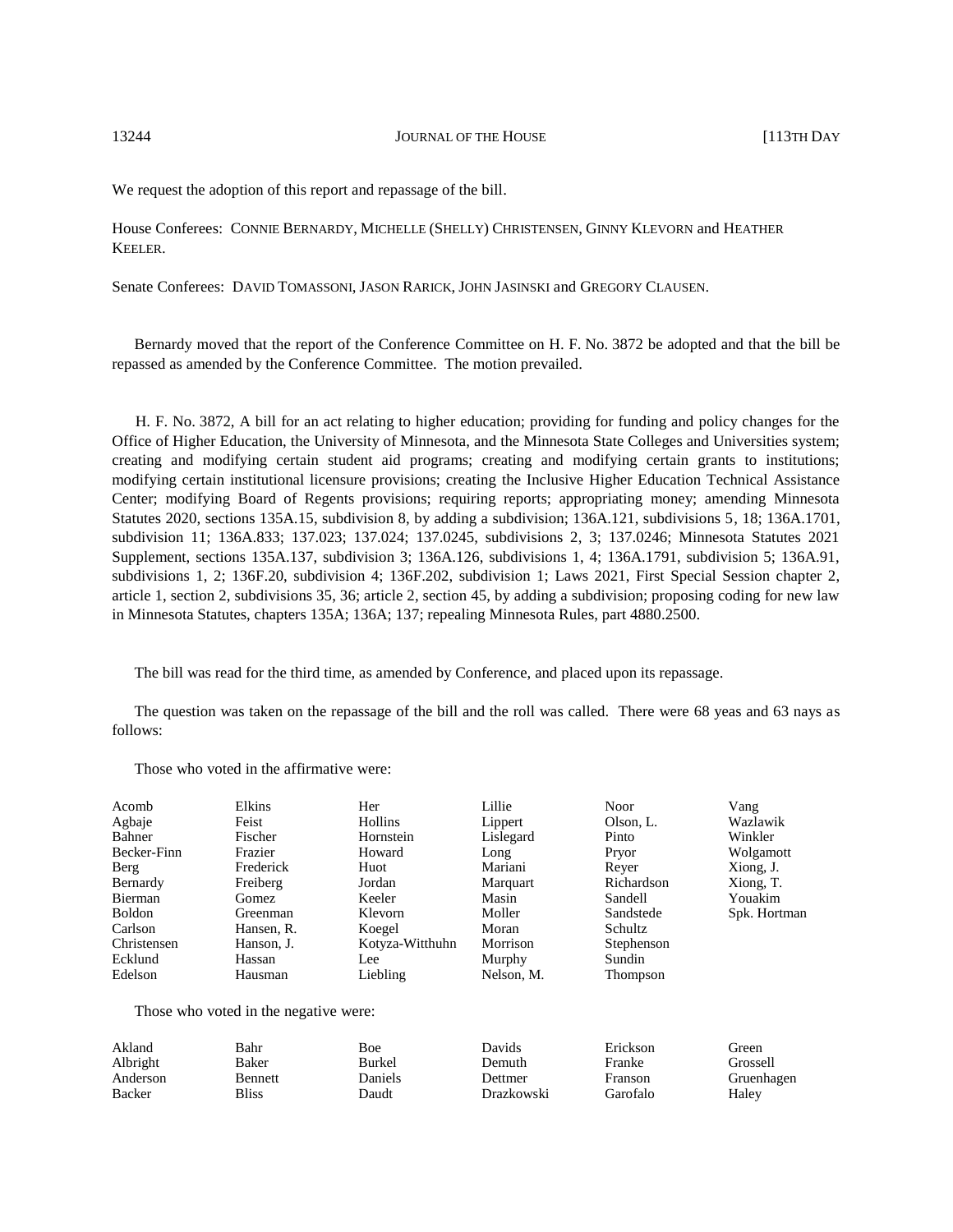Hamilton Heinrich Heintzeman Igo Johnson Jurgens Kiel Koznick Kresha Lucero Lueck McDonald Mekeland Mortensen Mueller Munson Nash Nelson, N. Neu Brindley Novotny O'Driscoll Olson, B. O'Neill Pelowski Petersburg Pfarr Pierson Poston Quam Raleigh Rasmusson Robbins Schomacker Scott Swedzinski Theis Torkelson Urdahl West

The bill was repassed, as amended by Conference, and its title agreed to.

# **CALENDAR FOR THE DAY**

S. F. No. 3107, A bill for an act relating to education; increasing maximum earnings for school board members employed by a school district; amending Minnesota Statutes 2020, section 123B.195.

The bill was read for the third time and placed upon its final passage.

The question was taken on the passage of the bill and the roll was called. There were 117 yeas and 15 nays as follows:

Those who voted in the affirmative were:

| Acomb         | Davnie                                | Hamilton   | Kotyza-Witthuhn | Neu Brindley | Scott        |
|---------------|---------------------------------------|------------|-----------------|--------------|--------------|
| Agbaje        | Demuth                                | Hansen, R. | Kresha          | Noor         | Stephenson   |
| Akland        | Dettmer                               | Hanson, J. | Lee             | O'Driscoll   | Sundin       |
| Albright      | Ecklund                               | Hassan     | Liebling        | Olson, L.    | Swedzinski   |
| Anderson      | Edelson                               | Hausman    | Lillie          | O'Neill      | Theis        |
| Bahner        | Elkins                                | Heinrich   | Lippert         | Pelowski     | Thompson     |
| Baker         | Erickson                              | Heintzeman | Lislegard       | Petersburg   | Torkelson    |
| Becker-Finn   | Feist                                 | Her        | Long            | Pfarr        | Urdahl       |
| Bennett       | Fischer                               | Hollins    | Lueck           | Pierson      | Vang         |
| Berg          | Franke                                | Hornstein  | Mariani         | Pinto        | Wazlawik     |
| Bernardy      | Frazier                               | Howard     | Marquart        | Pryor        | West         |
| Bierman       | Frederick                             | Huot       | Masin           | Ouam         | Winkler      |
| <b>Bliss</b>  | Freiberg                              | Igo        | Moller          | Raleigh      | Wolgamott    |
| Boe           | Garofalo                              | Johnson    | Moran           | Reyer        | Xiong, J.    |
| <b>Boldon</b> | Gomez                                 | Jordan     | Morrison        | Richardson   | Xiong, T.    |
| Burkel        | Green                                 | Jurgens    | Mueller         | Robbins      | Youakim      |
| Carlson       | Greenman                              | Keeler     | Murphy          | Sandell      | Spk. Hortman |
| Christensen   | Grossell                              | Kiel       | Nash            | Sandstede    |              |
| Daniels       | Gruenhagen                            | Klevorn    | Nelson, M.      | Schomacker   |              |
| Davids        | Haley                                 | Koegel     | Nelson, N.      | Schultz      |              |
|               | Those who voted in the negative were: |            |                 |              |              |

Backer Bahr Daudt Drazkowski Franson Koznick Lucero McDonald Mekeland Mortensen Munson Novotny Olson, B. Poston Rasmusson

The bill was passed and its title agreed to.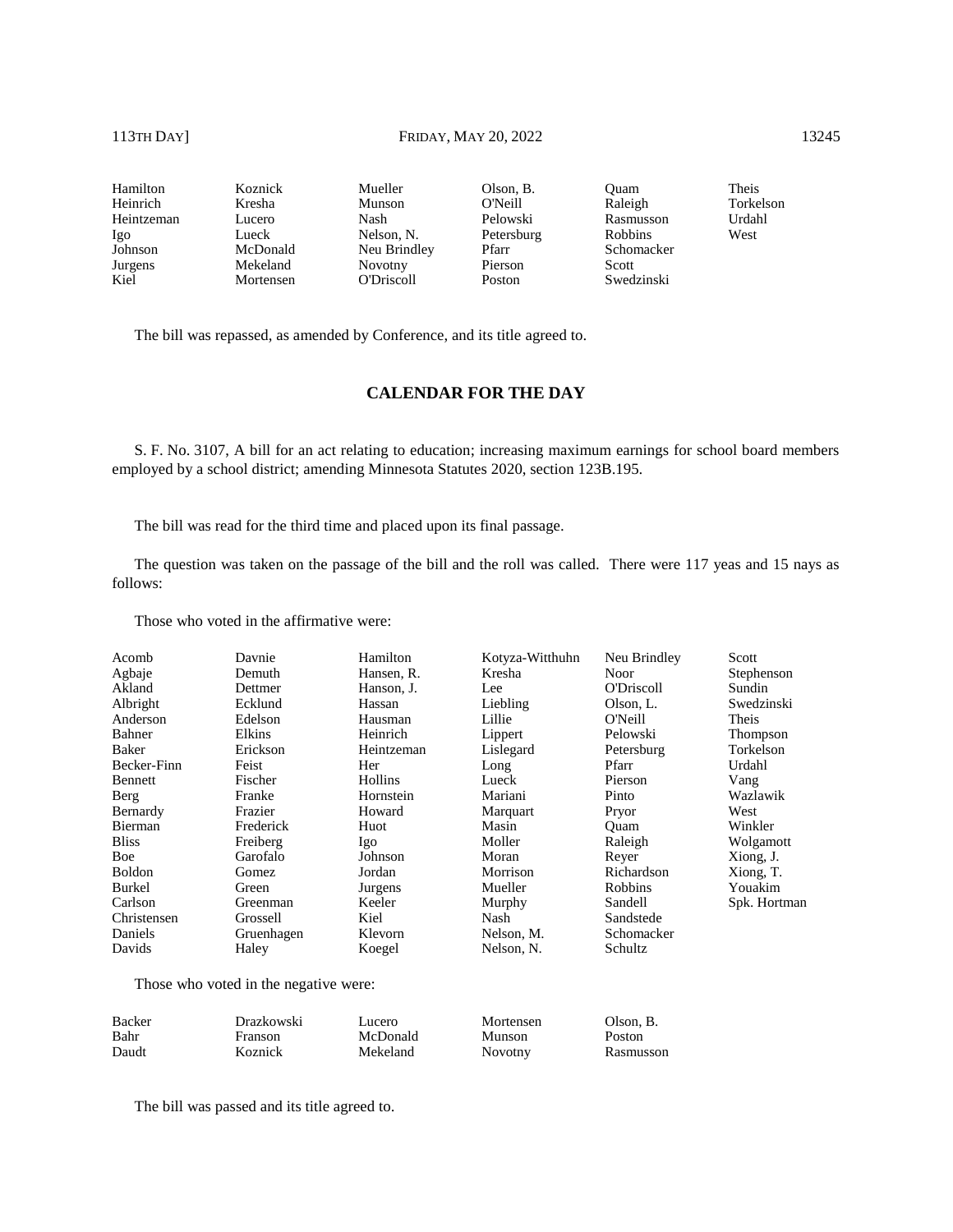S. F. No. 3338, A bill for an act relating to insurance; allowing life insurance policies that provide coverage for long-term care to be authorized in certain instances; amending Minnesota Statutes 2020, section 61A.02, by adding a subdivision.

The bill was read for the third time and placed upon its final passage.

The question was taken on the passage of the bill and the roll was called. There were 132 yeas and 0 nays as follows:

Those who voted in the affirmative were:

| Acomb         | Davids     | Haley           | Koznick   | Nash         | <b>Robbins</b> |
|---------------|------------|-----------------|-----------|--------------|----------------|
| Agbaje        | Davnie     | Hamilton        | Kresha    | Nelson, M.   | Sandell        |
| Akland        | Demuth     | Hansen, R.      | Lee       | Nelson, N.   | Sandstede      |
| Albright      | Dettmer    | Hanson, J.      | Liebling  | Neu Brindley | Schomacker     |
| Anderson      | Drazkowski | Hassan          | Lillie    | Noor         | Schultz        |
| Backer        | Ecklund    | Hausman         | Lippert   | Novotny      | Scott          |
| Bahner        | Edelson    | Heinrich        | Lislegard | O'Driscoll   | Stephenson     |
| Bahr          | Elkins     | Heintzeman      | Long      | Olson, B.    | Sundin         |
| Baker         | Erickson   | Her             | Lucero    | Olson, L.    | Swedzinski     |
| Becker-Finn   | Feist      | Hollins         | Lueck     | O'Neill      | Theis          |
| Bennett       | Fischer    | Hornstein       | Mariani   | Pelowski     | Thompson       |
| Berg          | Franke     | Howard          | Marquart  | Petersburg   | Torkelson      |
| Bernardy      | Franson    | Huot            | Masin     | Pfarr        | Urdahl         |
| Bierman       | Frazier    | Igo             | McDonald  | Pierson      | Vang           |
| <b>Bliss</b>  | Frederick  | Johnson         | Mekeland  | Pinto        | Wazlawik       |
| Boe           | Freiberg   | Jordan          | Moller    | Poston       | West           |
| Boldon        | Garofalo   | Jurgens         | Moran     | Pryor        | Winkler        |
| <b>Burkel</b> | Gomez      | Keeler          | Morrison  | Ouam         | Wolgamott      |
| Carlson       | Green      | Kiel            | Mortensen | Raleigh      | Xiong, J.      |
| Christensen   | Greenman   | Klevorn         | Mueller   | Rasmusson    | Xiong, T.      |
| Daniels       | Grossell   | Koegel          | Munson    | Reyer        | Youakim        |
| Daudt         | Gruenhagen | Kotyza-Witthuhn | Murphy    | Richardson   | Spk. Hortman   |

The bill was passed and its title agreed to.

S. F. No. 3503 was reported to the House.

O'Driscoll moved to amend S. F. No. 3503, the first engrossment, as follows:

Delete everything after the enacting clause and insert:

"Section 1. Minnesota Statutes 2020, section 82B.03, is amended by adding a subdivision to read:

Subd. 4. **Minimum damage acquisition report.** A real estate appraiser may provide a minimum damage acquisition report for purposes of section 117.036. When providing a minimum damage acquisition report, a real estate appraiser is not engaged in real estate appraisal activity and is not subject to this chapter.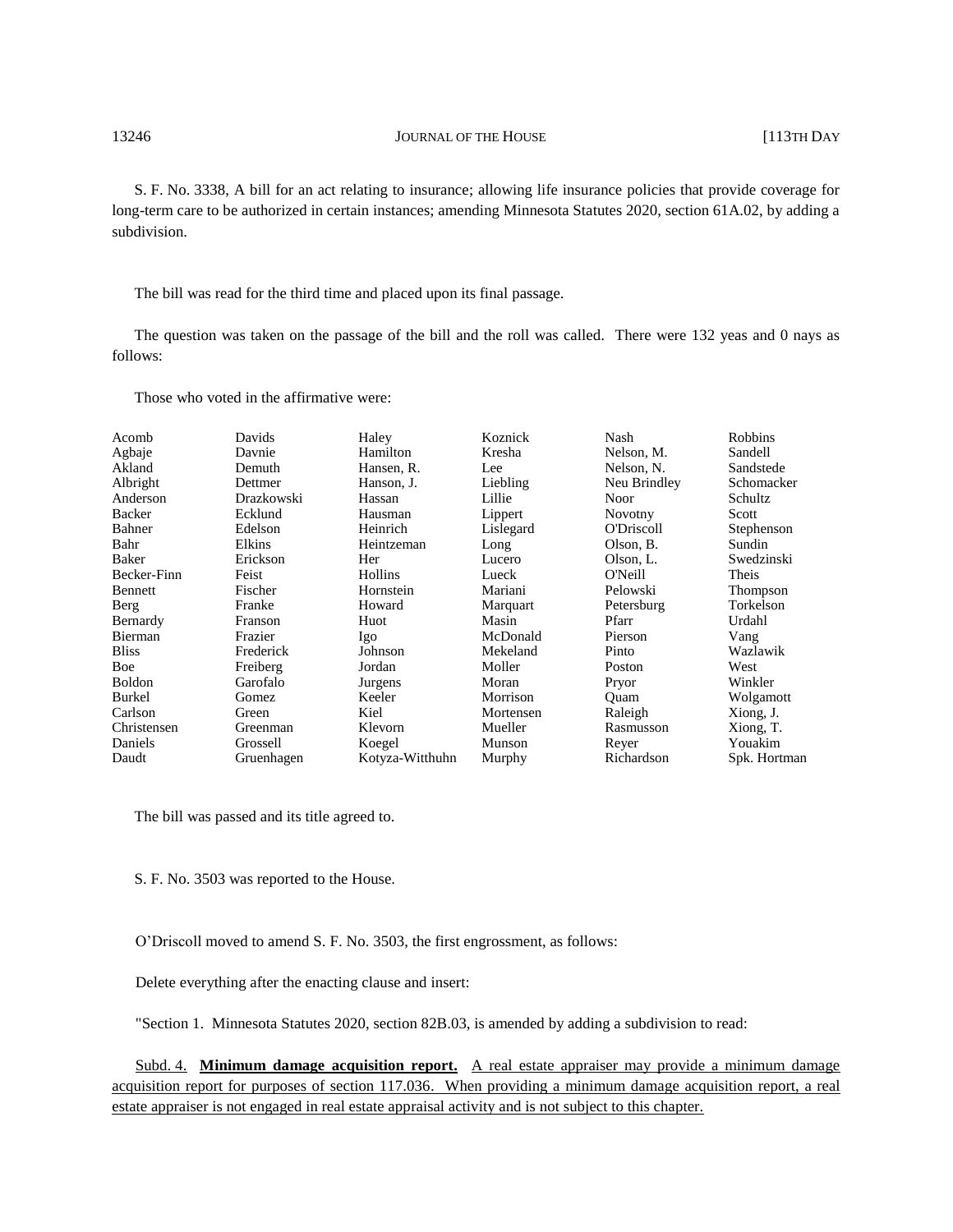Subd. 5. **Out-of-state continuing education credit.** (a) For purposes of this subdivision, the following terms have the meanings given:

(1) "asynchronous educational offering" has the meaning given in the most recent version of the Real Property Appraiser Qualification Criteria, as established by the Appraiser Qualifications Board; and

(2) "synchronous educational offering" has the meaning given in the most recent version of the Real Property Appraiser Qualification Criteria, as established by the Appraiser Qualifications Board, and includes an educational process based on live or real-time instruction where there is no geographic separation of instructor and student.

(b) Notwithstanding section 45.30, subdivisions 1 and 6, a real estate appraiser may submit, in a form prescribed by the commissioner, an application for continuing education credit for a synchronous educational offering that has not been submitted for prior approval in Minnesota. The commissioner must grant a real estate appraiser continuing education credit if:

(1) the application is submitted on or before August 1 of the year in which the real estate appraiser license is due for renewal;

(2) the synchronous educational offering has been approved for continuing education credit by the regulator of real estate appraisers in at least one other state or United States territory; and

(3) an application is submitted by the real estate appraiser to the commissioner within 30 days of successful completion of the synchronous education offering.

(c) The application must include a certificate of successful completion from the synchronous education offering provider. The commissioner must grant a real estate appraiser the same number of continuing education credits for the successful completion of the synchronous educational offering as was approved for the offering by the out-of-state real estate appraiser regulatory authority. The commissioner must grant a real estate appraiser continuing education credit within 60 days of the submission of the completed application for out-of-state continuing education credit.

(d) The commissioner may charge a fee to a real estate appraiser, in an amount to be determined by the commissioner, to submit an application under this subdivision.

(e) This subdivision does not apply to asynchronous educational offerings.

Sec. 3. Minnesota Statutes 2021 Supplement, section 82B.25, subdivision 2, is amended to read:

Subd. 2. **Education.** Within two years of receiving a license under this chapter and as required by the Appraiser Qualifications Board, A real property appraiser shall provide to the commissioner evidence of satisfactory completion of a continuing education course on the valuation bias of real property. An appraiser licensed after September 1, 2021, must complete the course required by this section prior to the appraiser's first license renewal.

Sec. 4. Minnesota Statutes 2020, section 82C.17, subdivision 2, is amended to read:

Subd. 2. **Evidence.** (a) An appraisal management company can evidence that the fees paid to an appraiser were reasonable and customary through:

(1) objective third-party information, including, but not limited to, government agency fee schedules or academic studies. An academic study used must exclude appraisal assignments ordered by an appraisal management company. The commissioner may establish a fee scheduled for use by an appraisal management company; or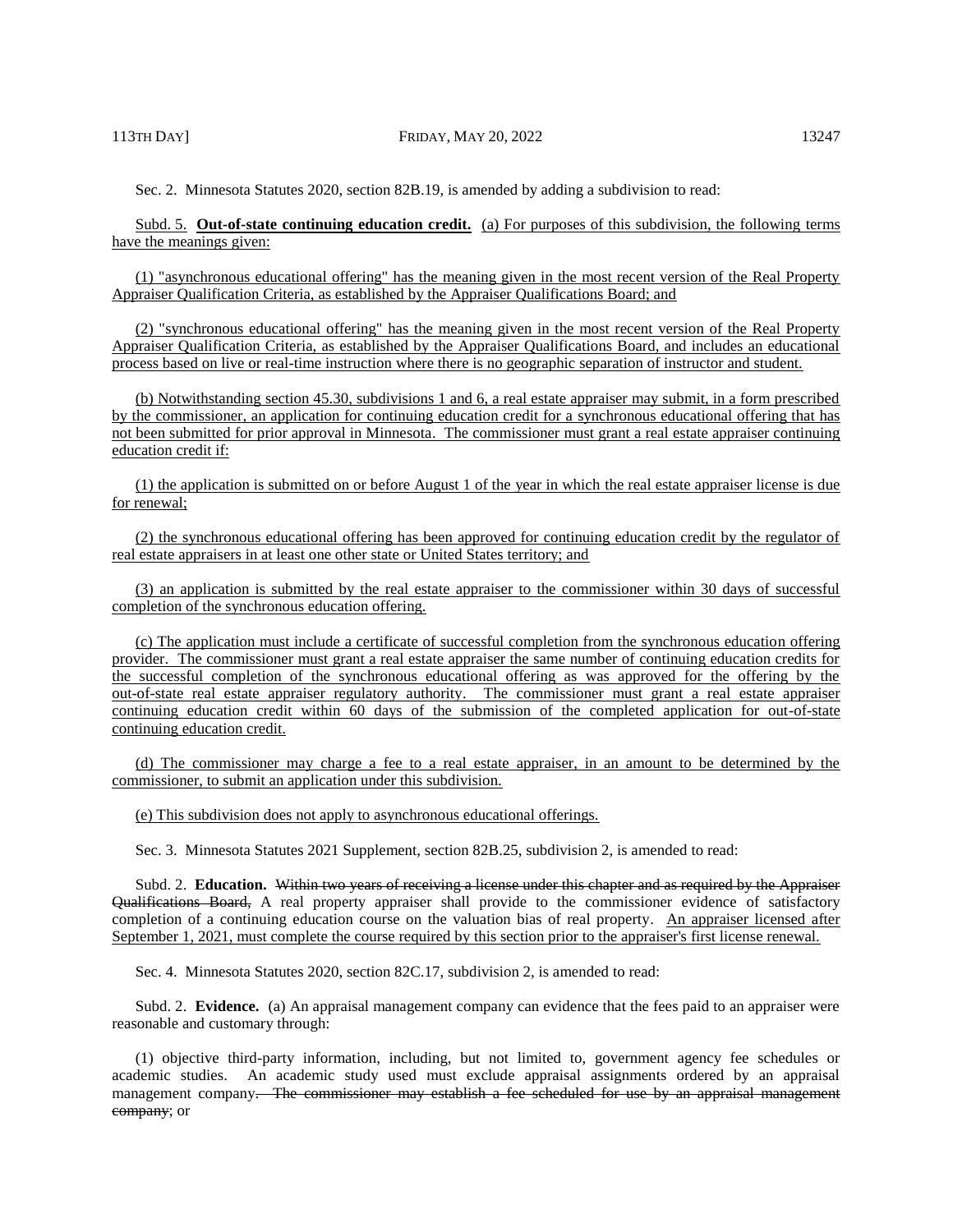(2) reviewing each of the following factors and making adjustments to recent fees paid for appraisal services performed in the market area:

(i) the type of property appraised;

(ii) the scope of the appraisal work;

(iii) the time in which the appraisal service must be performed;

(iv) appraiser qualifications;

(v) appraiser experience and professional record; and

(vi) appraiser work quality.

(b) The fees paid for a complex appraisal assignment shall reflect the increased time, difficulty, and scope of work required.

(c) An appraisal management company shall maintain written documentation describing and substantiating all methods and information used to determine the customary and reasonable fees required by this section.

# Sec. 5. **EFFECTIVE DATE.**

Sections 1 to 4 are effective September 1, 2022."

Amend the title accordingly

The motion prevailed and the amendment was adopted.

S. F. No. 3503, A bill for an act relating to commerce; real estate appraisers; making changes related to minimum damage acquisition reports and continuing education; amending Minnesota Statutes 2020, sections 82B.03, by adding a subdivision; 82B.19, by adding a subdivision; 82C.17, subdivision 2; Minnesota Statutes 2021 Supplement, section 82B.25, subdivision 2.

The bill was read for the third time, as amended, and placed upon its final passage.

The question was taken on the passage of the bill and the roll was called. There were 130 yeas and 0 nays as follows:

Those who voted in the affirmative were:

| Acomb    | Becker-Finn   | Carlson    | Edelson        | Freiberg   | Hansen, R. |
|----------|---------------|------------|----------------|------------|------------|
| Agbaje   | Bennett       | Daniels    | Elkins         | Garofalo   | Hanson, J. |
| Akland   | Berg          | Daudt      | Erickson       | Gomez      | Hassan     |
| Albright | Bernardy      | Davids     | Feist          | Green      | Hausman    |
| Anderson | Bierman       | Davnie     | Fischer        | Greenman   | Heinrich   |
| Backer   | <b>Bliss</b>  | Demuth     | Franke         | Grossell   | Heintzeman |
| Bahner   | <b>Boe</b>    | Dettmer    | <b>Franson</b> | Gruenhagen | Her        |
| Bahr     | <b>Boldon</b> | Drazkowski | Frazier        | Haley      | Hollins    |
| Baker    | <b>Burkel</b> | Ecklund    | Frederick      | Hamilton   | Hornstein  |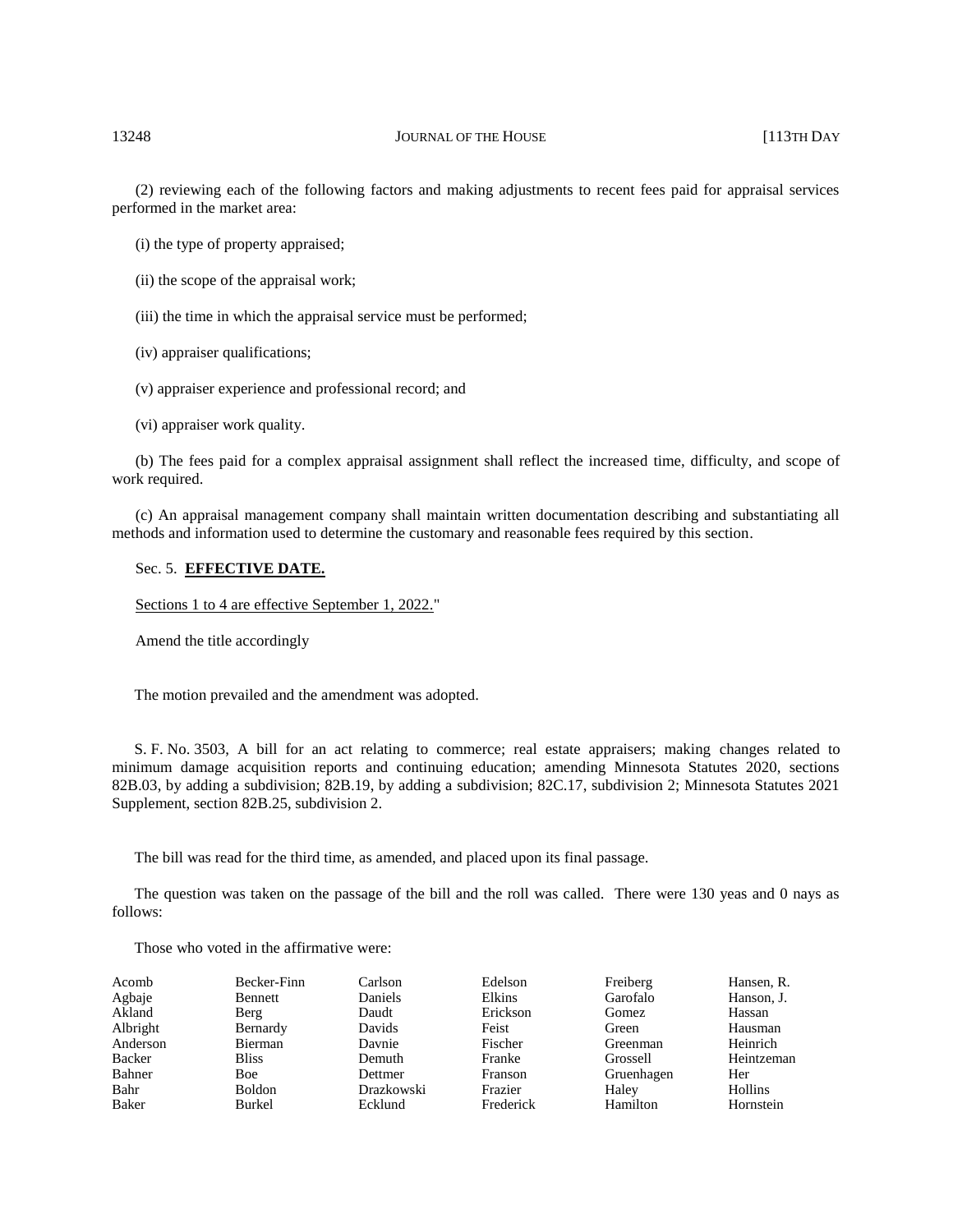# 113TH DAY] **FRIDAY, MAY 20, 2022** 13249

| Howard          | Lee       | Moran             | Olson, B.  | Rever          | Torkelson    |
|-----------------|-----------|-------------------|------------|----------------|--------------|
| Huot            | Liebling  | Morrison          | Olson, L.  | Richardson     | Urdahl       |
| Igo             | Lippert   | Mortensen         | O'Neill    | <b>Robbins</b> | Vang         |
| Johnson         | Lislegard | Mueller           | Pelowski   | Sandell        | Wazlawik     |
| Jordan          | Long      | Munson            | Petersburg | Sandstede      | West         |
| Jurgens         | Lucero    | Murphy            | Pfarr      | Schomacker     | Winkler      |
| Keeler          | Lueck     | Nash              | Pierson    | Schultz        | Wolgamott    |
| Kiel            | Mariani   | Nelson, M.        | Pinto      | <b>Scott</b>   | Xiong, J.    |
| Klevorn         | Marquart  | Nelson, N.        | Poston     | Stephenson     | Xiong, T.    |
| Koegel          | Masin     | Neu Brindley      | Pryor      | Sundin         | Youakim      |
| Kotyza-Witthuhn | McDonald  | <b>Noor</b>       | Ouam       | Swedzinski     | Spk. Hortman |
| Koznick         | Mekeland  | <b>Novotny</b>    | Raleigh    | Theis          |              |
| Kresha          | Moller    | <b>O'Driscoll</b> | Rasmusson  | Thompson       |              |

The bill was passed, as amended, and its title agreed to.

Winkler moved that the House recess subject to the call of the Chair. The motion prevailed.

### **RECESS**

### RECONVENED

The House reconvened and was called to order by Speaker pro tempore Wolgamott.

There being no objection, the order of business reverted to Messages from the Senate.

# **MESSAGES FROM THE SENATE**

The following messages were received from the Senate:

### Madam Speaker:

I hereby announce that the Senate has concurred in and adopted the report of the Conference Committee on:

H. F. No. 961, A bill for an act relating to labor; adding a supervisory law enforcement unit; appropriating money; amending Minnesota Statutes 2020, section 179A.10, subdivisions 2, 3.

The Senate has repassed said bill in accordance with the recommendation and report of the Conference Committee. Said House File is herewith returned to the House.

CAL R. LUDEMAN, Secretary of the Senate

Madam Speaker:

I hereby announce the passage by the Senate of the following House File, herewith returned:

H. F. No. 2354, A bill for an act relating to judgments; enacting the Uniform Registration of Canadian Money Judgments Act adopted and recommended for passage by the National Conference of Commissioners on Uniform State Laws; proposing coding for new law in Minnesota Statutes, chapter 548.

CAL R. LUDEMAN, Secretary of the Senate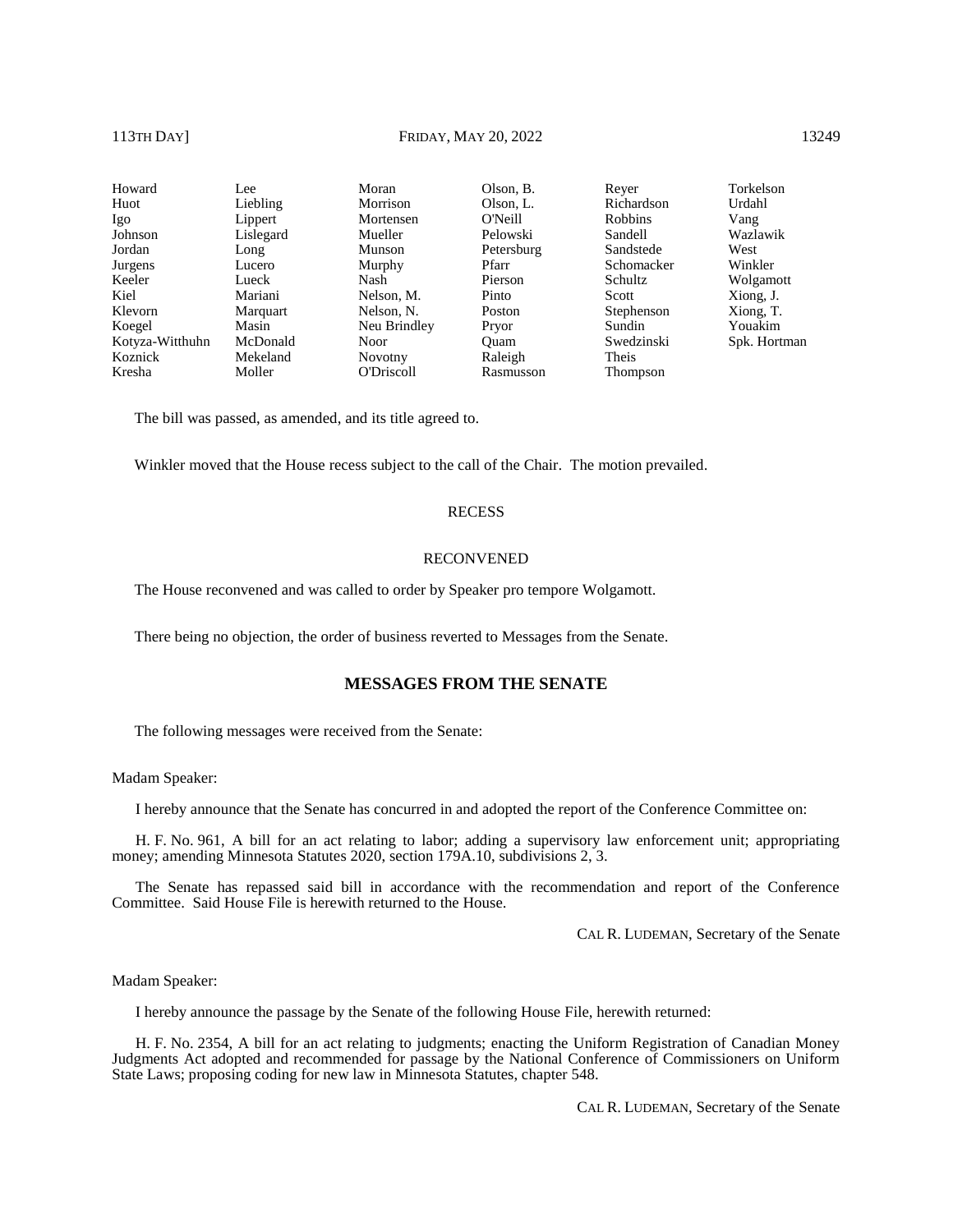### Madam Speaker:

I hereby announce the passage by the Senate of the following House File, herewith returned:

H. F. No. 2665, A bill for an act relating to courts; permitting certain emancipated minors to seek harassment restraining orders on their own behalf; amending Minnesota Statutes 2020, section 609.748, subdivision 2.

CAL R. LUDEMAN, Secretary of the Senate

### Madam Speaker:

I hereby announce the passage by the Senate of the following House File, herewith returned:

H. F. No. 3249, A bill for an act relating to state government; modifying various provisions governing or administered by the secretary of state; amending Minnesota Statutes 2020, sections 5B.02; 5B.05; 5B.10, subdivision 1; 13.045, subdivisions 1, 2, 3, 4a.

CAL R. LUDEMAN, Secretary of the Senate

### Madam Speaker:

I hereby announce that the Senate accedes to the request of the House for the appointment of a Conference Committee on the amendments adopted by the Senate to the following House File:

H. F. No. 3765, A bill for an act relating to natural resources; appropriating money from environment and natural resources trust fund; providing extensions.

The Senate has appointed as such committee:

Senators Westrom, Ingebrigtsen, and Hawj.

Said House File is herewith returned to the House.

CAL R. LUDEMAN, Secretary of the Senate

### Madam Speaker:

I hereby announce that the Senate has concurred in and adopted the report of the Conference Committee on:

S. F. No. 3008.

The Senate has repassed said bill in accordance with the recommendation and report of the Conference Committee. Said Senate File is herewith transmitted to the House.

CAL R. LUDEMAN, Secretary of the Senate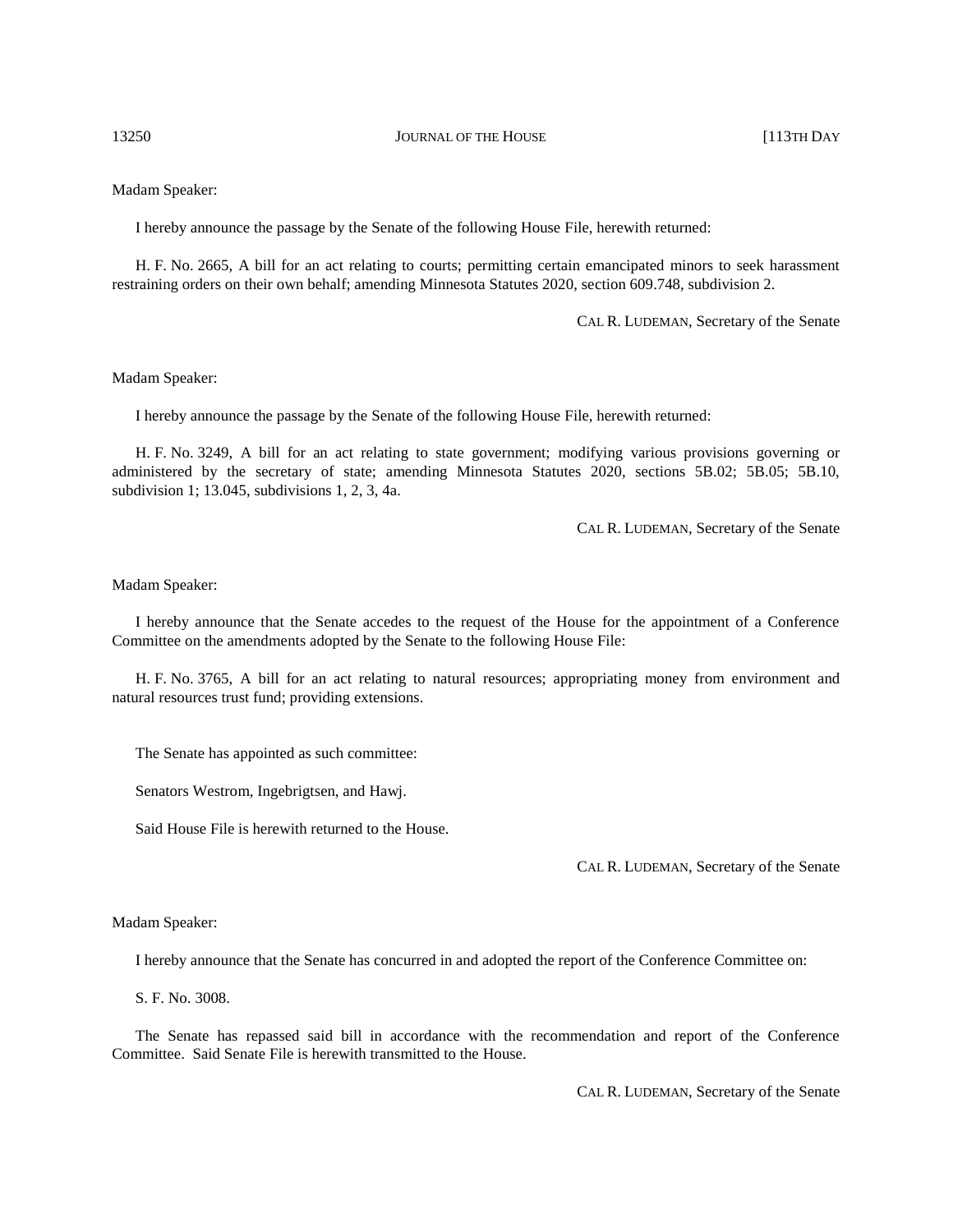# 113TH DAY] **FRIDAY, MAY 20, 2022** 13251

# CONFERENCE COMMITTEE REPORT ON S. F. No. 3008

A bill for an act relating to liquor; prohibiting exclusive contracts for distillers; amending Minnesota Statutes 2020, section 340A.307, subdivisions 1, 2, 4.

May 19, 2022

The Honorable David J. Osmek President of the Senate

The Honorable Melissa Hortman Speaker of the House of Representatives

We, the undersigned conferees for S. F. No. 3008 report that we have agreed upon the items in dispute and recommend as follows:

That the House recede from its amendments and that S. F. No. 3008 be further amended as follows:

Delete everything after the enacting clause and insert:

# "ARTICLE 1 LIQUOR REGULATION

Section 1. Minnesota Statutes 2020, section 340A.101, is amended by adding a subdivision to read:

Subd. 9a. **Distilled spirits manufacturer.** "Distilled spirits manufacturer" means a distillery operated within the state producing distilled spirits in a total quantity exceeding the proof gallons limit for a microdistillery in a calendar year.

**EFFECTIVE DATE.** This section is effective the day following final enactment.

Sec. 2. Minnesota Statutes 2020, section 340A.101, subdivision 16, is amended to read:

Subd. 16. **Malt liquor.** "Malt liquor" is any beer, ale, or other beverage made from malt by fermentation, or by the fermentation of malt substitutes, including rice, grain of any kind, glucose, sugar, molasses, or other malt substitute that has not undergone distillation, and containing that contains not less than one-half of one percent alcohol by volume. "Beer" means any beverage meeting the definition of malt liquor under this subdivision.

**EFFECTIVE DATE.** This section is effective the day following final enactment.

Sec. 3. Minnesota Statutes 2020, section 340A.22, is amended to read:

# **340A.22 MICRODISTILLERIES; DISTILLED SPIRIT MANUFACTURERS.**

Subdivision 1. **Activities.** (a) A microdistillery licensed under this chapter may provide on its premises samples of distilled spirits manufactured on its premises, in an amount not to exceed 15 milliliters per variety per person. No more than 45 milliliters may be sampled under this paragraph by any person on any day.

(b) A microdistillery or distilled spirits manufacturer can sell cocktails to the public, pursuant to subdivision 2.

(c) A microdistillery or distilled spirits manufacturer may not operate a cocktail room under subdivision 2 or conduct sales at off-sale under subdivision 4 unless at least 50 percent of the annual production of the licensee is processed and distilled on premises.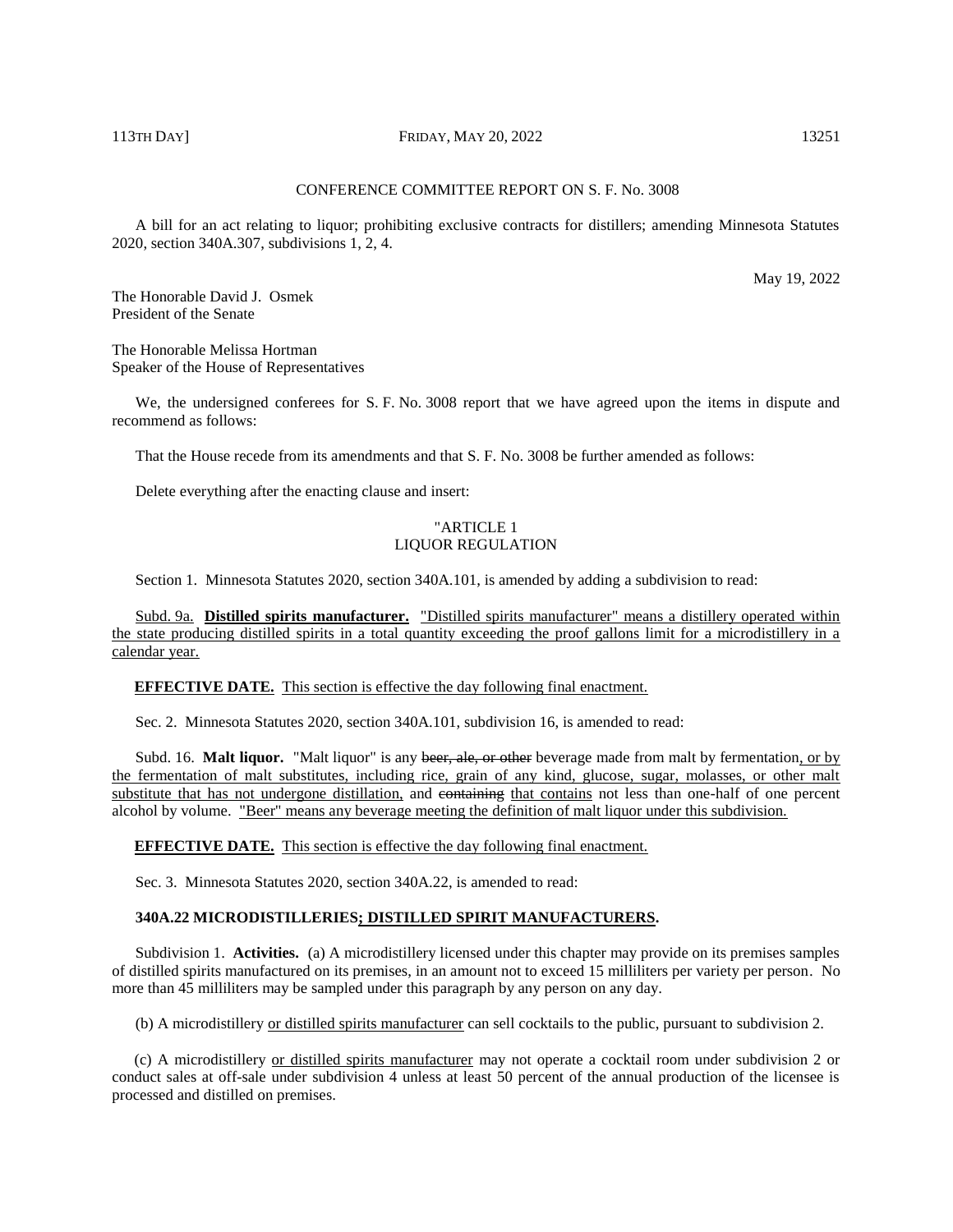(d) For purposes of calculating annual production under paragraph (c), distilled spirits that are bottled by the licensee under a contract bottling agreement with a third party are excluded from the licensee's annual production if the:

(1) third-party contractor is an independent entity that is not owned or controlled by the licensee;

(2) distilled spirits bottled under a third-party contract are not available for sale or marketed by the licensee or the third party at any location licensed under subdivision 2 or 4; and

(3) distilled spirits bottled under a third-party contract are available for distribution by wholesalers.

 $(d)$  (e) Distilled spirits produced or in production prior to July 1, 2017, are not counted as part of the calculations under paragraph (c).

Subd. 2. **Cocktail room license.** (a) A municipality, including a city with a municipal liquor store, may issue the holder of a microdistillery license or distilled spirits manufacturer license under this chapter a microdistillery or distilled spirits manufacturer cocktail room license. A microdistillery or distilled spirits manufacturer cocktail room license authorizes on-sale of distilled liquor produced by the distiller for consumption on the premises of or adjacent to one distillery location owned by the distiller. Notwithstanding section 340A.504, subdivision 3, a cocktail room may be open and may conduct on-sale business on Sundays if authorized by the municipality. Nothing in this subdivision precludes the holder of a microdistillery or distilled spirits manufacturer cocktail room license from also holding a license to operate a restaurant at the distillery. Section 340A.409 shall apply to a license issued under this subdivision. All provisions of this chapter that apply to a retail liquor license shall apply to a license issued under this subdivision unless the provision is explicitly inconsistent with this subdivision.

(b) A distiller may only have one cocktail room license under this subdivision<del>, and may not have an ownership</del> interest in a distillery licensed under section 340A.301, subdivision 6, clause (a).

(c) The municipality shall impose a licensing fee on a distiller holding a microdistillery or distilled spirits manufacturer cocktail room license under this subdivision, subject to limitations applicable to license fees under section 340A.408, subdivision 2, paragraph (a).

(d) A municipality shall, within ten days of the issuance of a license under this subdivision, inform the commissioner of the licensee's name and address and trade name, and the effective date and expiration date of the license. The municipality shall also inform the commissioner of a license transfer, cancellation, suspension, or revocation during the license period.

(e) No single entity may hold both a cocktail room and taproom license, and a cocktail room and taproom may not be colocated.

Subd. 3. **License; fee.** The commissioner shall establish a fee for licensing microdistilleries that adequately covers the cost of issuing the license and other inspection requirements. The fees shall be deposited in an account in the special revenue fund and are appropriated to the commissioner for the purposes of this subdivision. All other requirements of section 340A.301 apply to a license under this section.

Subd. 4. **Off-sale license.** (a) A microdistillery may be issued a license by the local licensing authority for off-sale of distilled spirits, with the approval of the commissioner. The license may allow the sale of one 375 milliliter bottle up to a total of 750 milliliters per customer per day of product manufactured on site, in any size container or combination of containers approved under paragraph (b), subject to the following requirements:

(1) off-sale hours of sale must conform to hours of sale for retail off-sale licensees in the licensing municipality; and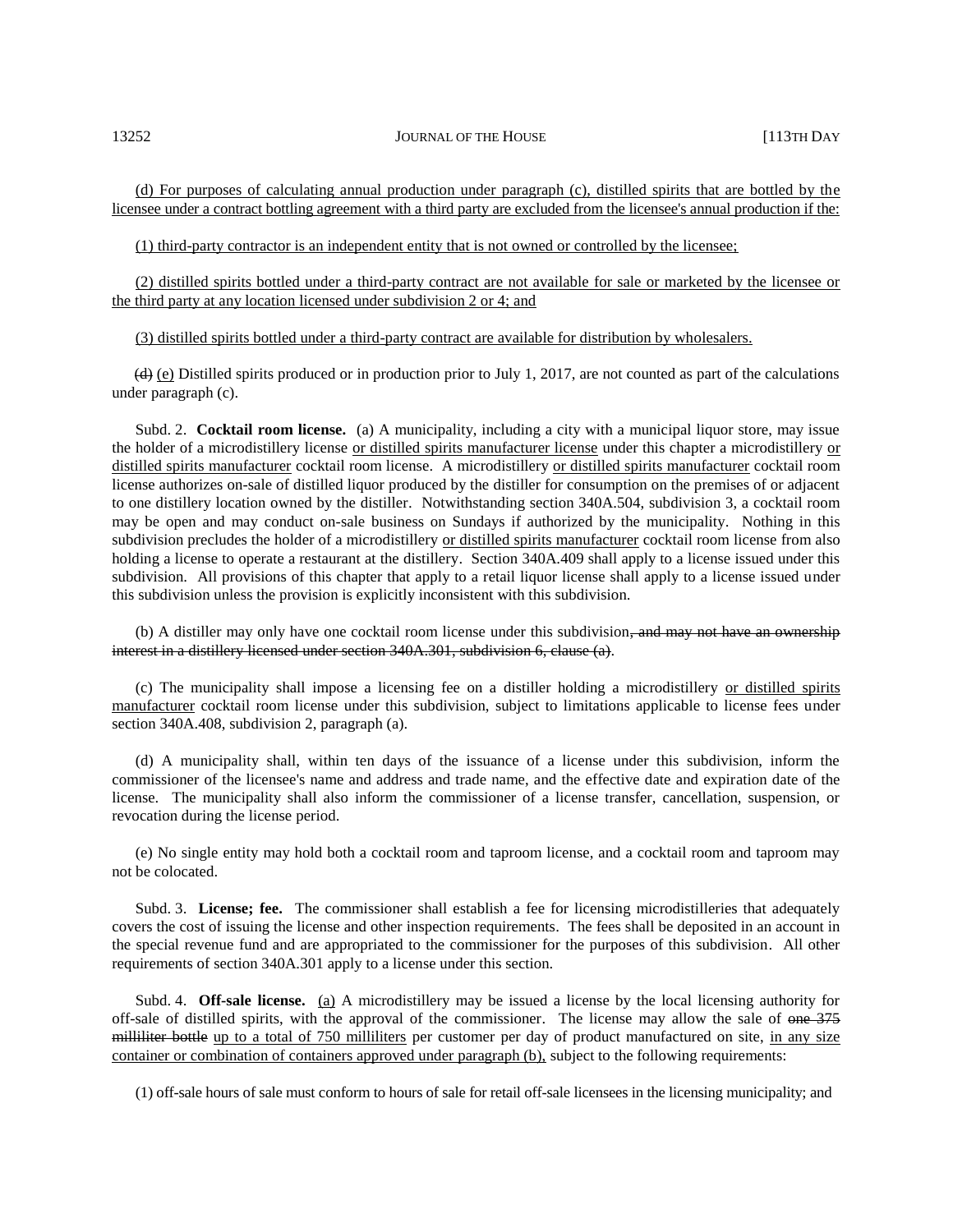(2) no brand may be sold at the microdistillery unless it is also available for distribution by wholesalers.

(b) The commissioner may approve any standard fill as approved by the Alcohol and Tobacco Tax and Trade Bureau.

(c) The commissioner may by rule establish reporting requirements for microdistilleries making off-sales of distilled spirits under this subdivision to ensure compliance with the 750 milliliter limit in paragraph (a).

### **EFFECTIVE DATE.** This section is effective the day following final enactment.

Sec. 4. Minnesota Statutes 2020, section 340A.28, subdivision 2, is amended to read:

Subd. 2. **Prohibition.** A municipality may not issue a license under this section to a brewer if the brewer seeking the license, or any person having an economic interest in the brewer seeking the license or exercising control over the brewer seeking the license, is a brewer that brews more than 20,000 150,000 barrels of its own brands of malt liquor annually or a winery that produces more than 250,000 gallons of wine annually.

**EFFECTIVE DATE.** This section is effective the day following final enactment.

# Sec. 5. **[340A.29] OFF-SALE PACKAGING REQUIREMENTS FOR CERTAIN SMALL BREWERS.**

Subdivision 1. **Certain off-sale authorized.** Notwithstanding any law to the contrary, and in addition to the off-sale of malt liquor allowed under section 340A.28, a brewer licensed under section 340A.301, subdivision 6, clause (c), (i), or (j), that produces 7,500 barrels or less of malt liquor annually may be issued a license by a municipality for off-sale at its licensed premises of up to 128 ounces per customer per day of malt liquor that has been produced and packaged by the brewer, as provided in subdivision 2. The license must be approved by the commissioner. The amount of malt liquor sold at off-sale under this section must be included in calculating the annual barrel limit imposed in section 340A.28, subdivision 1.

Subd. 2. **Packaging.** Malt liquor authorized for off-sale pursuant to subdivision 1 must be packaged in a container or combination of containers that is in compliance with the provisions of Minnesota Rules, parts 7515.1080 to 7515.1120.

Subd. 3. **Off-sale not exclusive to brewery premises.** Any brand sold under this section must be made available for sale to a malt liquor wholesaler, other than a wholesaler owned in whole or in part by a brewer as allowed in section 340A.301, subdivision 9.

Subd. 4. **Exception; production in 2021.** Notwithstanding the 7,500 barrel limit in subdivision 1, a brewer licensed under section 340A.301, subdivision 6, clause (c), (i), or (j), that produced more than 5,500 barrels but not more than 13,500 barrels of malt liquor in calendar year 2021, as demonstrated by records from the Department of Revenue, may be issued a license under this section, provided that a brewer is only allowed to make the sales authorized in this section until the brewer's production exceeds its 2021 production amount by 2,000 barrels.

Subd. 5. **Reporting.** The commissioner may by rule establish reporting requirements for brewers making off-sales of malt liquor under this section to ensure compliance with the 128 ounce limit in subdivision 1.

Subd. 6. **Other laws.** All other requirements of chapter 340A, not inconsistent with this section apply.

**EFFECTIVE DATE.** This section is effective the day following final enactment.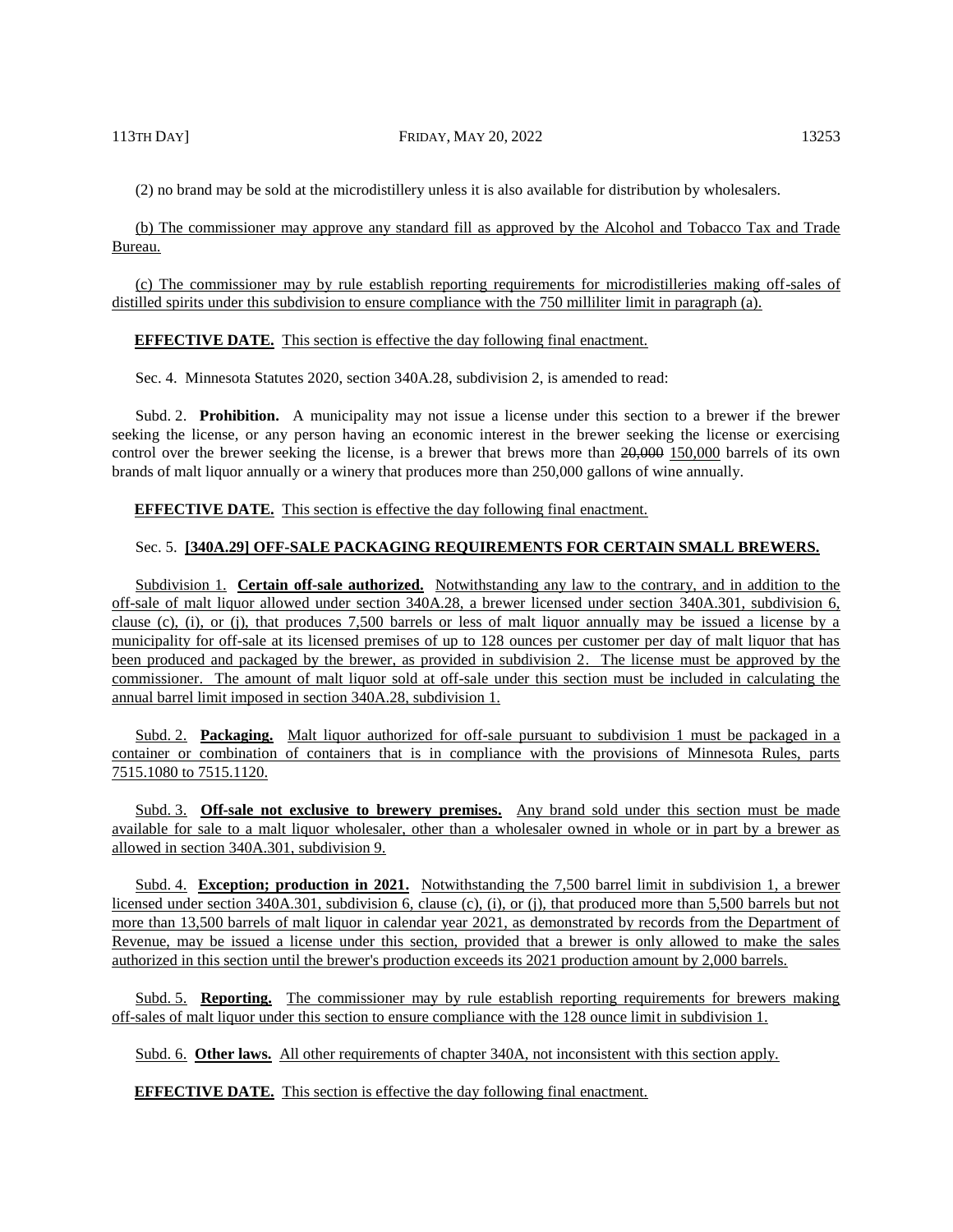Sec. 6. Minnesota Statutes 2020, section 340A.301, subdivision 8, is amended to read:

Subd. 8. **Interest in other business.** (a) Except as provided in this subdivision, a holder of a license as a manufacturer, brewer, importer, or wholesaler may not have any ownership, in whole or in part, in a business holding a retail intoxicating liquor or 3.2 percent malt liquor license. The commissioner may not issue a license under this section to a manufacturer, brewer, importer, or wholesaler if a retailer of intoxicating liquor has a direct or indirect interest in the manufacturer, brewer, importer, or wholesaler. A manufacturer or wholesaler of intoxicating liquor may use or have property rented for retail intoxicating liquor sales only if the manufacturer or wholesaler has owned the property continuously since November 1, 1933. A retailer of intoxicating liquor may not use or have property rented for the manufacture or wholesaling of intoxicating liquor.

(b) Except as provided in subdivision 9, no brewer as defined in subdivision 9 or importer may have any interest, in whole or in part, directly or indirectly, in the license, business, assets, or corporate stock of a licensed malt liquor wholesaler.

(c) A winery holding a license under subdivision 6, paragraph (b) that produces and sells, including sales from the winery's premises, no more than 2,500 barrels or its metric equivalent of cider made from apples in a calendar year may own or have an interest in a wholesaler that sells only the winery's apple-based cider products. The winery eligible to own or have an interest in a wholesaler under this subdivision must provide the commissioner with an affidavit stating that no existing wholesaler is available to represent and distribute the winery's apple-based cider to retail license holders, and detailing the actions taken by the winery in pursuing a distribution contract for the cider product.

**EFFECTIVE DATE.** This section is effective the day following final enactment.

Sec. 7. Minnesota Statutes 2020, section 340A.307, subdivision 1, is amended to read:

Subdivision 1. **Nondiscriminatory sales.** All licensed importers and manufacturers must offer for sale on an equal basis to all licensed wholesalers and manufacturers all intoxicating liquor brought into or produced in the state of Minnesota.

### **EFFECTIVE DATE.** This section is effective the day following final enactment.

Sec. 8. Minnesota Statutes 2020, section 340A.307, subdivision 2, is amended to read:

Subd. 2. **Prohibited practices.** Without limiting subdivision 1, the following are failures to offer intoxicating liquor for sale on an equal basis and are unlawful:

(1) A refusal to sell to a wholesaler or manufacturer intoxicating liquor offered for sale to any other wholesaler or manufacturer, except when a wholesaler or manufacturer is in arrears on payments for past purchases from the importer or manufacturer who refuses to sell.

(2) A sale of intoxicating liquor to a wholesaler or manufacturer at a price different from that offered to another wholesaler or manufacturer, exclusive of shipping costs, except that quantity discounts based on actual cost savings may be uniformly offered to all wholesalers and manufacturers.

(3) A sale of intoxicating liquor to a wholesaler or manufacturer on terms of purchase different from those offered another wholesaler or manufacturer, except that when the importer or manufacturer reasonably believes that a wholesaler or manufacturer will be unable to comply with the existing terms of credit, other terms may be employed, including denial of credit.

(4) Discrimination among wholesalers and manufacturers in satisfying their respective demands for intoxicating liquor.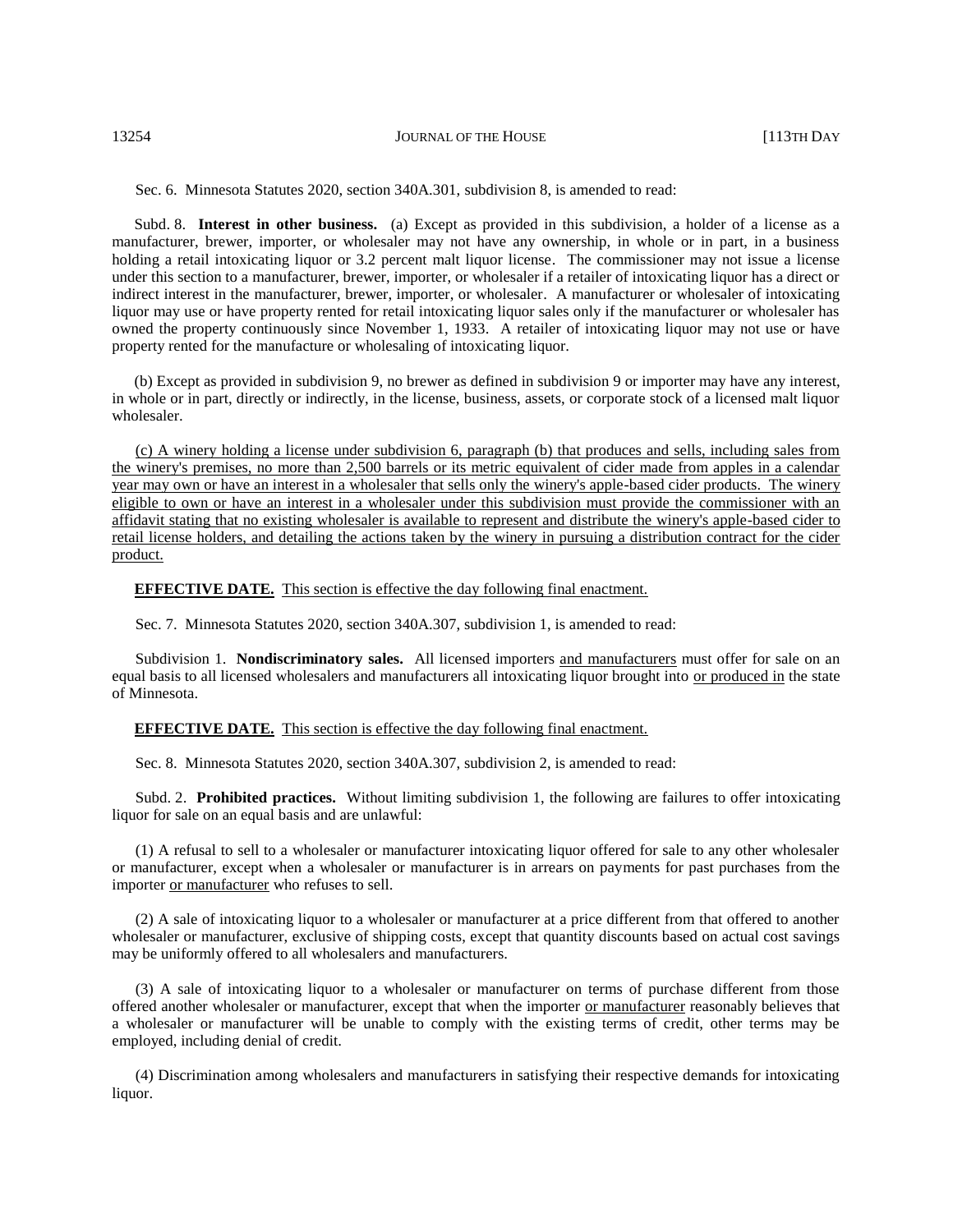### 113TH DAY] **FRIDAY, MAY 20, 2022** 13255

(5) A sale conditioned on an agreement which restricts the wholesaler or manufacturer with respect to customers, area for distribution, or resale price, or which otherwise restrains the wholesaler or manufacturer from competing in trade and commerce.

(6) For purposes of this subdivision and subdivision 1 only, the term "intoxicating liquor" does not include "pop wines" as they are defined by rule of the commissioner.

**EFFECTIVE DATE.** This section is effective the day following final enactment.

Sec. 9. Minnesota Statutes 2020, section 340A.307, subdivision 4, is amended to read:

Subd. 4. **Exceptions.** Nothing in this section applies to:—wine or malt liquor of any alcohol content.

(1) wine or malt liquor of any alcohol content;

(2) intoxicating liquor which is:

(i) further distilled, refined, rectified, or blended within the state; and

(ii) bottled within the state and labeled with the importer's own labels after importation into the state; or

(3) any brand of intoxicating liquor which is offered for sale only in this state. No such brand shall vary from an existing or new brand sold in another state in any manner as to brand name, age, or proof of the product.

**EFFECTIVE DATE.** This section is effective the day following final enactment.

Sec. 10. Minnesota Statutes 2020, section 340A.404, subdivision 1, is amended to read:

Subdivision 1. **Cities.** (a) A city may issue an on-sale intoxicating liquor license to the following establishments located within its jurisdiction:

(1) hotels;

(2) restaurants;

(3) bowling centers;

(4) clubs or congressionally chartered veterans organizations with the approval of the commissioner, provided that the organization has been in existence for at least three years and liquor sales will only be to members and bona fide guests, except that a club may permit the general public to participate in a wine tasting conducted at the club under section 340A.419;

(5) sports facilities, restaurants, clubs, or bars located on land owned or leased by the Minnesota Sports Facilities Authority;

(6) sports facilities located on land owned by the Metropolitan Sports Commission; and

(7) exclusive liquor stores.; and

(8) resorts as defined in section 157.15, subdivision 11.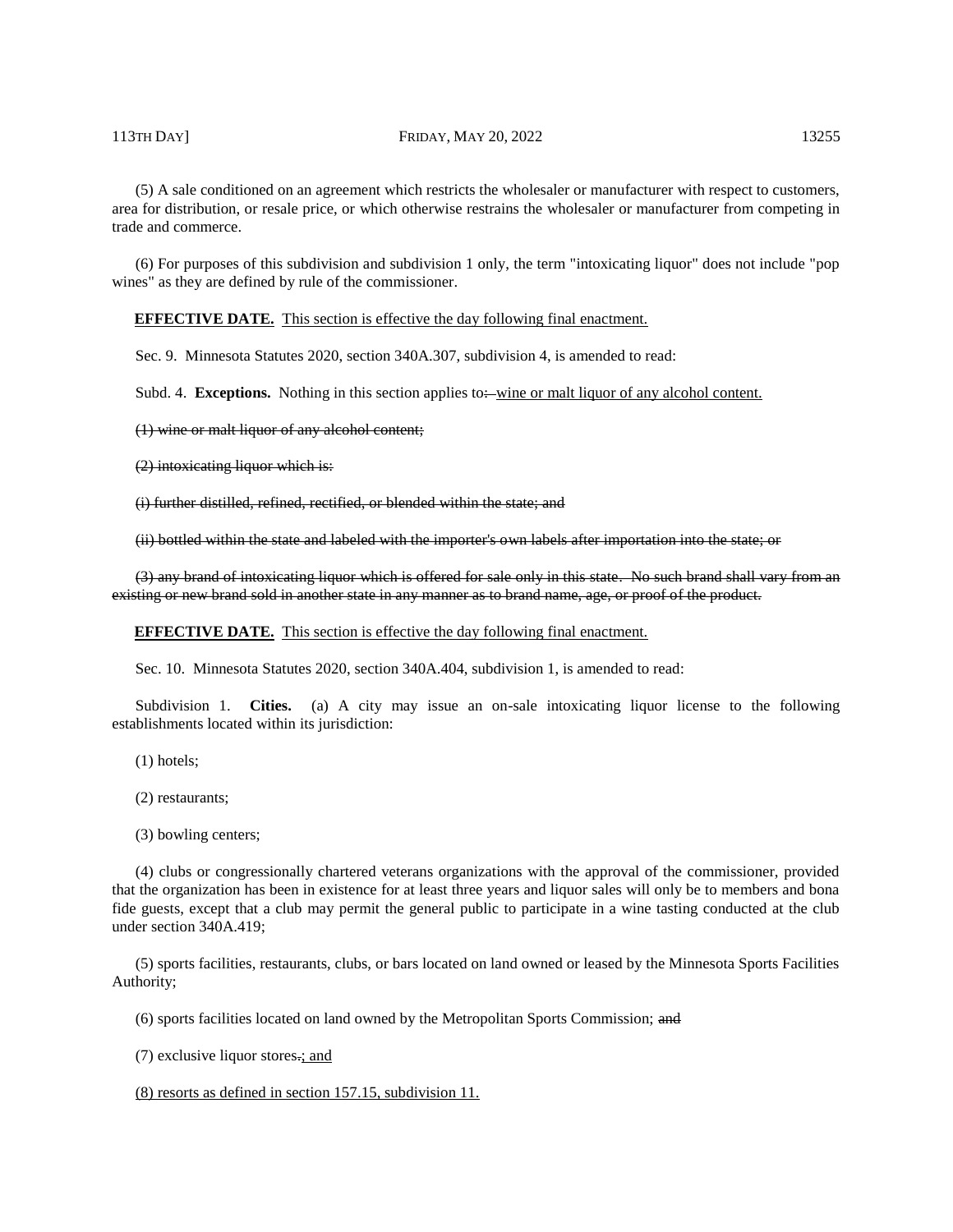(b) A city may issue an on-sale intoxicating liquor license, an on-sale wine license, or an on-sale malt liquor license to a theater within the city, notwithstanding any law, local ordinance, or charter provision. A license issued under this paragraph authorizes sales on all days of the week to persons attending events at the theater.

(c) A city may issue an on-sale intoxicating liquor license, an on-sale wine license, or an on-sale malt liquor license to a convention center within the city, notwithstanding any law, local ordinance, or charter provision. A license issued under this paragraph authorizes sales on all days of the week to persons attending events at the convention center. This paragraph does not apply to convention centers located in the seven-county metropolitan area.

(d) A city municipality may issue an on-sale wine license and an on-sale malt liquor license to a person who is the owner of a summer collegiate league baseball team or baseball team competing in a league established by the Minnesota Baseball Association, or to a person holding a concessions or management contract with the owner, for beverage sales at a ballpark or stadium located within the eity municipality for the purposes of summer collegiate league baseball games, town ball games, and any other events at the ballpark or stadium, notwithstanding any law, local ordinance, or charter provision. A license issued under this paragraph authorizes sales on all days of the week to persons attending baseball games and any other events at the ballpark or stadium.

**EFFECTIVE DATE.** This section is effective the day following final enactment.

Sec. 11. Minnesota Statutes 2020, section 340A.404, subdivision 1a, is amended to read:

Subd. 1a. **Cities Municipalities; auto racing facilities.** A eity municipality may issue an on-sale intoxicating liquor license to an auto racing facility located in the eity municipality. The license may authorize sales both to persons attending any and all events at the facility, and sales in a restaurant, bar, or banquet facility located on the premises of the auto racing facility. The license authorizes sales on all days of the week. The license may be issued for a space that is not compact and contiguous, provided that the licensed premises may include only the space within a defined area as described in the application for the license.

**EFFECTIVE DATE.** This section is effective the day following final enactment.

Sec. 12. Minnesota Statutes 2020, section 340A.404, subdivision 6, is amended to read:

Subd. 6. **Counties.** (a) A county board may issue an annual on-sale intoxicating liquor license within the area of the county that is unorganized or unincorporated to a bowling center, restaurant, club, or hotel, or resort as defined in section 157.15, subdivision 11, with the approval of the commissioner.

(b) A county board may also with the approval of the commissioner issue up to ten seasonal on-sale licenses to restaurants and clubs for the sale of intoxicating liquor within the area of the county that is unorganized or unincorporated. Notwithstanding section 340A.412, subdivision 8, a seasonal license is valid for a period specified by the board, not to exceed nine months. Not more than one license may be issued for any one premises during any consecutive 12-month period.

**EFFECTIVE DATE.** This section is effective the day following final enactment.

Sec. 13. Minnesota Statutes 2020, section 340A.404, subdivision 10, is amended to read:

Subd. 10. **Temporary on-sale licenses.** (a) The governing body of a municipality may issue to (1) a club or charitable, religious, or other nonprofit organization in existence for at least three years, (2) a political committee registered under section 10A.14, or (3) a state university, a temporary license for the on-sale of intoxicating liquor in connection with a social event within the municipality sponsored by the licensee. The license may authorize the on-sale of intoxicating liquor for not more than four consecutive days, except as provided for county fairs in section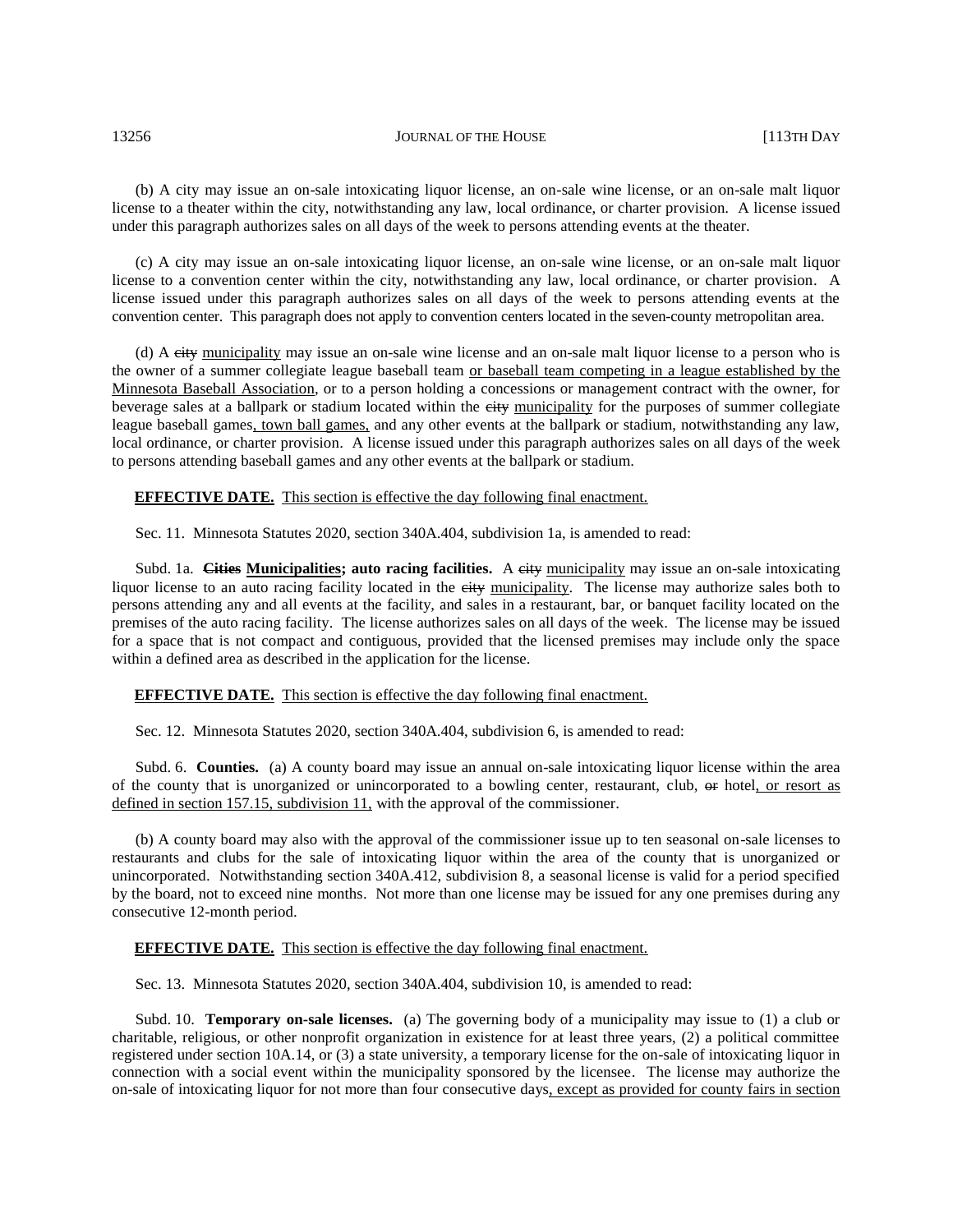340A.410, subdivision 10, and may authorize on-sales on premises other than premises the licensee owns or permanently occupies. The license may provide that the licensee may contract for intoxicating liquor catering services with the holder of a full-year on-sale intoxicating liquor license issued by any municipality. The licenses are subject to the terms, including a license fee, imposed by the issuing municipality. Licenses issued under this subdivision are subject to all laws and ordinances governing the sale of intoxicating liquor except sections 340A.409 and 340A.504, subdivision 3, paragraph (d), and those laws and ordinances which by their nature are not applicable. Licenses under this subdivision are not valid unless first approved by the commissioner of public safety.

(b) A county under this section may issue a temporary license only to a premises located in the unincorporated or unorganized territory of the county.

(c) The governing body of a municipality may issue to a brewer who manufactures fewer than 3,500 barrels of malt liquor in a year or a microdistillery a temporary license for the on-sale of intoxicating liquor in connection with a social event within the municipality sponsored by the brewer or microdistillery. The terms and conditions specified for temporary licenses under paragraph (a) shall apply to a license issued under this paragraph, except that the requirements of section 340A.409, subdivisions 1 to 3a, shall apply to the license.

**EFFECTIVE DATE.** This section is effective the day following final enactment.

Sec. 14. Minnesota Statutes 2020, section 340A.410, subdivision 10, is amended to read:

Subd. 10. **Temporary licenses; restrictions.** (a) A municipality may not issue more than three four-day, four three-day, six two-day, or 12 one-day temporary licenses, in any combination not to exceed 12 days per year, under section 340A.404, subdivision 10, for the sale of alcoholic beverages to any one organization or registered political committee, or for any one location, within a 12-month period.

(b) A municipality may not issue more than one temporary license under section 340A.404, subdivision 10, for the sale of alcoholic beverages to any one organization or registered political committee, or for any one location, within any 30-day period unless the licenses are issued in connection with an event officially designated a community festival by the municipality.

This restriction does not apply to a municipality with a population of 5,000 or fewer people.

 $\leftrightarrow$  (b) A municipality that issues separate temporary wine and liquor licenses may separately apply the limitations contained in paragraphs paragraph (a)  $\theta$  and (b) to the issuance of such licenses to any one organization or registered political committee, or for any one location.

(c) In addition to the temporary licenses authorized in paragraph (a), a municipality may issue one seven-day temporary license per year to a county agricultural society established under section 38.01, for alcoholic beverage sales at a county fair.

**EFFECTIVE DATE.** This section is effective the day following final enactment.

Sec. 15. Minnesota Statutes 2020, section 340A.412, subdivision 14, is amended to read:

Subd. 14. **Exclusive liquor stores.** (a) Except as otherwise provided in this subdivision, an exclusive liquor store may sell only the following items:

- (1) alcoholic beverages;
- (2) tobacco products;

(3) ice;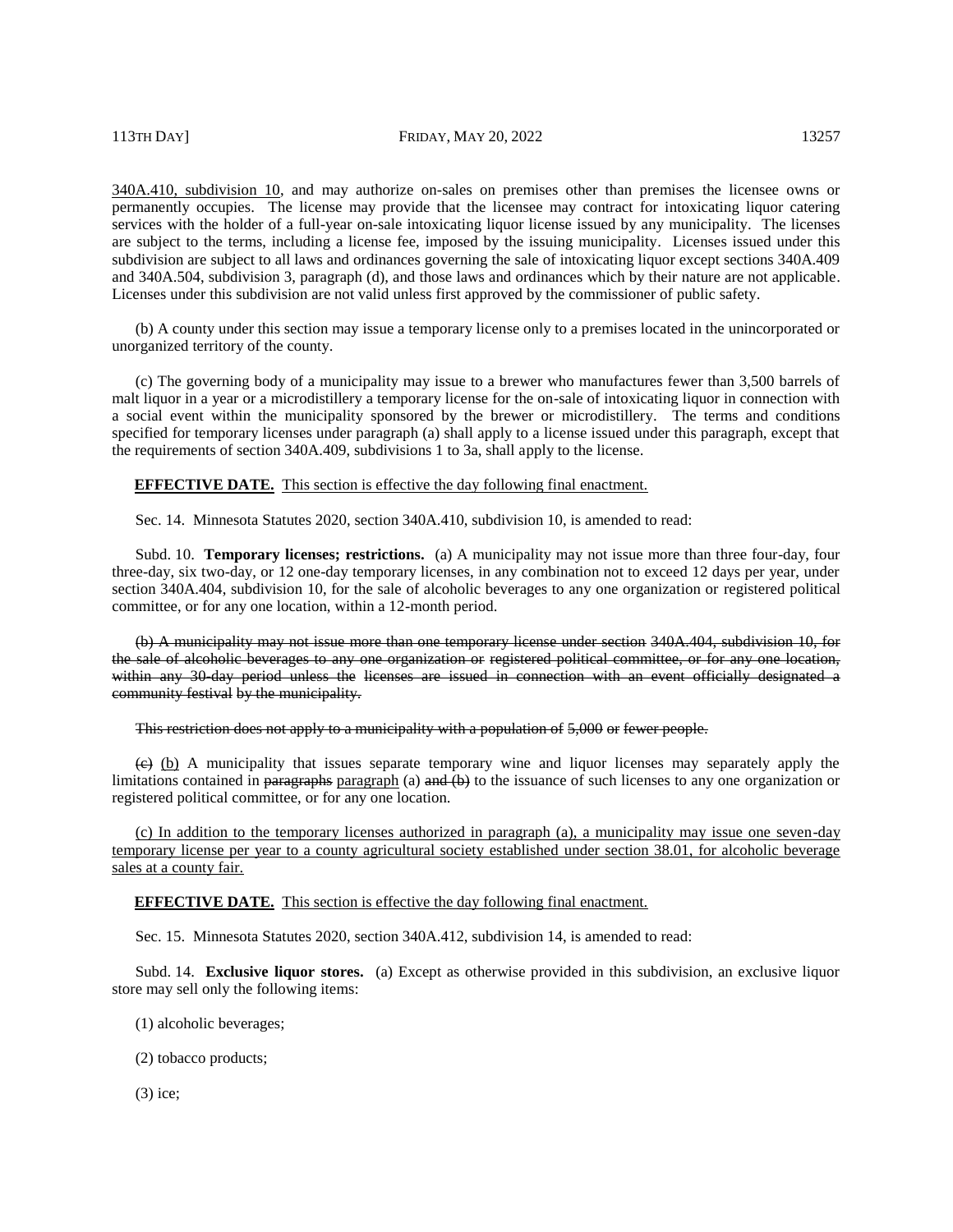(4) beverages, either liquid or powder, specifically designated for mixing with intoxicating liquor;

(5) soft drinks;

(6) liqueur-filled candies;

(7) food products that contain more than one-half of one percent alcohol by volume;

(8) cork extraction devices;

(9) books and videos on the use of alcoholic beverages;

(10) magazines and other publications published primarily for information and education on alcoholic beverages;

(11) multiple-use bags designed to carry purchased items;

(12) devices designed to ensure safe storage and monitoring of alcohol in the home, to prevent access by underage drinkers;

(13) home brewing equipment; and

(14) clothing marked with the specific name, brand, or identifying logo of the exclusive liquor store, and bearing no other name, brand, or identifying logo.;

(15) citrus fruit; and

(16) glassware.

(b) An exclusive liquor store that has an on-sale, or combination on-sale and off-sale license may sell food for on-premise consumption when authorized by the municipality issuing the license.

(c) An exclusive liquor store may offer live or recorded entertainment.

**EFFECTIVE DATE.** This section is effective the day following final enactment.

### Sec. 16. **EXTENDED HOURS FOR ON-SALE; WORLD CUP.**

(a) Notwithstanding the restrictions on the days and hours for on-sale of intoxicating liquor or 3.2 percent malt liquor in this section, during a FIFA Women's World Cup competition or FIFA World Cup competition, a licensing jurisdiction may, at its discretion, issue special permits for service of alcohol through extended hours. The permit only authorizes the sale of alcoholic beverages 30 minutes before, during, and 30 minutes after a scheduled broadcast of a live World Cup match. The sales authorized under this subdivision are not allowed during broadcasts of previously played matches. Only holders of an existing on-sale intoxicating liquor license or a 3.2 percent malt liquor license are eligible for the extended hours. Local licensing jurisdictions issuing special permits to operate with extended hours under this subdivision may charge a fee up to but not to exceed \$250 for a permit. In the process of issuing a permit under this section, the licensing jurisdiction may limit approval to specified geographic, zoning, or license classifications within its jurisdiction.

(b) This section expires September 1, 2023.

**EFFECTIVE DATE.** This section is effective the day following final enactment.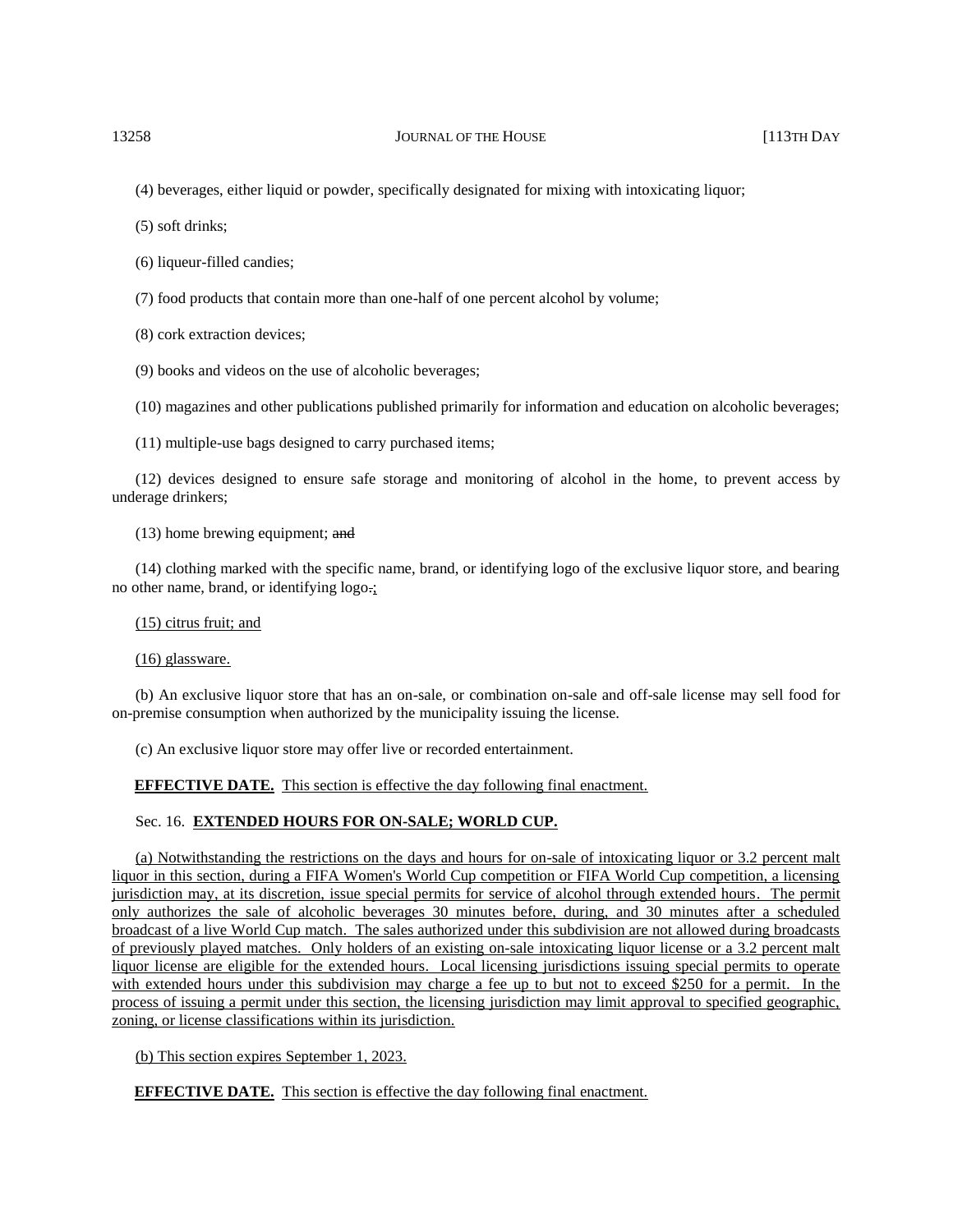# Sec. 17. **APPROPRIATION.**

\$250,000 in fiscal year 2023 is appropriated from the general fund to the commissioner of public safety for the purpose of hiring two additional full-time employees in the Division of Alcohol and Gambling Enforcement.

# ARTICLE 2 SPECIAL LOCAL LIQUOR LAWS

# Section 1. **CITY OF WILLMAR; ON-SALE LICENSE.**

Notwithstanding any law or ordinance to the contrary, in addition to the number of licenses authorized, the city of Willmar may issue an on-sale wine license and an on-sale malt liquor license to a person who is the owner of a junior league hockey team or to a person holding a concessions or management contract with the city or the team owner for beverage sales at the Willmar Civic Center. The licenses must authorize the dispensing of wine or malt liquor only to persons attending events at the civic center for consumption on the premises. A license issued under this section authorizes sales on all days of the week to persons attending junior hockey league games or other events at the civic center.

**EFFECTIVE DATE.** This section is effective upon approval by the Willmar City Council and compliance with Minnesota Statutes, section 645.021.

# Sec. 2. **CITY OF SAUK RAPIDS; ON-SALE LICENSE.**

(a) Notwithstanding any law or ordinance to the contrary, in addition to the number of licenses authorized, the city of Sauk Rapids may issue an on-sale intoxicating liquor license to an entity holding a management or concessions contract with the city for operation within Bob Cross Regional Park. The license must authorize the service of intoxicating liquor only to persons attending events scheduled or organized by the entity, for consumption within Bob Cross Regional Park.

(b) Notwithstanding any law or ordinance to the contrary, in addition to the number of licenses authorized, the city of Sauk Rapids may issue an on-sale intoxicating liquor license to an entity holding a concessions or management contract with the city for operation of a regional event center located within Lions Park or Southside Park. The license must authorize the service of intoxicating liquor only to persons attending events scheduled or organized by the entity, for consumption within Lions Park or Southside Park.

(c) A license issued under this section authorizes sales on all days of the week. All other provisions of Minnesota Statutes, chapter 340A, not inconsistent with this section apply.

**EFFECTIVE DATE.** This section is effective upon approval by the Sauk Rapids City Council and compliance with Minnesota Statutes, section 645.021.

### Sec. 3. **CITY OF ST. PAUL; LICENSE AUTHORIZED.**

Notwithstanding Minnesota Statutes, section 340A.412, subdivision 4, the city of St. Paul may issue a temporary on-sale malt liquor license to the Thai Cultural Council of Minnesota. The license may authorize the sale of malt liquor on the grounds of the State Capitol for both days of the Minnesota Songkran Festival. All provisions of Minnesota Statutes, section 340A.404, subdivision 10, not inconsistent with this section, apply to the license authorized by this section.

**EFFECTIVE DATE.** This section is effective upon approval by the St. Paul City Council and compliance with Minnesota Statutes, section 645.021.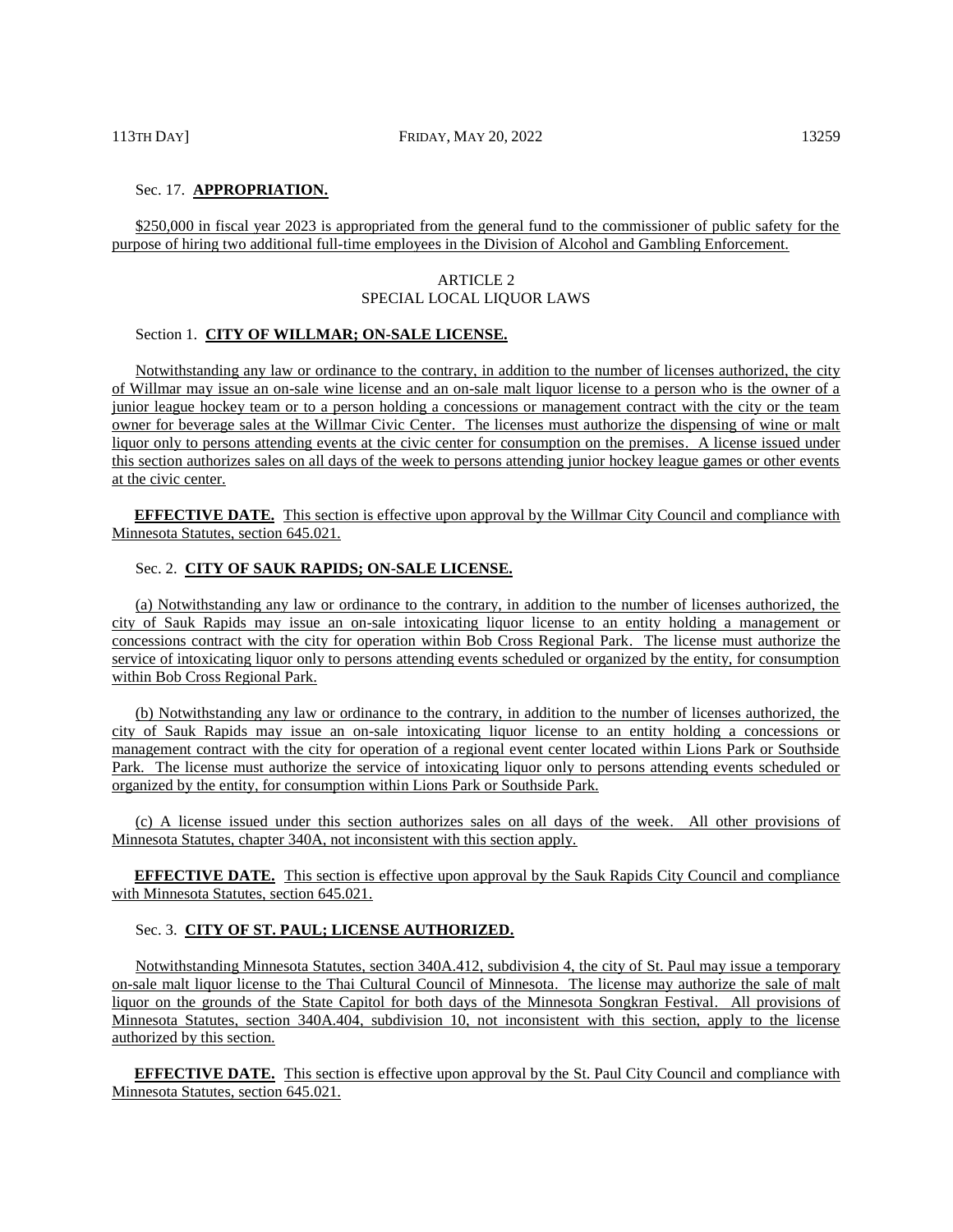# Sec. 4. **CITY OF ST. CLOUD; ON-SALE LICENSE.**

Notwithstanding any law or ordinance to the contrary, the city of St. Cloud may issue an on-sale wine license and an on-sale malt liquor license to a city recreation facility known as Whitney Recreation, located at 1529 Northway Drive, that is owned by the city. The license must authorize the dispensing of wine or malt liquor only to persons attending events anywhere on the property described as Whitney Park. The license may be issued to the city of St. Cloud or to any persons under contract or agreement with the city with respect to the operation of the facilities. The license authorizes sales on all days of the week. All other provisions of Minnesota Statutes, chapter 340A, not inconsistent with this section shall apply.

**EFFECTIVE DATE.** This section is effective upon approval by the St. Cloud City Council and compliance with Minnesota Statutes, section 645.021.

# Sec. 5. **CITY OF ANOKA; SPECIAL LICENSE.**

Subdivision 1. **Social district; consumption allowed.** The city of Anoka may issue a social district license to any holder of an on-sale license whose on-sale premises is contiguous with the premises of the social district designated in subdivision 2. The license authorizes consumption, but not sales or service, of alcoholic beverages sold by the on-sale licensee within the social district.

Subd. 2. **Designation of social district.** (a) Prior to issuing the license in subdivision 1, the city of Anoka must designate and describe the premises of the social district. The district may not include any area under the ownership or control of a person that objects to the extension of the social district to that area.

(b) The designation must include the specific premises where consumption of alcoholic beverages is allowed and also include the proposed hours and days in which consumption of alcoholic beverages is allowed in the social district. The city of Anoka must adopt the designation by ordinance prior to issuing the license in subdivision 1.

Subd. 3. **Boundaries clearly defined.** The social district must be clearly defined with signs posted in a conspicuous location indicating the area included in the social district and the days and hours during which alcoholic beverages may be consumed in the district. In addition, signs must include:

(1) the local law enforcement agency with jurisdiction over the area comprising the social district; and

(2) a clear statement that an alcoholic beverage purchased for consumption in the social district shall:

(i) only be consumed in the social district; and

(ii) be disposed of before the person in possession of the alcoholic beverage exits the social district unless the person is reentering the licensed premises where the alcoholic beverage was purchased.

Subd. 4. **Management and maintenance.** The city of Anoka must establish management and maintenance plans for the social district and post these plans, along with a rendering of the boundaries of the social district and days and hours during which alcoholic beverages may be consumed in the district, on the website for the city of Anoka. The social district must be maintained in a manner that protects the health and safety of the general public.

Subd. 5. **Requirements for on-sale licensees.** An on-sale licensee holding a social district license may only sell and serve alcoholic beverages on the premises specified in the licensee's on-sale license. The licensee must not allow a person to enter or reenter its on-sale licensed premises with an alcoholic beverage not sold by the on-sale licensee. Sales for consumption in the social district must meet the following container requirements:

(1) the container clearly identifies the on-sale licensee from which the alcoholic beverage was purchased;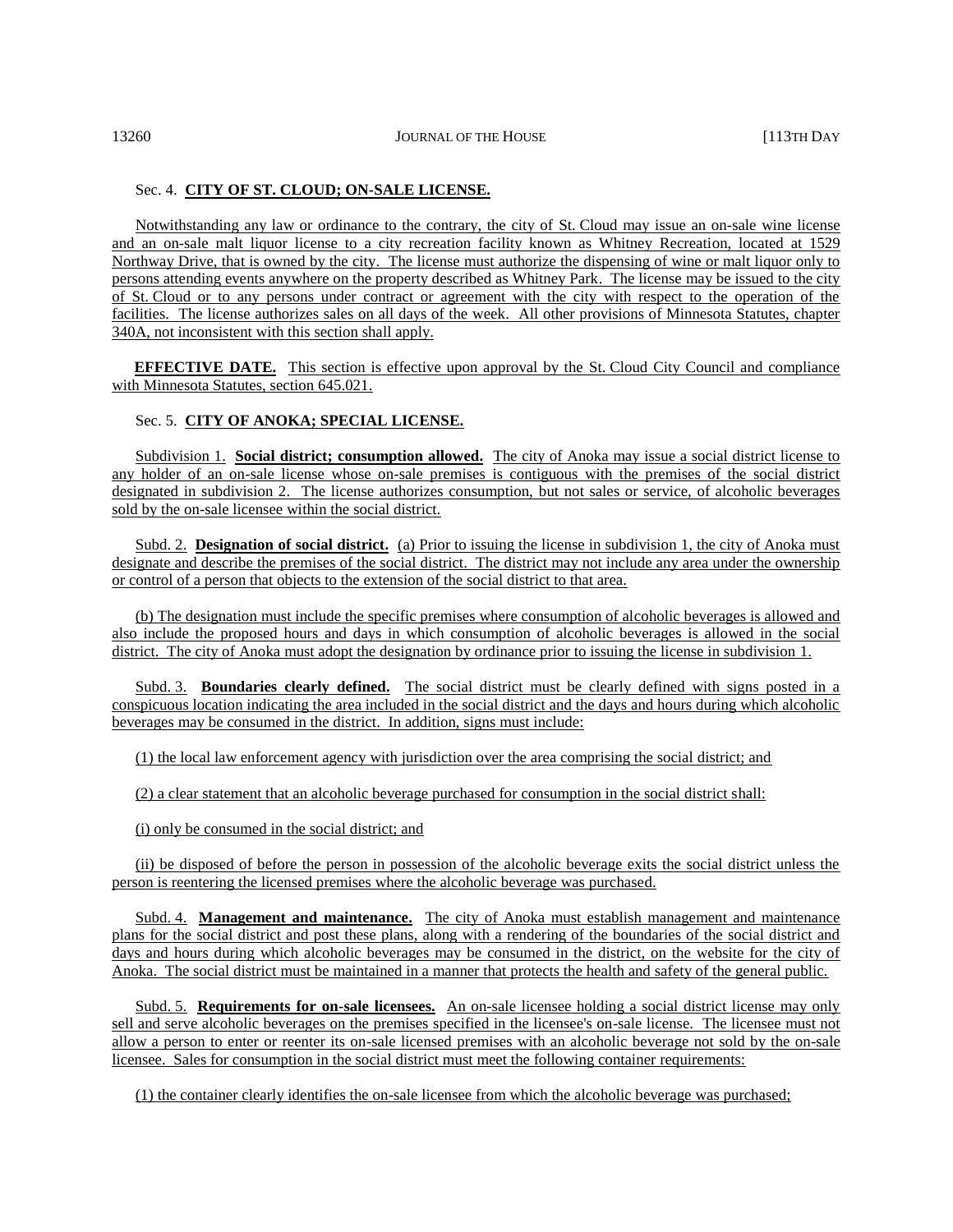(2) the container clearly displays a logo or some other mark that is unique to the social district in which it will be consumed;

(3) the container is not comprised of glass;

(4) the container displays, in no less than 12-point font, the statement, "Drink Responsibly - Be 21."; and

(5) the container shall not hold more than 16 fluid ounces.

Subd. 6. **Additional social district requirements.** The possession and consumption of an alcoholic beverage in a social district is subject to all of the following requirements:

(1) only alcoholic beverages purchased from an on sale-licensee holding a social district license located in or contiguous to the social district may be possessed and consumed in the district;

(2) alcoholic beverages shall only be in containers meeting the requirements set forth in subdivision 5;

(3) alcoholic beverages shall only be possessed and consumed during the days and hours set by the city of Anoka as specified in subdivision 2; and

(4) a person shall dispose of any alcoholic beverage in the person's possession prior to exiting the social district unless the person is reentering the on-sale licensed premises where the alcoholic beverage was purchased.

Subd. 7. **Report required.** Within 24 months from the first issuance of a social district license, the city of Anoka must provide a report to the chairs and ranking minority members of the legislative committees with jurisdiction over liquor regulation. The report must include a discussion of the following subjects:

(1) the process used by the city in designating the social district;

(2) the community response to the social district, with a concentration on residents living and businesses operating within a one-mile radius of the district;

(3) the response to the social district from both on-sale licensees holding a social district license and not holding a social district license;

(4) the problems or challenges encountered in establishing and overseeing the social district and social district licenses;

(5) any public safety concerns that arose due to the operation of the social district;

(6) the benefits and drawbacks to the city of continuing the social district; and

(7) recommendations for modifications to the social district special law established in this section.

**EFFECTIVE DATE.** This section is effective upon approval by the Anoka City Council and compliance with Minnesota Statutes, section 645.021.

# Sec. 6. **CITY OF ROCHESTER; ON-SALE LICENSE.**

Notwithstanding any law or ordinance to the contrary, in addition to the number of licenses authorized, the city of Rochester may issue an on-sale wine license and an on-sale malt liquor license to a nonprofit association comprised of members participating in adult athletic competitions and related events at the McQuillan Park Softball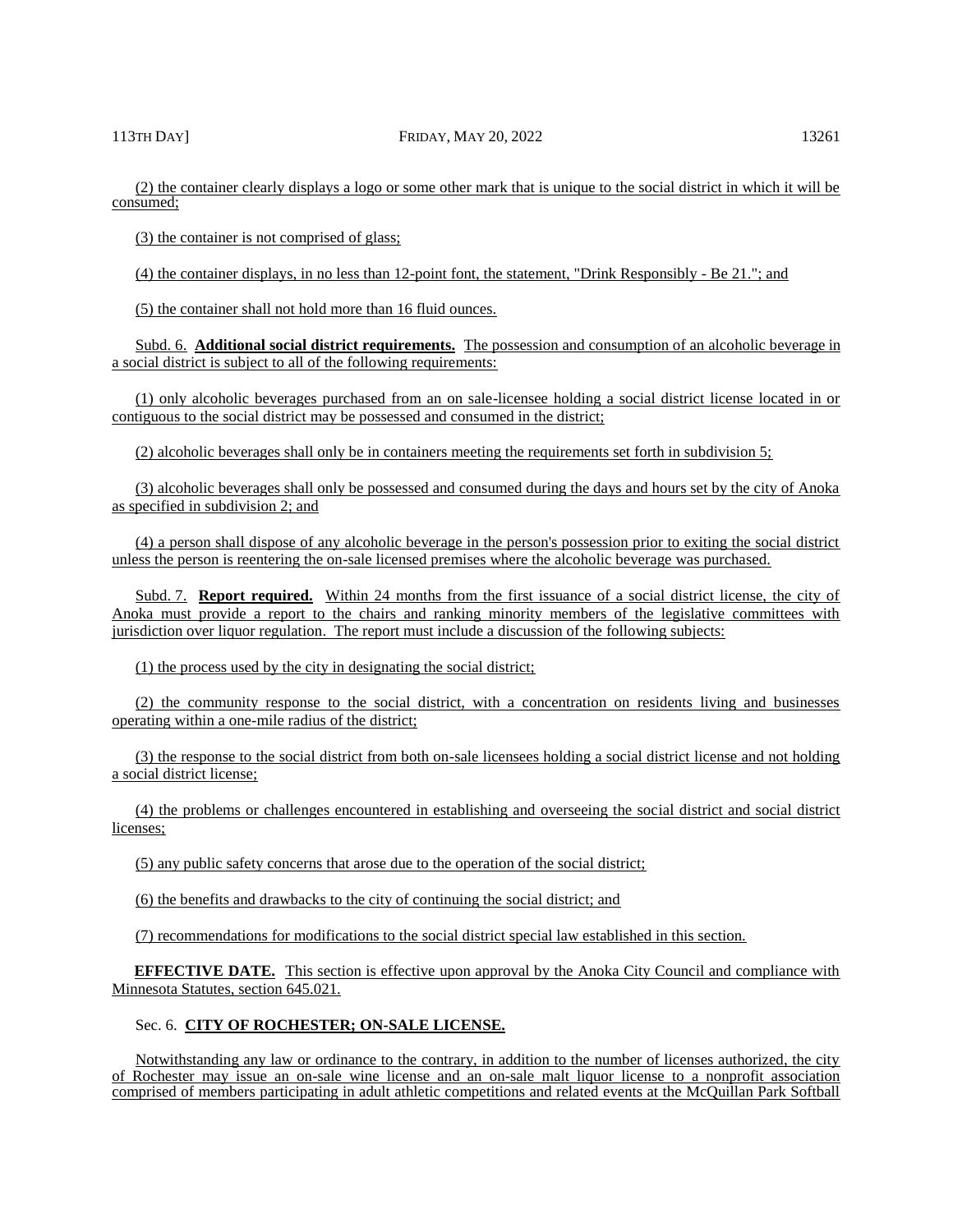Complex. The licenses must authorize the dispensing of wine or malt liquor only to persons attending events at the complex for consumption on the premises. A license issued under this section authorizes sales on all days of the week to persons attending adult events at the complex.

**EFFECTIVE DATE.** This section is effective upon approval by the Rochester City Council and compliance with Minnesota Statutes, section 645.021.

### Sec. 7. **CITY OF ALEXANDRIA; ON-SALE LICENSE.**

Notwithstanding any law or ordinance to the contrary, in addition to the number of licenses authorized, the city of Alexandria may issue an on-sale wine license and an on-sale malt liquor license to a person who is the owner of a junior league hockey team or to a person holding a concessions or management contract with the city or the team owner for beverage sales at the Runestone Community Center. The licenses must authorize the dispensing of wine or malt liquor only to persons attending events at the community center for consumption on the premises. A license issued under this section authorizes sales on all days of the week to persons attending junior league hockey games or other events at the community center.

**EFFECTIVE DATE.** This section is effective upon approval by the Alexandria City Council and compliance with Minnesota Statutes, section 645.021."

Delete the title and insert:

"A bill for an act relating to liquor; modifying provisions regulating the production and sale of intoxicating liquor; modifying various licensing provisions; authorizing local on-sale licenses; appropriating money; amending Minnesota Statutes 2020, sections 340A.101, subdivision 16, by adding a subdivision; 340A.22; 340A.28, subdivision 2; 340A.301, subdivision 8; 340A.307, subdivisions 1, 2, 4; 340A.404, subdivisions 1, 1a, 6, 10; 340A.410, subdivision 10; 340A.412, subdivision 14; proposing coding for new law in Minnesota Statutes, chapter 340A."

We request the adoption of this report and repassage of the bill.

Senate Conferees: GARY DAHMS, KARIN HOUSLEY, JOHN JASINSKI, PAUL UTKE and SUSAN KENT

House Conferees: ZACK STEPHENSON, DAN WOLGAMOTT, LIZ OLSON, CARLIE KOTYZA-WITTHUHN and JIM NASH

Stephenson moved that the report of the Conference Committee on S. F. No. 3008 be adopted and that the bill be repassed as amended by the Conference Committee. The motion prevailed.

S. F. No. 3008, A bill for an act relating to liquor; prohibiting exclusive contracts for distillers; amending Minnesota Statutes 2020, section 340A.307, subdivisions 1, 2, 4.

The bill was read for the third time, as amended by Conference, and placed upon its repassage.

The question was taken on the repassage of the bill and the roll was called. There were 111 yeas and 21 nays as follows:

Those who voted in the affirmative were:

| Acomb    | Anderson | Becker-Finn | <b>Bliss</b>  | Carlson     | Davnie     |
|----------|----------|-------------|---------------|-------------|------------|
| Agbaje   | Bahner   | Berg        | <b>Boe</b>    | Christensen | Drazkowski |
| Akland   | Bahr     | Bernardy    | <b>Boldon</b> | Daniels     | Ecklund    |
| Albright | Baker    | Bierman     | Burkel        | Davids      | Edelson    |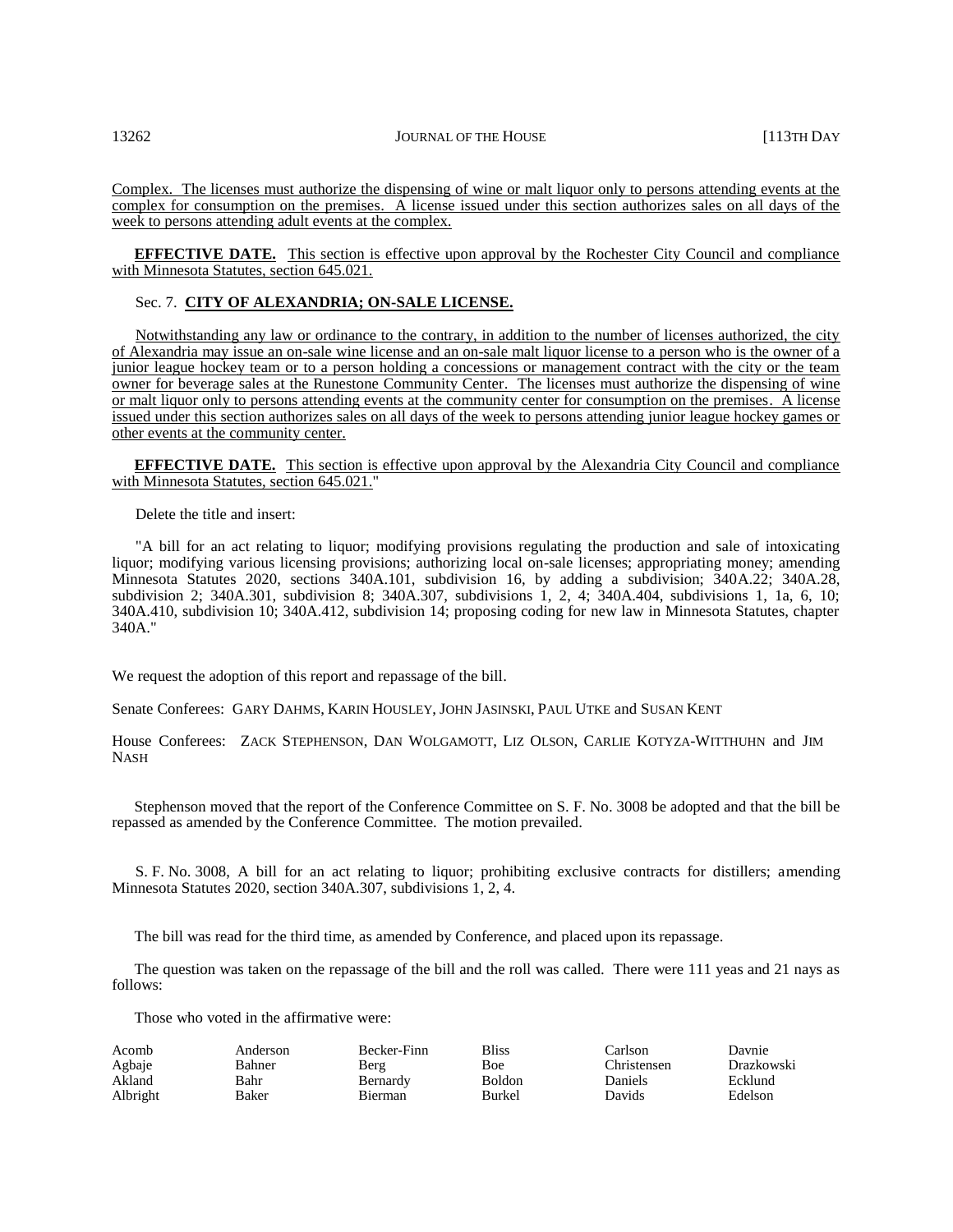# 113TH DAY] **FRIDAY, MAY 20, 2022** 13263

| Elkins     | Hanson, J.      | Koznick   | Moran             | Pinto      | <b>Thompson</b> |
|------------|-----------------|-----------|-------------------|------------|-----------------|
| Erickson   | Hausman         | Lee       | Morrison          | Poston     | Torkelson       |
| Feist      | Heinrich        | Liebling  | Mueller           | Pryor      | Urdahl          |
| Fischer    | Her             | Lillie    | Munson            | Raleigh    | Vang            |
| Franke     | Hollins         | Lippert   | Murphy            | Rever      | Wazlawik        |
| Franson    | Hornstein       | Lislegard | Nash              | Richardson | West            |
| Frazier    | Howard          | Long      | Nelson, M.        | Robbins    | Winkler         |
| Frederick  | Huot            | Lueck     | Nelson, N.        | Sandell    | Wolgamott       |
| Freiberg   | Igo             | Mariani   | Noor              | Sandstede  | Xiong, J.       |
| Garofalo   | Jordan          | Marquart  | <b>O'Driscoll</b> | Schultz    | Xiong, T.       |
| Gomez      | Jurgens         | Masin     | Olson, L.         | Scott      | Youakim         |
| Greenman   | Keeler          | McDonald  | O'Neill           | Stephenson | Spk. Hortman    |
| Haley      | Klevorn         | Mekeland  | Pelowski          | Sundin     |                 |
| Hamilton   | Koegel          | Miller    | Pfarr             | Swedzinski |                 |
| Hansen. R. | Kotyza-Witthuhn | Moller    | Pierson           | Theis      |                 |
|            |                 |           |                   |            |                 |

Those who voted in the negative were:

| Backer         | Dettmer    | Heintzeman | Lucero       | Olson, B.  | Schomacker |
|----------------|------------|------------|--------------|------------|------------|
| <b>Bennett</b> | Green      | Johnson    | Mortensen    | Petersburg |            |
| Daudt          | Grossell   | Kiel       | Neu Brindley | )uam       |            |
| Demuth         | Gruenhagen | Kresha     | Novotny      | Rasmusson  |            |

The bill was repassed, as amended by Conference, and its title agreed to.

# **CALENDAR FOR THE DAY**

S. F. No. 4108, A bill for an act relating to commerce; modifying regulation of annuity suitability; amending Minnesota Statutes 2020, sections 72A.2031, subdivisions 8, 10, by adding subdivisions; 72A.2032, subdivisions 4, 6, 7, 8, by adding subdivisions; 72A.2033; 72A.2034; 72A.2035, subdivision 1; 72A.2036; repealing Minnesota Statutes 2020, sections 72A.2031, subdivisions 3, 9, 11; 72A.2032, subdivisions 1, 2, 3, 5.

The bill was read for the third time and placed upon its final passage.

The question was taken on the passage of the bill and the roll was called. There were 129 yeas and 4 nays as follows:

Those who voted in the affirmative were:

| Acomb          | <b>Bliss</b> | Edelson        | Greenman   | Hornstein       | Kresha    |
|----------------|--------------|----------------|------------|-----------------|-----------|
| Agbaje         | <b>Boe</b>   | Elkins         | Grossell   | Howard          | Lee       |
| Akland         | Boldon       | Erickson       | Gruenhagen | Huot            | Liebling  |
| Albright       | Burkel       | Feist          | Haley      | Igo             | Lillie    |
| Anderson       | Carlson      | Fischer        | Hamilton   | Johnson         | Lippert   |
| <b>Backer</b>  | Christensen  | Franke         | Hansen, R. | Jordan          | Lislegard |
| Bahner         | Daniels      | <b>Franson</b> | Hanson, J. | Jurgens         | Long      |
| Baker          | Daudt        | Frazier        | Hassan     | Keeler          | Lucero    |
| Becker-Finn    | Davids       | Frederick      | Hausman    | Kiel            | Lueck     |
| Bennett        | Davnie       | Freiberg       | Heinrich   | Klevorn         | Mariani   |
| Berg           | Demuth       | Garofalo       | Heintzeman | Koegel          | Marquart  |
| Bernardy       | Dettmer      | Gomez          | Her        | Kotyza-Witthuhn | Masin     |
| <b>Bierman</b> | Ecklund      | Green          | Hollins    | Koznick         | McDonald  |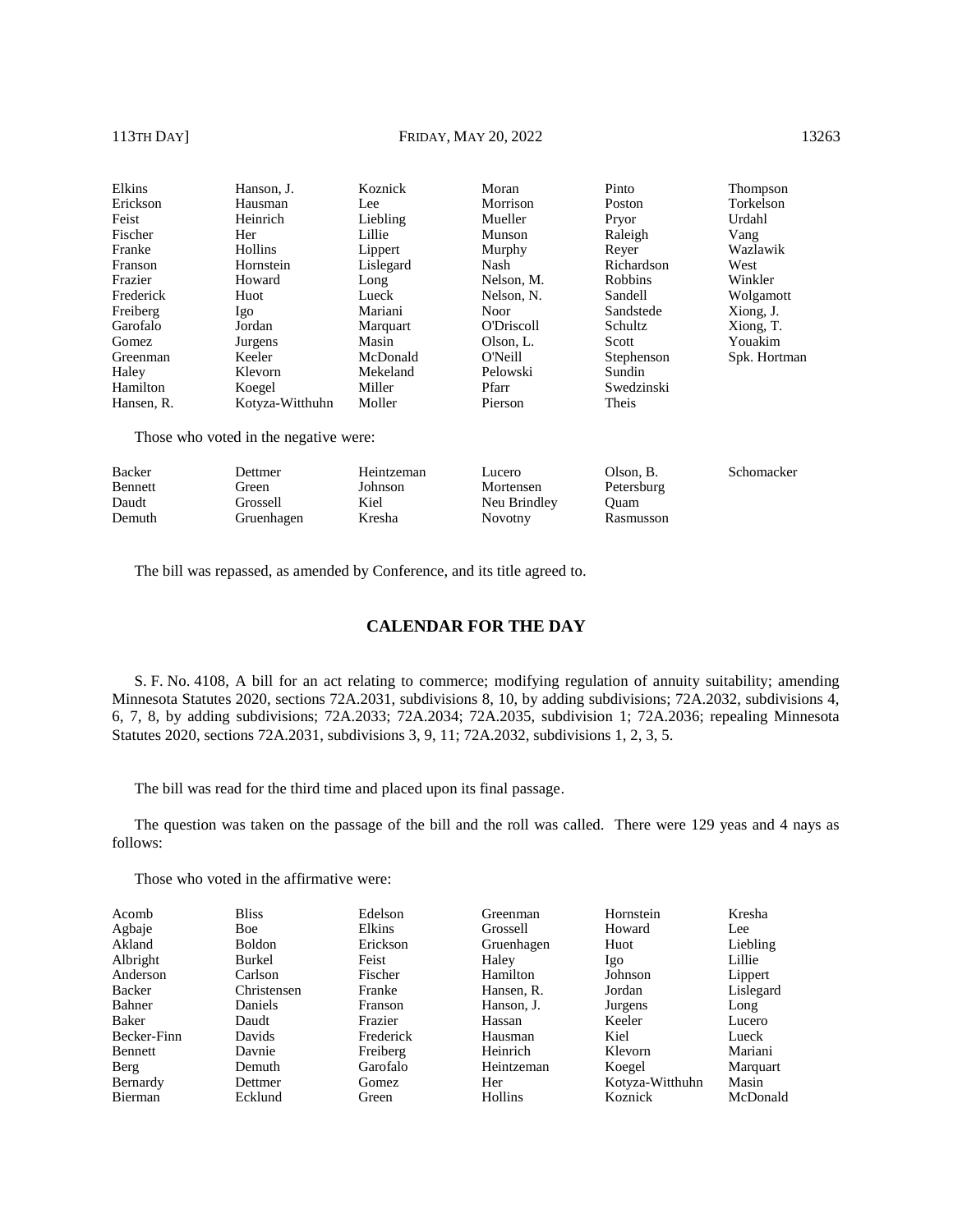| Mekeland   | Nelson, N.     | Petersburg | Rever          | Sundin     |
|------------|----------------|------------|----------------|------------|
| Miller     | Neu Brindley   | Pfarr      | Richardson     | Swedzinski |
| Moller     | <b>Noor</b>    | Pierson    | <b>Robbins</b> | Theis      |
| Moran      | <b>Novotny</b> | Pinto      | Sandell        | Thompson   |
| Morrison   | O'Driscoll     | Poston     | Sandstede      | Torkelson  |
| Mueller    | Olson, B.      | Pryor      | Schomacker     | Urdahl     |
| Murphy     | Olson, L.      | Ouam       | Schultz        | Vang       |
| Nash       | O'Neill        | Raleigh    | Scott          | Wazlawik   |
| Nelson, M. | Pelowski       | Rasmusson  | Stephenson     | West       |

Those who voted in the negative were:

| Bahr | Drazkowski | Mortensen | Munson |
|------|------------|-----------|--------|
|      |            |           |        |

The bill was passed and its title agreed to.

There being no objection, the order of business reverted to Messages from the Senate.

# **MESSAGES FROM THE SENATE**

The following messages were received from the Senate:

### Madam Speaker:

I hereby announce the passage by the Senate of the following House File, herewith returned, as amended by the Senate, in which amendments the concurrence of the House is respectfully requested:

H. F. No. 3346, A bill for an act relating to state government; ratifying certain labor agreements and compensation plans; ratifying certain memorandums of understanding.

CAL R. LUDEMAN, Secretary of the Senate

### CONCURRENCE AND REPASSAGE

Lillie moved that the House concur in the Senate amendments to H. F. No. 3346 and that the bill be repassed as amended by the Senate. The motion prevailed.

H. F. No. 3346, A bill for an act relating to state government; ratifying certain labor agreements and compensation plans; ratifying certain memorandums of understanding.

The bill was read for the third time, as amended by the Senate, and placed upon its repassage.

The question was taken on the repassage of the bill and the roll was called. There were 108 yeas and 25 nays as follows:

Those who voted in the affirmative were:

| Acomb  | Albright | Baker       | Berg     | Boe           | Christensen |
|--------|----------|-------------|----------|---------------|-------------|
| Agbaje | Anderson | Becker-Finn | Bernardy | <b>Boldon</b> | Daniels     |
| Akland | Bahner   | Bennett     | Bierman  | ∵arlson       | Davids      |

Winkler Wolgamott Xiong, J. Xiong, T. Youakim Spk. Hortman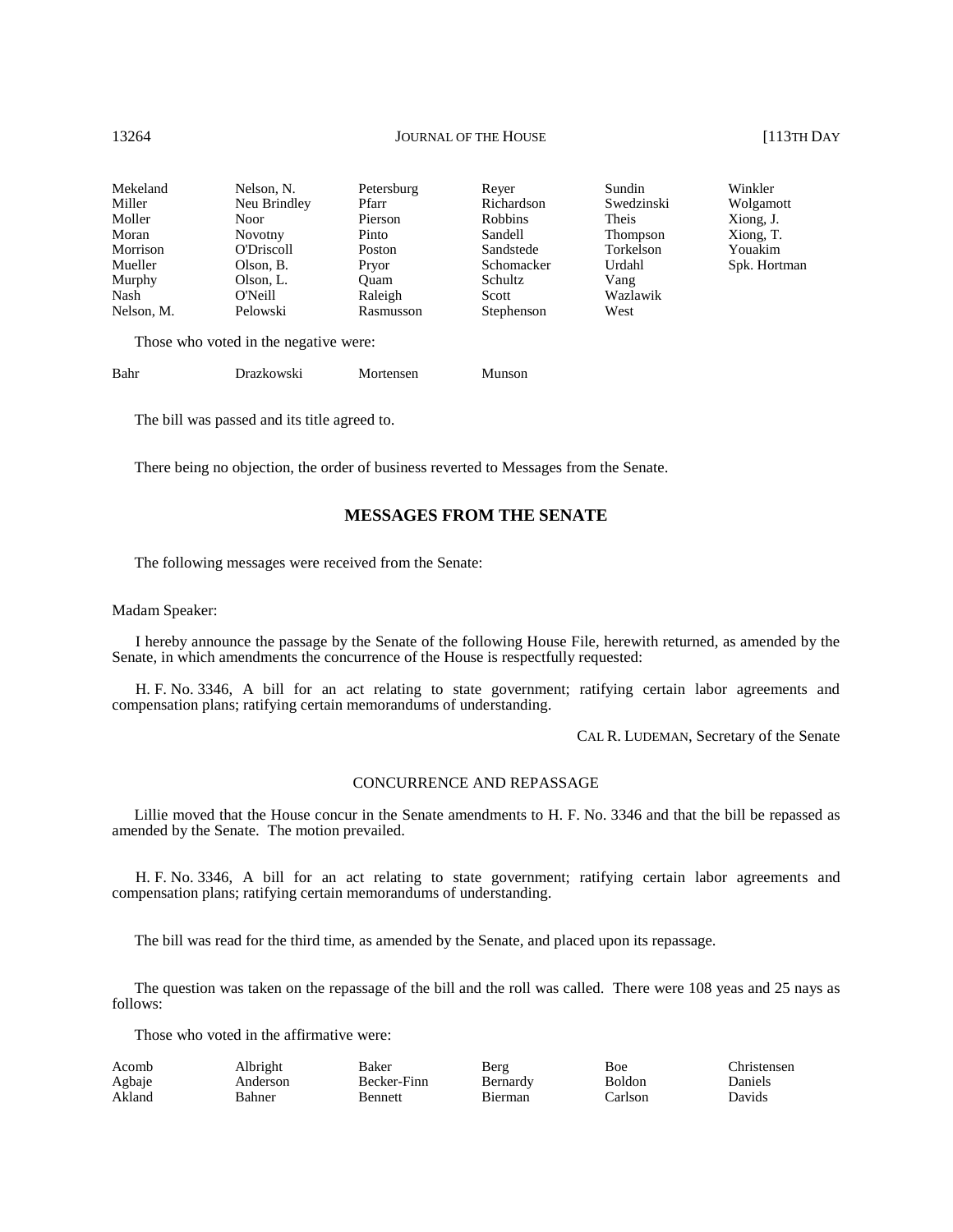## 113TH DAY] **FRIDAY, MAY 20, 2022** 13265

| Davnie    | Greenman   | Jordan          | Mariani           | Olson, L.  | Stephenson   |
|-----------|------------|-----------------|-------------------|------------|--------------|
| Demuth    | Grossell   | Jurgens         | Marquart          | O'Neill    | Sundin       |
| Dettmer   | Haley      | Keeler          | Masin             | Pelowski   | Theis        |
| Ecklund   | Hamilton   | Kiel            | Moller            | Petersburg | Thompson     |
| Edelson   | Hansen, R. | Klevorn         | Moran             | Pierson    | Torkelson    |
| Elkins    | Hanson, J. | Koegel          | Morrison          | Pinto      | Urdahl       |
| Erickson  | Hassan     | Kotyza-Witthuhn | Mueller           | Poston     | Vang         |
| Feist     | Hausman    | Koznick         | Murphy            | Pryor      | Wazlawik     |
| Fischer   | Her        | Lee             | Nash              | Raleigh    | West         |
| Franke    | Hollins    | Liebling        | Nelson, M.        | Rever      | Winkler      |
| Franson   | Hornstein  | Lillie          | Nelson, N.        | Richardson | Wolgamott    |
| Frazier   | Howard     | Lippert         | Noor              | Sandell    | Xiong, J.    |
| Frederick | Huot       | Lislegard       | <b>Novotny</b>    | Sandstede  | Xiong, T.    |
| Freiberg  | Igo        | Long            | <b>O'Driscoll</b> | Schomacker | Youakim      |
| Gomez     | Johnson    | Lueck           | Olson, B.         | Schultz    | Spk. Hortman |

Those who voted in the negative were:

| Rasmusson      |
|----------------|
| <b>Robbins</b> |
| Scott          |
| Swedzinski     |
|                |

The bill was repassed, as amended by the Senate, and its title agreed to.

### Madam Speaker:

I hereby announce the passage by the Senate of the following House File, herewith returned, as amended by the Senate, in which amendments the concurrence of the House is respectfully requested:

H. F. No. 1829, A bill for an act relating to commerce; prohibiting discrimination against organ or bone marrow donors by certain insurers; amending Minnesota Statutes 2020, section 72A.20, by adding a subdivision.

CAL R. LUDEMAN, Secretary of the Senate

Winkler moved that the House refuse to concur in the Senate amendments to H. F. No. 1829, that the Speaker appoint a Conference Committee of 3 members of the House, and that the House requests that a like committee be appointed by the Senate to confer on the disagreeing votes of the two houses. The motion prevailed.

### ANNOUNCEMENT BY THE SPEAKER

The Speaker announced the appointment of the following members of the House to a Conference Committee on H. F. No. 1829:

Her, Acomb and Kiel.

### **MOTIONS AND RESOLUTIONS**

Lislegard moved that the name of Bernardy be added as an author on H. F. No. 3604. The motion prevailed.